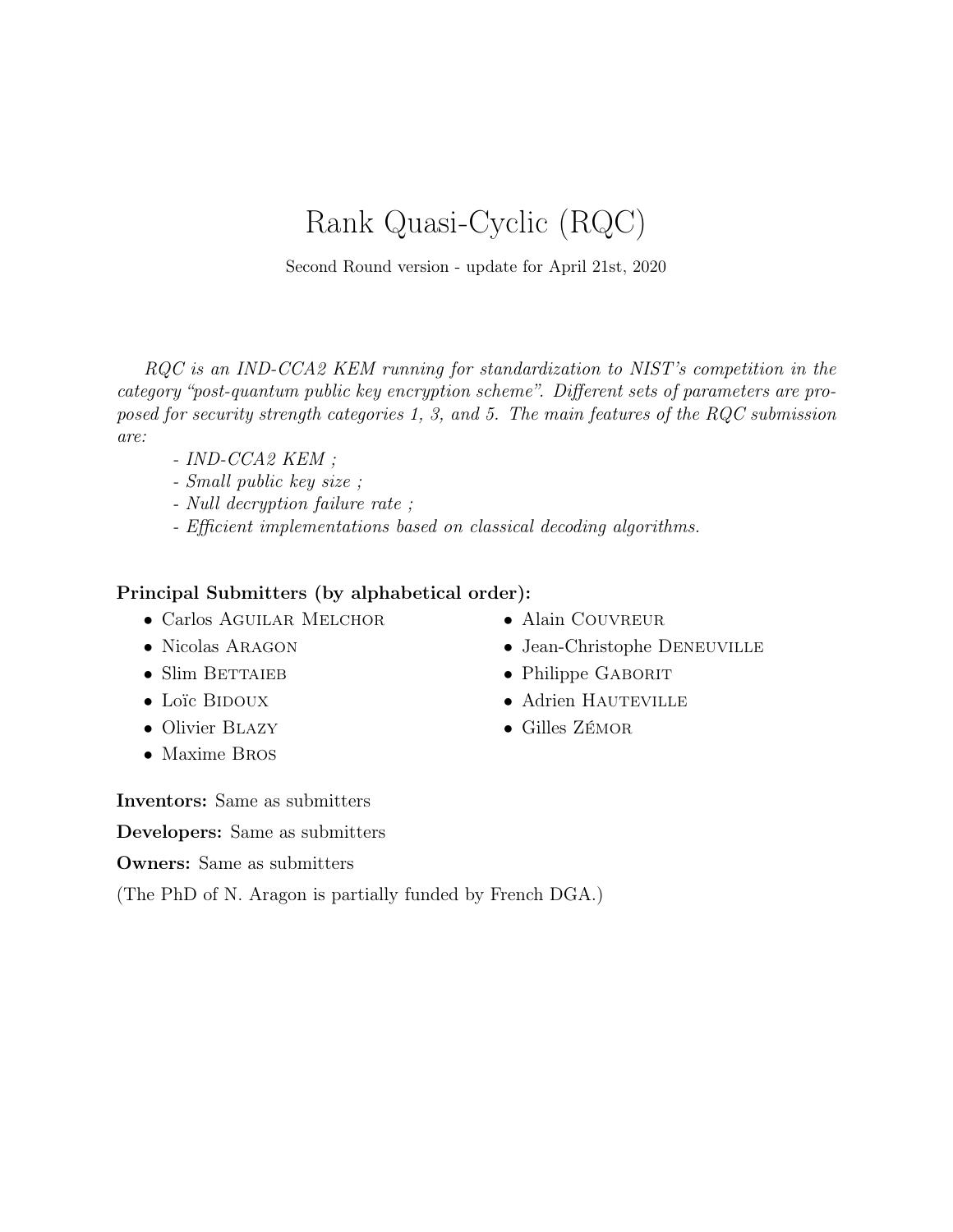### Main contact

- <sup>•</sup> Philippe GABORIT
- @ [philippe.gaborit@unilim.fr](mailto:philippe.gaborit@unilim.fr)
- $\circledast$  +33-626-907-245
- $\widehat{=}$  University of Limoges
- $\boxtimes$  123 avenue Albert Thomas 87 060 Limoges Cedex France

## Backup point of contact

- **i** Jean-Christophe DENEUVILLE
- @ [jean-christophe.deneuville@enac.fr](mailto:jean-christophe.deneuville@enac.fr)
- $\circledast$  +33-631-142-705
- $\cong$  ENAC Toulouse
- $\boxtimes$  7 avenue Edouard Belin 31 400 Toulouse France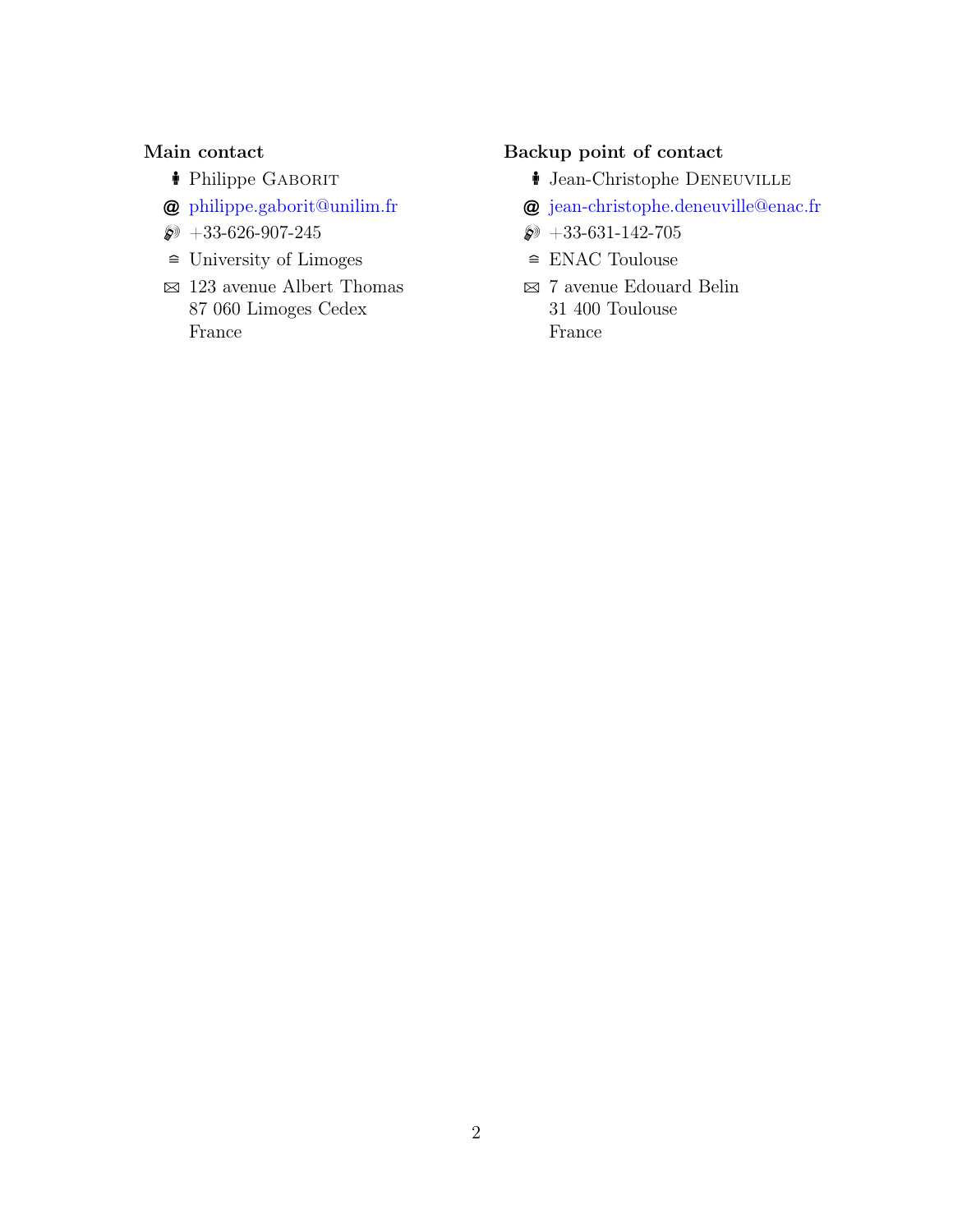## <span id="page-2-3"></span><span id="page-2-0"></span>1 History of updates on RQC

## <span id="page-2-1"></span>1.1 Updates for April 21st, 2020

• New results on rank metric  $[5, 6]$  $[5, 6]$  $[5, 6]$  now provide a clear and better understanding of algebraic attacks against the rank syndrome decoding problem. As a consequence, we have introduced a minor modification to the protocol. In the encryption,  $r_1$ ,  $r_2$  and **e** no longer share the same support but instead  $\mathbf{r}_1$  and  $\mathbf{r}_2$  share a support of size  $w_1$ and **e** has a support of size  $w_1 + w_2$  such that  $\text{Supp}(\mathbf{r}_1, \mathbf{r}_2) \subset \text{Supp}(\mathbf{e})$ .

This minor modification enables us to keep low parameters for the scheme even if the rank weights of the instances have been increased. It leads us to introduce a new problem where the support of the error is not homogeneous: the Non Homogeneous IRSD problem (Section [2.1.4\)](#page-13-0). This problem is a small variation on the IRSD problem, and it has a straightforward reduction from the IRSD problem for rank weight  $w_1$ . For combinatorial attacks, the increase of parameters permits to still have a sufficient reduction to the IRSD problem for rank weight  $w_1$ . For algebraic attacks, we consider a specialization of the recent best known attacks in this case (Section [6,](#page-28-0) from [\[6\]](#page-35-1)).

- We have updated parameters for our scheme (increase of order of  $40\%$  for RQC-I-128 compared to Round 2 submission, see Table [3\)](#page-23-0).
- We provide an optimized implementation leveraging AVX and CLMUL instructions.
- Our implementations are now implemented in a constant-time way whenever relevant and they should not leak any sensitive information with respect to timing attacks.
- Our implementations no longer rely on third party libraries for finite field arithmetic.
- We welcome Maxime Bros as a new member of our team.
- For 128 bits of security, we obtain the following sizes (in bytes), performances (in kilocycles) and Decryption Failure Rate for RQC:

| Public Key   Ciphertext   KeyGen   Encaps   Decaps   DFR |       |      |     |      |  |
|----------------------------------------------------------|-------|------|-----|------|--|
| 1,874                                                    | 3.652 | -370 | 530 | 2580 |  |

### <span id="page-2-2"></span>1.2 Updates between Round 1 and Round 2

- RQC now uses ideal codes instead of quasi-cyclic codes.
- The parameters of the scheme have been updated so that the weight of the error, which is the most important parameter for the security, increases regularly with each level of security. In practice, it leads to a small increase of the parameters.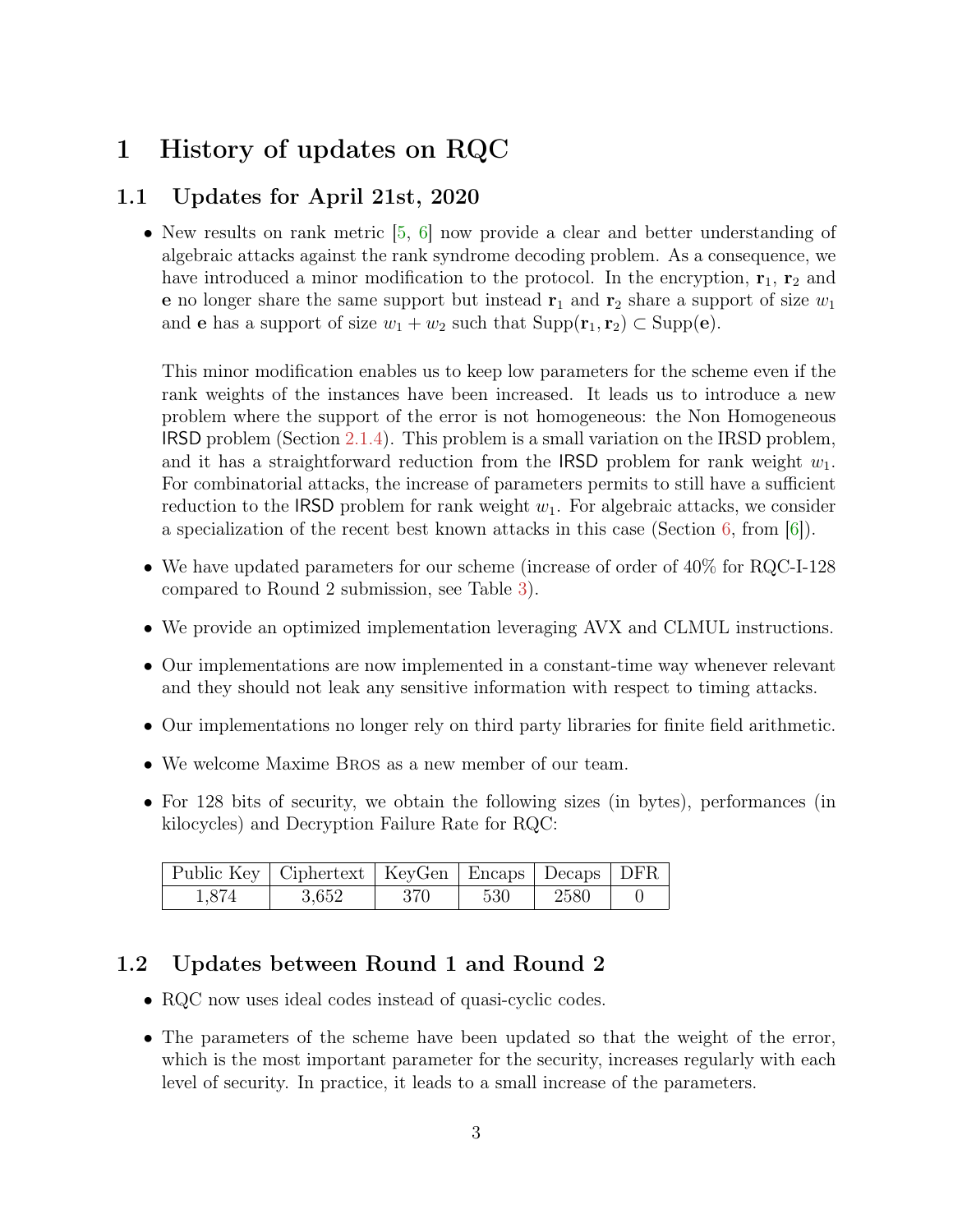- The supporting documentation has been reorganized for clarification. Besides, additional details on Gabidulin codes, quantum speed-up on known attacks and resistance to timing attacks have been added.
- The reference implementation have been improved in several ways. In particular, finite field arithmetic now relies on NTL rather than MPFQ.
- Two additional members have been added to the RQC proposal: Alain COUVREUR and Adrien HAUTEVILLE.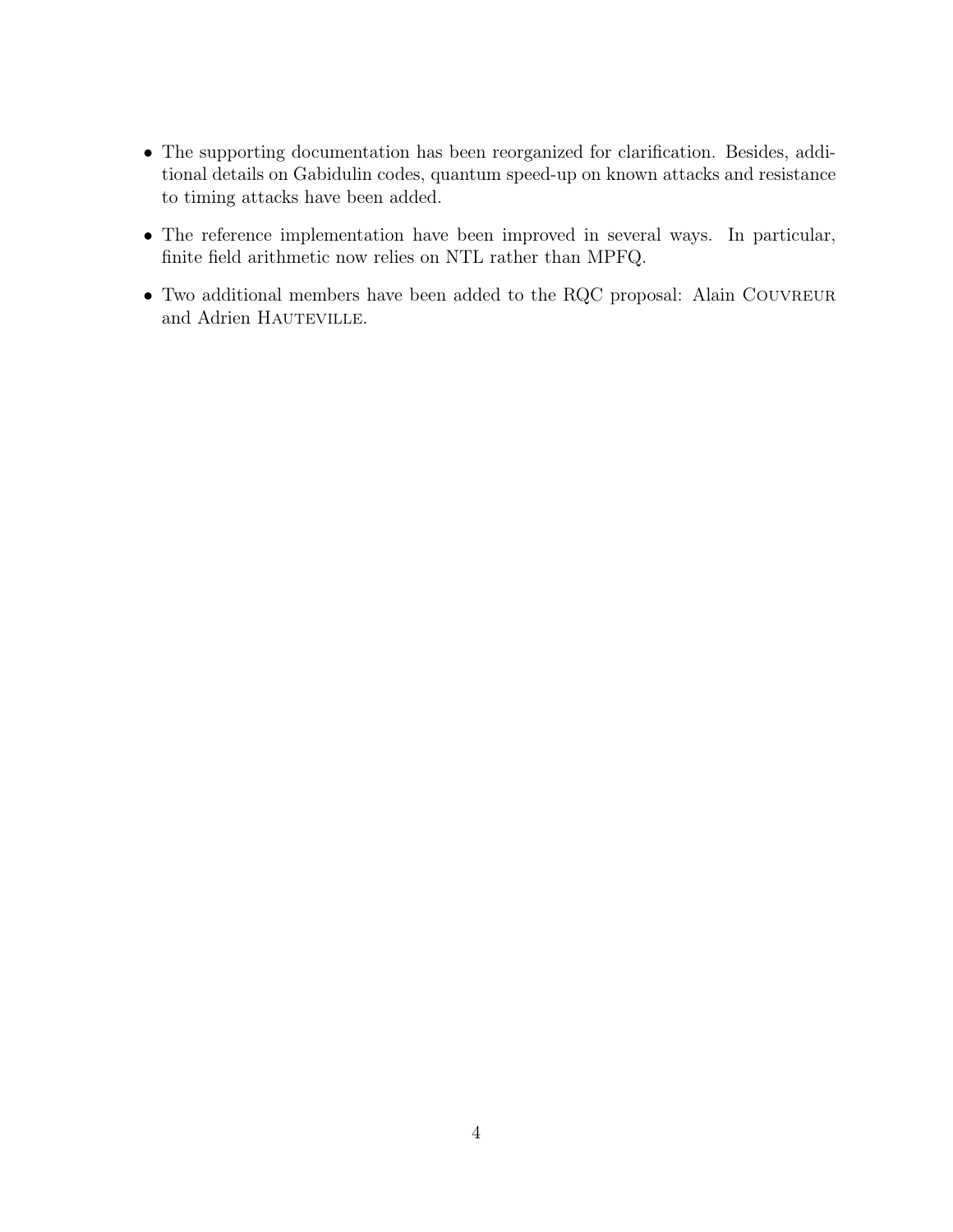# Contents

| $\mathbf{1}$   |     | 3<br>History of updates on RQC                                                                                                                                                                                                       |
|----------------|-----|--------------------------------------------------------------------------------------------------------------------------------------------------------------------------------------------------------------------------------------|
|                | 1.1 | 3                                                                                                                                                                                                                                    |
|                | 1.2 | 3<br>Updates between Round 1 and Round 2 $\ldots \ldots \ldots \ldots \ldots \ldots \ldots$                                                                                                                                          |
| $\bf{2}$       |     | <b>Specifications</b><br>$\overline{7}$                                                                                                                                                                                              |
|                | 2.1 | Preliminaries<br>$\overline{7}$                                                                                                                                                                                                      |
|                |     | $\overline{7}$<br>2.1.1                                                                                                                                                                                                              |
|                |     | 9<br>2.1.2<br>Ideal codes                                                                                                                                                                                                            |
|                |     | 11<br>2.1.3                                                                                                                                                                                                                          |
|                |     | 14<br>2.1.4                                                                                                                                                                                                                          |
|                |     | 16<br>2.1.5                                                                                                                                                                                                                          |
|                | 2.2 | 18                                                                                                                                                                                                                                   |
|                |     | Public key encryption version (RQC.PKE)<br>18<br>2.2.1                                                                                                                                                                               |
|                |     | 19<br>2.2.2                                                                                                                                                                                                                          |
|                |     | 20<br>A hybrid encryption scheme (RQC.HE)<br>2.2.3                                                                                                                                                                                   |
|                | 2.3 | 20                                                                                                                                                                                                                                   |
|                |     | Parsing vectors from/to byte strings $\dots \dots \dots \dots \dots \dots$<br>20<br>2.3.1                                                                                                                                            |
|                |     | 21<br>2.3.2                                                                                                                                                                                                                          |
|                |     | 21<br>2.3.3                                                                                                                                                                                                                          |
|                | 2.4 | 21<br>Parameters                                                                                                                                                                                                                     |
|                |     | Error distribution and decoding algorithm: no decryption failure<br>21<br>2.4.1                                                                                                                                                      |
|                |     | 22<br>2.4.2                                                                                                                                                                                                                          |
|                |     | 23<br>2.4.3                                                                                                                                                                                                                          |
| 3              |     | <b>Performance Analysis</b><br>24                                                                                                                                                                                                    |
|                | 3.1 | 24                                                                                                                                                                                                                                   |
|                | 3.2 | 25                                                                                                                                                                                                                                   |
|                |     |                                                                                                                                                                                                                                      |
| 4              |     | <b>Known Answer Test Values</b><br>25                                                                                                                                                                                                |
| $\overline{5}$ |     | <b>Security</b><br>25                                                                                                                                                                                                                |
| 6              |     | <b>Known Attacks</b><br>29                                                                                                                                                                                                           |
|                | 6.1 | Combinatorial attacks response in the contract of the contract of the contract of the contract of the contract of the contract of the contract of the contract of the contract of the contract of the contract of the contract<br>30 |
|                | 6.2 | 30                                                                                                                                                                                                                                   |
|                |     | 30<br>6.2.1                                                                                                                                                                                                                          |
|                |     | 32<br>6.2.2                                                                                                                                                                                                                          |
|                | 6.3 | 34                                                                                                                                                                                                                                   |
|                | 6.4 | Timing attacks in the contract of the contract of the contract of the contract of the contract of the contract of the contract of the contract of the contract of the contract of the contract of the contract of the contract<br>34 |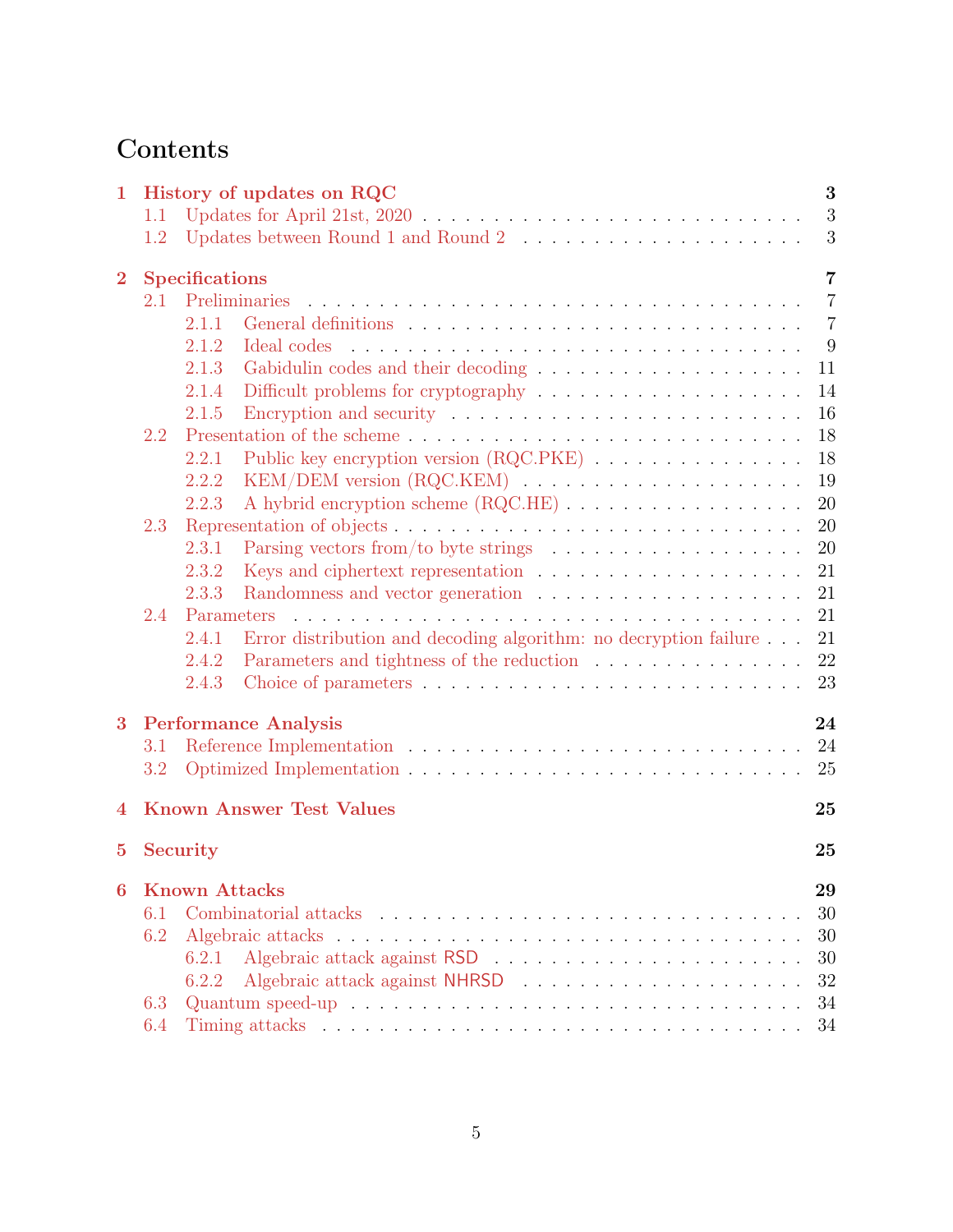| 7 Advantages and Limitations          | 35 |
|---------------------------------------|----|
|                                       |    |
|                                       |    |
| <b>References</b>                     | 35 |
| A Signed statements by the submitters | 37 |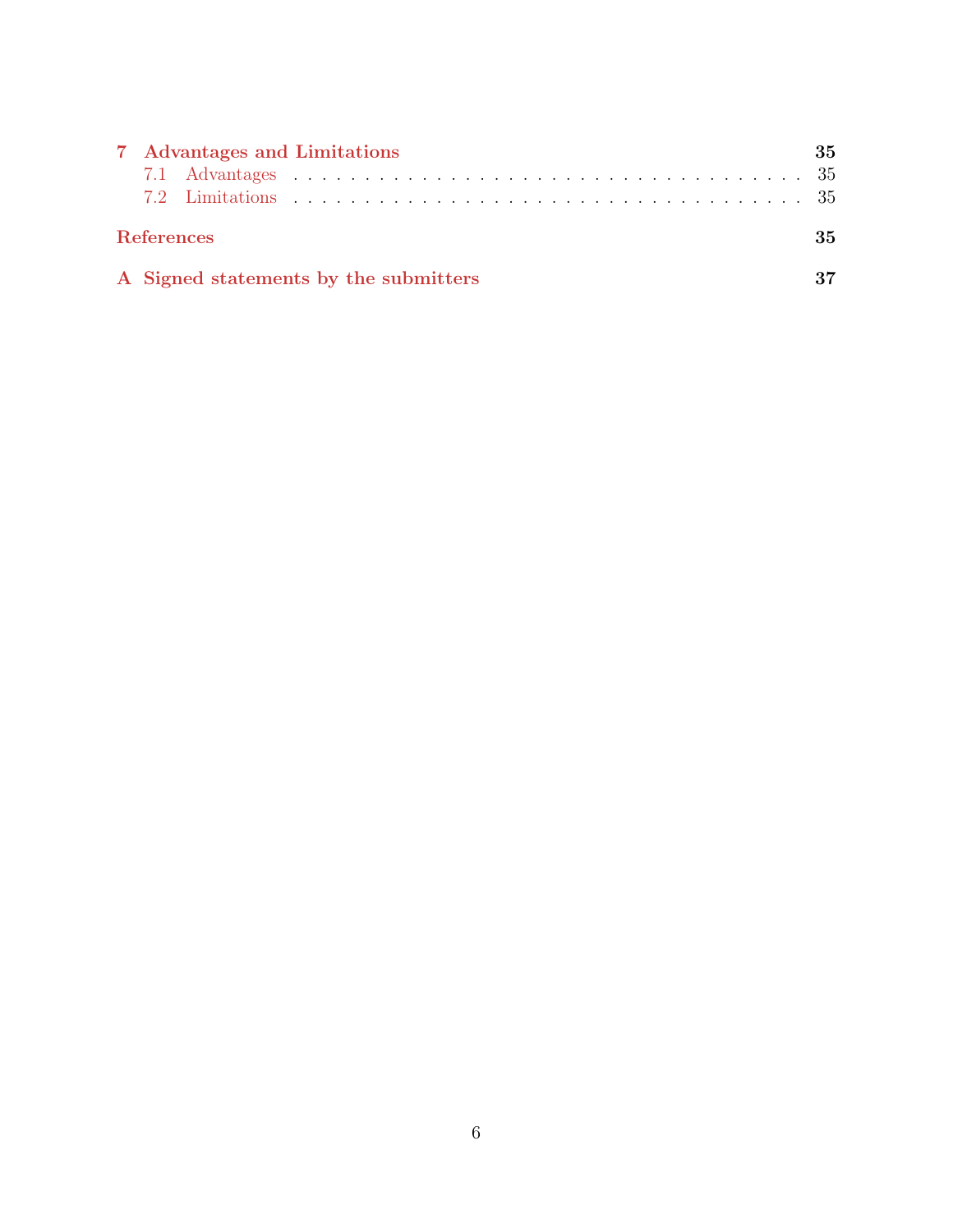## <span id="page-6-3"></span><span id="page-6-0"></span>2 Specifications

In this section, we introduce RQC, an encryption scheme based on coding theory. RQC stands for Rank Quasi-Cyclic. This proposal has been published in IEEE Transactions on Information Theory [\[1\]](#page-34-3). RQC is a code-based public key cryptosystem with several desirable properties:

- It is proven IND-CPA assuming the hardness of (a decisional version of) the Rank Syndrome Decoding problem on structured codes. By construction, RQC perfectly fits the recent KEM-DEM transformation of [\[15\]](#page-36-1), and allows to get an hybrid encryption scheme with strong security guarantees (IND-CCA2).
- In contrast with most code-based cryptosystems, the assumption that the family of codes being used is indistinguishable among random codes is no longer required.
- The decryption algorithm is deterministic so the Decryption Failure Rate (DFR) is zero.
- It features more attractive parameters than most of the Hamming based proposals.

Organization of the Specifications. This section is organized as follows: we provide the required background in Sec. [2.1,](#page-6-1) we make some recalls on encryption and security in Sec. [2.1.5](#page-15-0) then present our proposal in Sec. [2.2.](#page-17-0) Concrete sets of parameters are provided in Sec. [2.4.](#page-20-2)

### <span id="page-6-1"></span>2.1 Preliminaries

#### <span id="page-6-2"></span>2.1.1 General definitions

In the following document, q denotes a power of a prime p. The finite field with q elements is denoted by  $\mathbb{F}_q$  and more generally for any positive integer m the finite field with  $q^m$ elements is denoted by  $\mathbb{F}_{q^m}$ . We will frequently view  $\mathbb{F}_{q^m}$  as an m-dimensional vector space over  $\mathbb{F}_q$ .

We use bold lowercase (resp. uppercase) letters to denote vectors (resp. matrices).

Let  $P \in \mathbb{F}_q[X]$  a polynomial of degree *n*. We can identify the vector space  $\mathbb{F}_{q^m}^n$  with the ring  $\mathbb{F}_{q^m}[X]/\langle P\rangle$ , where  $\langle P\rangle$  denotes the ideal of  $\mathbb{F}_{q^m}[X]$  generated by P.

$$
\Psi: \mathbb{F}_{q^m}^n \simeq \mathbb{F}_{q^m}[X]/\langle P \rangle
$$

$$
(v_0, \dots, v_{n-1}) \mapsto \sum_{i=0}^{n-1} v_i X^i
$$

For  $\mathbf{u}, \mathbf{v} \in \mathbb{F}_{q^m}^n$ , we define their product similarly as in  $\mathbb{F}_{q^m}[X]/\langle P \rangle: \mathbf{w} = \mathbf{u}\mathbf{v} \in \mathbb{F}_{q^m}^n$  is the only vector such that  $\Psi(\mathbf{w}) = \Psi(\mathbf{u})\Psi(\mathbf{v})$ . In order to lighten the formula, we will omit the symbol  $\Psi$  in the future.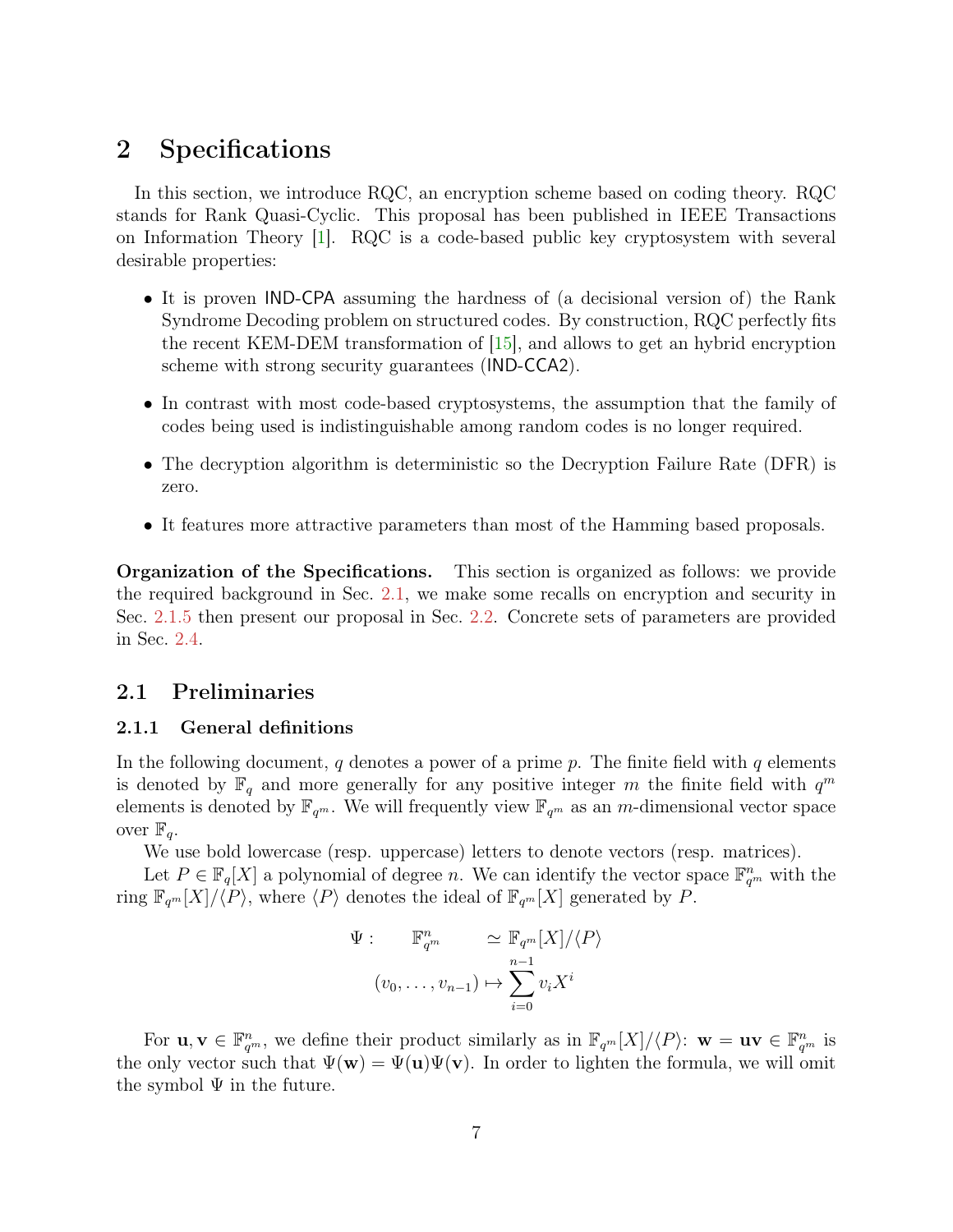To a vector  $\mathbf{v} \in \mathbb{F}_{q^m}^n$  we can associate an  $n \times n$  square matrix with entries in  $\mathbb{F}_{q^m}^n$ corresponding to the product by v. Indeed,

$$
\mathbf{u} \cdot \mathbf{v} = \mathbf{u}(X)\mathbf{v}(X) \pmod{P}
$$
  
\n
$$
= \sum_{i=0}^{n-1} u_i X^i \mathbf{v}(X) \pmod{P}
$$
  
\n
$$
= \sum_{i=0}^{n-1} u_i (X^i \mathbf{v}(X) \mod P)
$$
  
\n
$$
= (u_0, \dots, u_{n-1}) \begin{pmatrix} \mathbf{v}(X) \mod P \\ X\mathbf{v}(X) \mod P \\ \vdots \\ X^{n-1}\mathbf{v}(X) \mod P \end{pmatrix}
$$

.

Such a matrix is called the ideal matrix generated by **v** and  $P$ , or simply by **v** when there is no ambiguity in the choice of P.

**Definition 2.1.1** (Ideal Matrix). Let  $P \in \mathbb{F}_q[X]$  be a polynomial of degree n and  $\mathbf{v} \in \mathbb{F}_{q^m}^n$ . The ideal matrix generated by **v** is the  $n \times n$  square matrix denoted  $\mathcal{IM}(\mathbf{v})$  of the form:

$$
\mathcal{IM}(\mathbf{v}) = \begin{pmatrix} \mathbf{v} \\ X\mathbf{v} \mod P \\ \vdots \\ X^{n-1}\mathbf{v} \mod P \end{pmatrix}.
$$

As a consequence, the product of two elements of  $\mathbb{F}_{q^m}[X]/\langle P\rangle$  is equivalent to the usual vector-matrix product:

$$
\mathbf{u} \cdot \mathbf{v} = \mathbf{u} \mathcal{I} \mathcal{M}(\mathbf{v}) = \mathcal{I} \mathcal{M}(\mathbf{u})^T \mathbf{v} = \mathbf{v} \cdot \mathbf{u}.
$$

**Definition 2.1.2** (Rank metric over  $\mathbb{F}_{q^m}^n$ ). Let  $\mathbf{x} = (x_1, \ldots, x_n) \in \mathbb{F}_{q^m}^n$  and  $(\beta_1, \ldots, \beta_m) \in$  $\mathbb{F}_{q^m}^m$  be a basis of  $\mathbb{F}_{q^m}$  viewed as an m-dimensional vector space over  $\mathbb{F}_q$ . Each coordinate  $x_j$ is associated to a vector of  $\mathbb{F}_q^m$  in this basis:  $x_j = \sum_{i=1}^m x_{ij}\beta_i$ . The  $m \times n$  matrix associated to **x** is given by  $\mathbf{M}(\mathbf{x}) = (x_{ij})_{\substack{1 \le i \le m \\ 1 \le j \le n}}$ .

The rank weight  $\|\mathbf{x}\|$  of x is defined as

$$
\|\mathbf{x}\| \stackrel{\text{def}}{=} \text{Rank } \mathbf{M}(\mathbf{x}).
$$

The associated distance  $d(\mathbf{x}, \mathbf{y})$  between elements **x** and **y** in  $\mathbb{F}_{q^m}^n$  is defined by  $d(\mathbf{x}, \mathbf{y}) =$  $\|\mathbf{x} - \mathbf{y}\|$ .

**Definition 2.1.3** ( $\mathbb{F}_{q^m}$ -linear code). An  $\mathbb{F}_{q^m}$ -linear code C of dimension k and length n is a subspace of dimension k of  $\mathbb{F}_{q^m}^n$  embedded with the rank metric. It is denoted  $[n, k]_{q^m}$ . Such a code  $\mathcal C$  can be represented in two equivalent ways:

8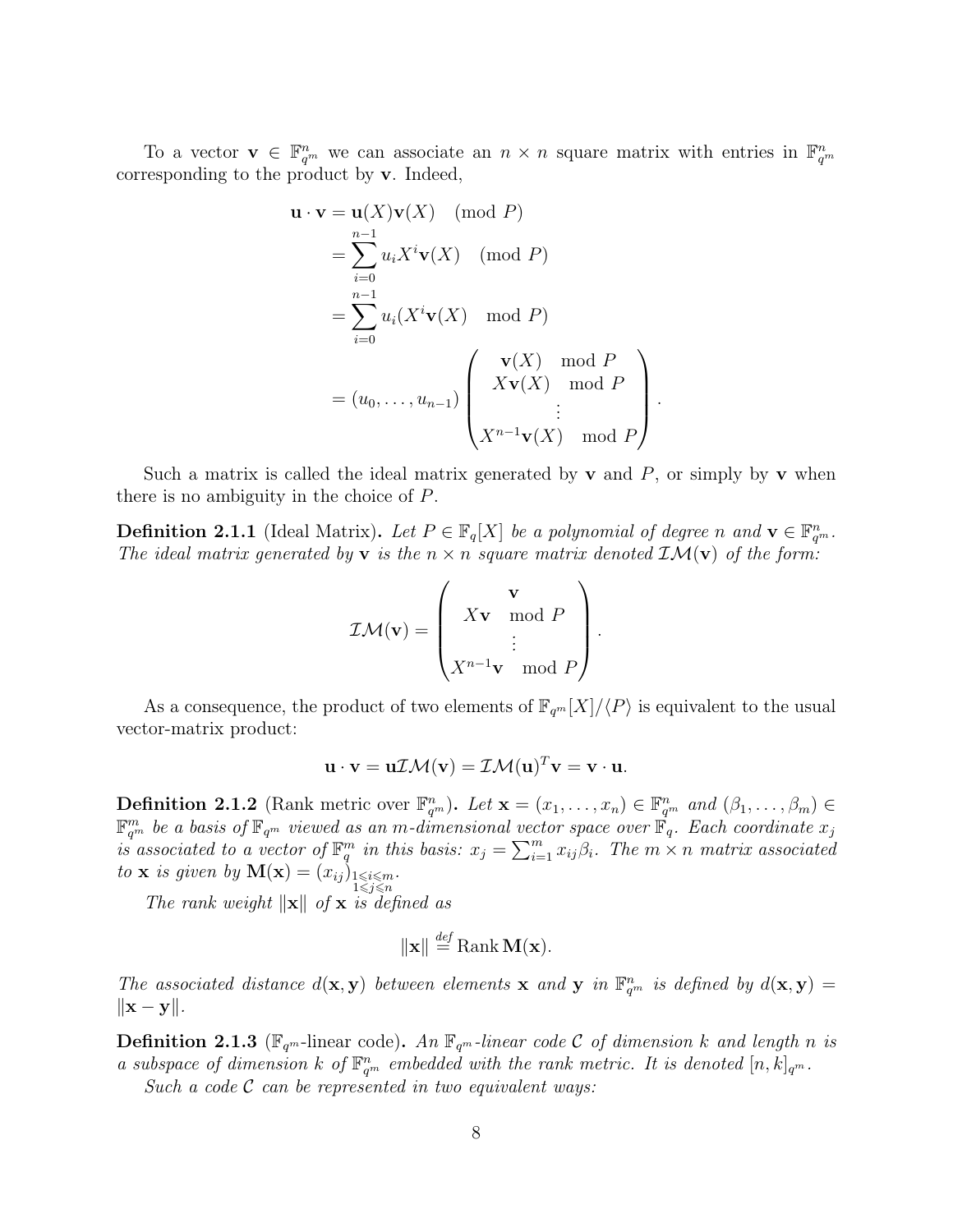• by a generator matrix  $\mathbf{G} \in \mathbb{F}_{q^m}^{k \times n}$ . Each row of  $\mathbf{G}$  is an element of a basis of  $\mathcal{C}$ ,

$$
\mathcal{C} = \{\mathbf{xG}, \mathbf{x} \in \mathbb{F}_{q^m}^k\}.
$$

• by a parity-check matrix  $\mathbf{H} \in \mathbb{F}_{q^m}^{(n-k)\times n}$ . Each row of  $\mathbf{H}$  determines a parity-check equation verified by the elements of  $\mathcal{C}$ :

$$
\mathcal{C} = \{ \mathbf{x} \in \mathbb{F}_{q^m}^n : \mathbf{Hx}^T = \mathbf{0} \}.
$$

 $\mathbf{Hv}^T$  is called the syndrome of **v** (with respect to **H**).

We say that  $G$  (respectively  $H$ ) is under systematic form if and only if it is of the form  $(I_k|A)$  (respectively  $(I_{n-k}|B)$ ).

**Definition 2.1.4** (Support of a word). Let  $\mathbf{x} = (x_1, \ldots, x_n) \in \mathbb{F}_{q^m}^n$ . The support E of  $\mathbf{x}$ , denoted Supp(x), is the  $\mathbb{F}_q$ -subspace of  $\mathbb{F}_{q^m}$  generated by the coordinates of x:

$$
E = \langle x_1, \ldots, x_n \rangle_{\mathbb{F}_q}
$$

and we have  $\dim(E) = ||\mathbf{x}||$ .

The number of supports of dimension w of  $\mathbb{F}_{q^m}$  is given by the Gaussian coefficient

$$
\begin{bmatrix} m \\ w \end{bmatrix}_q = \prod_{i=0}^{w-1} \frac{q^m - q^i}{q^w - q^i}.
$$

#### <span id="page-8-0"></span>2.1.2 Ideal codes

One of the drawbacks of code-based cryptography is the size of the keys. Indeed, to represent an  $[n, k]_{q^m}$  code with a systematic matrix, we need  $k(n - k)$  symbols in  $\mathbb{F}_{q^m}$ , or  $k(n - k)$  $k\$ im  $\lceil \log q \rceil$  bits. In order to reduce the size of the representation of a code, we introduce the family of ideal codes, which are basically codes with a systematic generator matrix formed with blocks of ideal matrices. More formally,

<span id="page-8-1"></span>**Definition 2.1.5** (Ideal codes). Let  $P(X) \in \mathbb{F}_q[X]$  be a polynomial of degree n. An  $[ns, nt]_{q^m}$  code C is an  $(s, t)$ -ideal code if its generator matrix under systematic form is of the form

$$
\mathbf{G} = \left(\begin{array}{ccc} & \mathcal{IM}(\mathbf{g}_{1,1}) & \ldots & \mathcal{IM}(\mathbf{g}_{1,s-t}) \\ \mathbf{I}_{tn} & \vdots & \ddots & \vdots \\ & \mathcal{IM}(\mathbf{g}_{t,1}) & \ldots & \mathcal{IM}(\mathbf{g}_{t,s-t}) \end{array}\right)
$$

where  $(g_{i,j})_{i\in[1..s-t]}$  are vectors of  $\mathbb{F}_{q^m}^n$ . In this case, we say that C is generated by the  $(g_{i,j})$ .  $j \in [1..t]$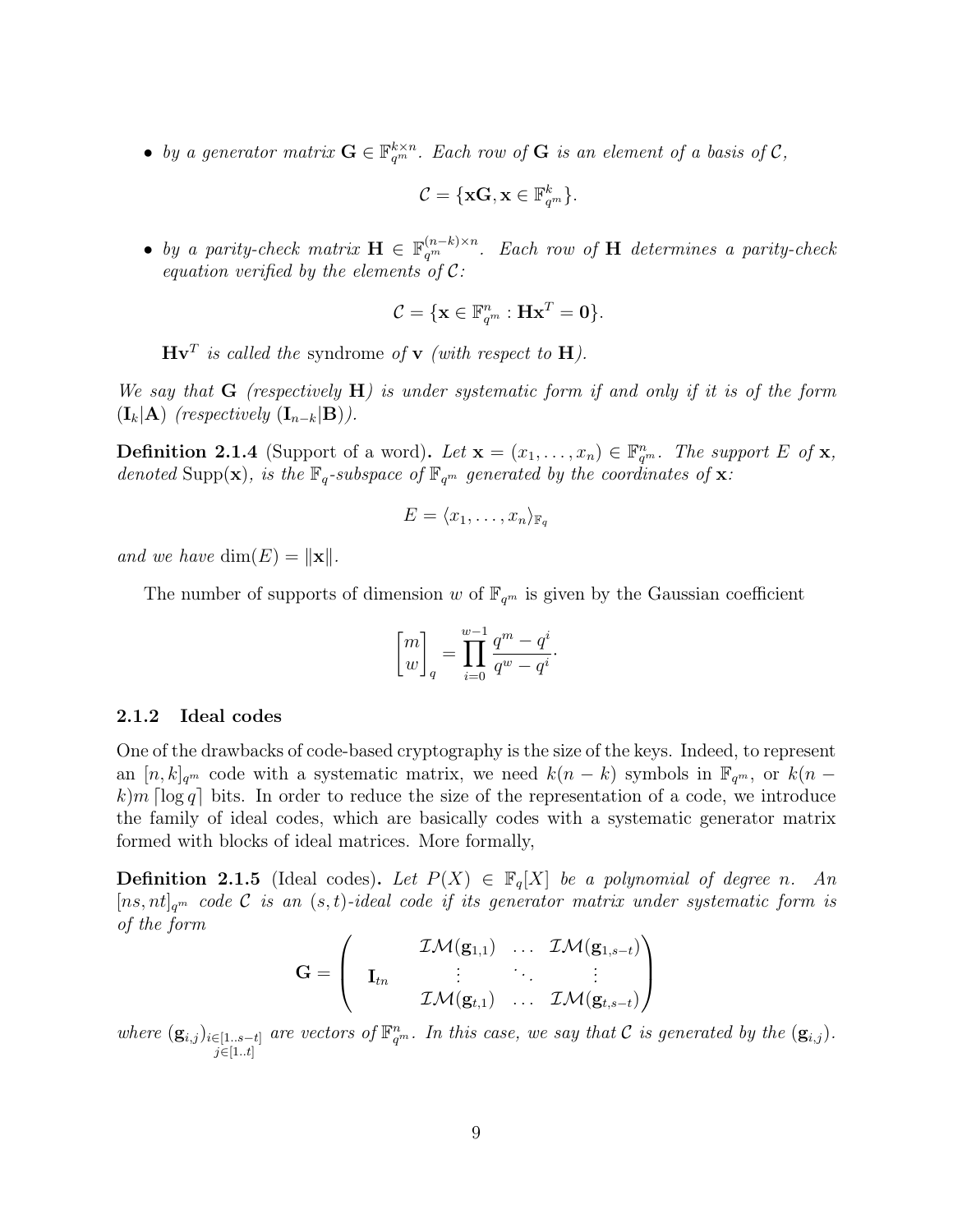<span id="page-9-1"></span>It would be somewhat more natural to choose the generator matrix to be made up of  $s \times t$  ideal matrices, rather than to require the code to admit a systematic generator matrix. However, if m and n are two different prime numbers and if  $P$  is irreducible, a non-zero ideal matrix is always non-singular. To prove this, we need the following lemma:

**Lemma 1.** Let m and n be two different prime numbers. Let  $P \in \mathbb{F}_q[X]$  be an irreducible polynomial of degree n and  $U \in \mathbb{F}_{q^m}[X]$  a non zero polynomial of degree at most  $n-1$ . Then P and U are co-prime in  $\mathbb{F}_{q^m}[X]$ .

*Proof.* We will show that P and U have no common root. Let  $\mathcal{Z}(P)$  (respectively  $\mathcal{Z}(U)$ ) be the set of the roots of P (respectively U) in an algebraic closure of  $\mathbb{F}_q$ .

Since P is irreducible of degree n, its roots generate  $\mathbb{F}_{q^n}$ 

$$
\implies \mathcal{Z}(P) \subset \mathbb{F}_{q^n} \backslash \mathbb{F}_q
$$

Since U is of degree at most  $n-1$ , its roots belong to  $\mathbb{F}_{q^{m(n-1)!}}$ .

But  $GCD(n, m(n-1)!)=1$  when m and n are two different prime numbers. Thus

$$
\mathbb{F}_{q^{m(n-1)!}} \cap \mathbb{F}_{q^n} = \mathbb{F}_q \implies \mathcal{Z}(P) \cap \mathcal{Z}(U) = \emptyset
$$

Hence,  $P$  and  $U$  are co-prime.

Now, let  $\mathbf{u} \in \mathbb{F}_{q^m}^n$  a non zero vector and  $P \in \mathbb{F}_q[X]$  an irreducible polynomial of degree *n*. According to the previous lemma, there exists a vector  $\mathbf{v} \in \mathbb{F}_{q^m}^n$  such that

$$
\mathbf{u}\mathbf{v} = 1 \pmod{P}
$$

$$
\iff \mathbf{u}\mathcal{I}\mathcal{M}(\mathbf{v}) = (1, 0, \dots, 0)
$$

$$
\iff \mathcal{I}\mathcal{M}(\mathbf{u})\mathcal{I}\mathcal{M}(\mathbf{v}) = \mathbf{I}_n
$$

This demonstrates that every block of ideal matrix of  $G$  is non-singular, hence  $\mathcal C$  can be represented under systematic form.

All the parameters we propose in Section [2.4](#page-20-2) verify these conditions.

Remark 2.1. With this definition, ideal codes can be seen as a generalization of Quasi-Cyclic codes. Indeed, the generator matrix under systematic form of a Quasi-Cyclic code [\[9\]](#page-35-2) is of the same form, except that the ideal matrices are replaced by circulant matrices. Yet, an  $n \times n$  circulant matrix can be seen as an element of  $\mathbb{F}_{q^m}[X]/\langle X^n - 1 \rangle$ . Thus ideal codes only differ from Quasi-Cyclic codes by the choice of the polynomial P.

In our scheme, we only use  $[n_s, n]_{q^m}$  ideal codes. In order to shorten the notation, we denote these codes an s-ideal code. If C is an  $[sn, n]$  ideal code generated by  $(\mathbf{g}_1, \ldots, \mathbf{g}_{s-1}),$ we have  $C = \{(\mathbf{u}, \mathbf{u}\mathbf{g}_1, \dots, \mathbf{u}\mathbf{g}_{s-1}), \mathbf{u} \in \mathbb{F}_{q^m}^n\}.$ 

We need to be careful when we use this notation in the case of parity-check matrix. Indeed, the parity-check matrix under systematic form of  $\mathcal C$  is of the form:

<span id="page-9-0"></span>
$$
\mathbf{H} = \begin{pmatrix} \mathcal{IM}(\mathbf{h}_1)^T \\ \mathbf{I}_{n(s-1)} & \vdots \\ \mathcal{IM}(\mathbf{h}_{s-1})^T \end{pmatrix} .
$$
 (1)

 $\Box$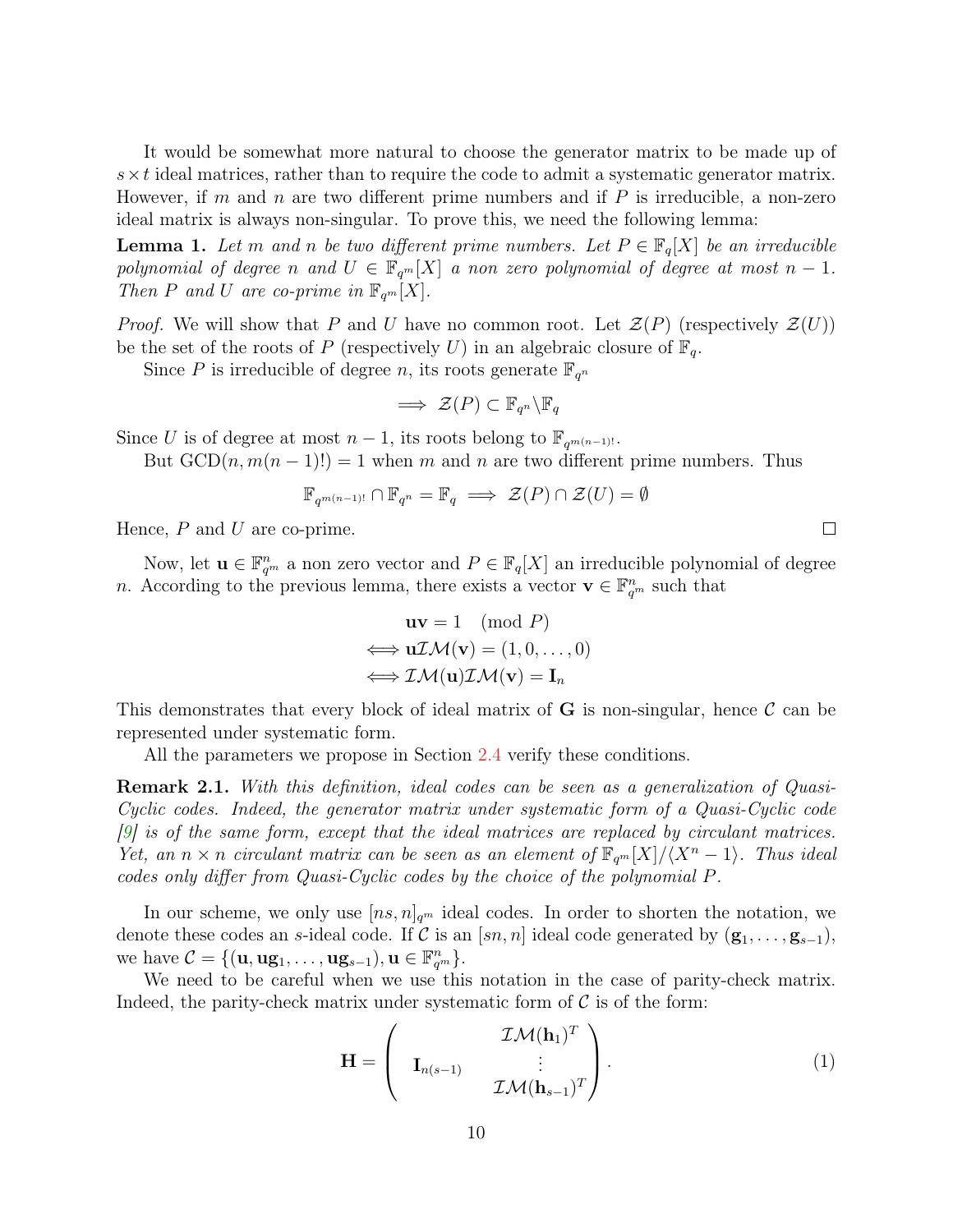<span id="page-10-1"></span>Thus, if  $\boldsymbol{\sigma} = (\boldsymbol{\sigma}_1 \dots \boldsymbol{\sigma}_{s-1}) \in \mathbb{F}_{q^m}^{s(n-1)}$  is the syndrome of an error  $\mathbf{e} = (\mathbf{e}_1 \dots \mathbf{e}_{s-1}) \in \mathbb{F}_{q^m}^{ns}$ , the parity-check equations

$$
\mathbf{He}^T = \boldsymbol{\sigma}^T
$$

are equivalent to  $\mathbf{e}_i + \mathbf{h}_i \mathbf{e}_{s-1} = \boldsymbol{\sigma}_i$  for  $1 \leq i \leq s - 1$ .

Bounds for rank metric codes. The classical bounds for Hamming metric have straightforward rank metric analogues.

**Singleton Bound.** The classical Singleton bound for linear  $[n, k]$  codes of minimum rank r over  $\mathbb{F}_{q^m}$  applies naturally in the rank metric setting. It works in the same way as for linear codes (by finding an information set) and reads  $r \leq 1 + n - k$ . When  $n > m$  this bound can be rewritten [\[17\]](#page-36-2) as

$$
r \le 1 + \left\lfloor \frac{(n-k)m}{n} \right\rfloor. \tag{2}
$$

Codes achieving this bound are called Maximum Rank Distance codes (MRD).

Deterministic Decoding. Unlike with the Hamming metric, there do not exist many families of codes for the rank metric which are able to decode rank errors efficiently up to a given weight. When we are dealing with deterministic decoding, there is essentially only one known family of rank codes which can decode efficiently: the family of Gabidulin codes [\[8\]](#page-35-3). More details about these codes are provided in the next section. In a nutshell, they are defined over  $\mathbb{F}_{q^m}$  and for  $k \leq n \leq m$ , Gabidulin codes of length n and dimension k are optimal and satisfy the Singleton bound for  $m = n$  with minimum distance  $d = n - k + 1$ . They can decode up to  $\lfloor \frac{n-k}{2} \rfloor$  $\frac{-k}{2}$  rank errors in a deterministic way.

**Probabilistic Decoding.** There also exists a simple family of codes which has been described for the subspace metric in [\[22\]](#page-36-3) and can be straightforwardly adapted to the rank metric. These codes reach asymptotically the equivalent of the Gilbert-Varshamov bound for the rank metric, however their non-zero probability of decoding failure makes them less interesting for the cases we consider in this paper.

#### <span id="page-10-0"></span>2.1.3 Gabidulin codes and their decoding

Gabidulin codes were introduced in 1985 [\[8\]](#page-35-3). These codes are analog to Reed-Solomon codes in Hamming metric  $[21]$ , but involve q-polynomials instead of regular ones. They have therefore a strong algebraic structure. The notion of  $q$ -polynomials was introduced by Ore [\[19\]](#page-36-5), we hereafter give some background.

**Definition 2.1.6** (q-polynomials). The set of q-polynomials over  $\mathbb{F}_{q^m}$  is the set of polynomials with the following shape:

$$
\left\{ P(X) = \sum_{i=0}^{r} p_i X^{q^i}, \text{ with } p_i \in \mathbb{F}_{q^m} \text{ and } p_r \neq 0 \right\}.
$$

The q-degree of a q-polynomial P is defined as  $\deg_q(P) = r$ .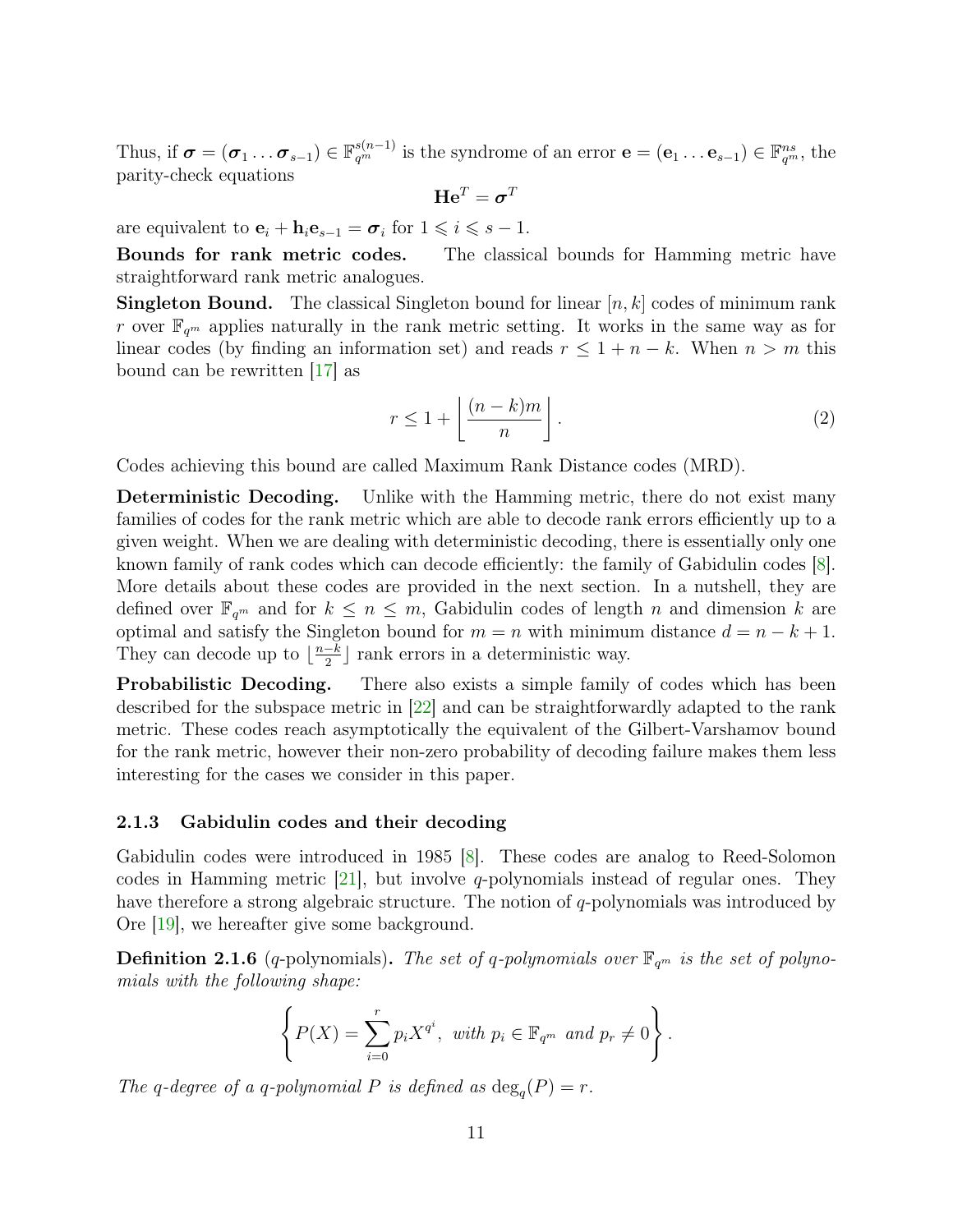<span id="page-11-1"></span>**Definition 2.1.7** (Ring of q-polynomials). The set of q-polynomials over  $\mathbb{F}_{q^m}$  is a noncommutative ring when considered with the following operations:

- Addition:  $(P+Q)(X) = P(X) + Q(X)$
- Composition:  $(P \circ Q)(X) = P[Q(X)]$

Due to their structure, the  $q$ -polynomials are inherently related to decoding problems in the rank metric as stated by the following propositions.

**Theorem 2.2** ([\[19\]](#page-36-5)). Any  $\mathbb{F}_q$ -subspace of  $\mathbb{F}_{q^m}$  of dimension r is the set of the roots of a unique unitary q-polynomial P such that  $\deg_q(P) = r$ .

**Corollary 2.1.** Let  $\mathbf{x} = (x_1, x_2, \dots, x_n) \in \mathbb{F}_{q^m}^n$  and V be the unitary q-polynomial of smallest q-degree such that  $V(x_i) = 0$  for  $1 \leq i \leq n$ , then  $\|\mathbf{x}\| = r$  if and only if  $\deg_q(V) = r$ .

Gabidulin codes can be thought as the evaluation of q-polynomials of bounded degree on the coordinates of a vector over  $\mathbb{F}_{q^m}$ .

<span id="page-11-0"></span>**Definition 2.1.8** (Gabidulin codes). Let  $k, n, m \in \mathbb{N}$  such that  $k \leq n \leq m$ . Let  $g =$  $(g_1, \ldots, g_n)$  be a  $\mathbb{F}_q$  linearly independent family of elements of  $\mathbb{F}_{q^m}$ . The Gabidulin code  $\mathcal{G}_{g}(n, k, m)$  is the following code  $[n, k]_{q^m}$ :

 $\{P(\mathbf{g}), \deg_q P < k\}$  where  $P(\mathbf{g}) := (P(g_1), \ldots, P(g_v)).$ 

A generator matrix for  $\mathcal{G}_{g}$  is given by:

$$
\mathbf{G} = \begin{pmatrix} g_1 & \cdots & g_n \\ g_1^q & \cdots & g_n^q \\ \vdots & \ddots & \vdots \\ g_1^{q^{k-1}} & \cdots & g_n^{q^{k-1}} \end{pmatrix}.
$$

These codes benefit from an efficient decoding algorithm correcting up to  $\frac{n-k}{2}$  $\frac{-k}{2}$  errors in a deterministic way [\[8\]](#page-35-3).

Decoding Gabidulin codes. The algorithm employed in order to decode Gabidulin codes has been proposed in [\[18\]](#page-36-6) and later improved in [\[4\]](#page-34-4). Let  $\mathcal{G}_{g}$  denote a Gabidulin code over  $\mathbb{F}_{q^m}$  of length n and dimension k generated by the vector  $\mathbf{g} \in \mathbb{F}_{q^m}^n$ . The decoding problem is stated as follows.

Definition 2.1.9 (Decoding(y,  $\mathcal{G}_{g}$ , t) [\[18\]](#page-36-6)). Find, if it exists,  $c \in \mathcal{G}_{g}$  and e with  $||e|| \leq t$ such that  $y = c + e$ .

One can decode Gabidulin codes using the q-polynomial reconstruction problem: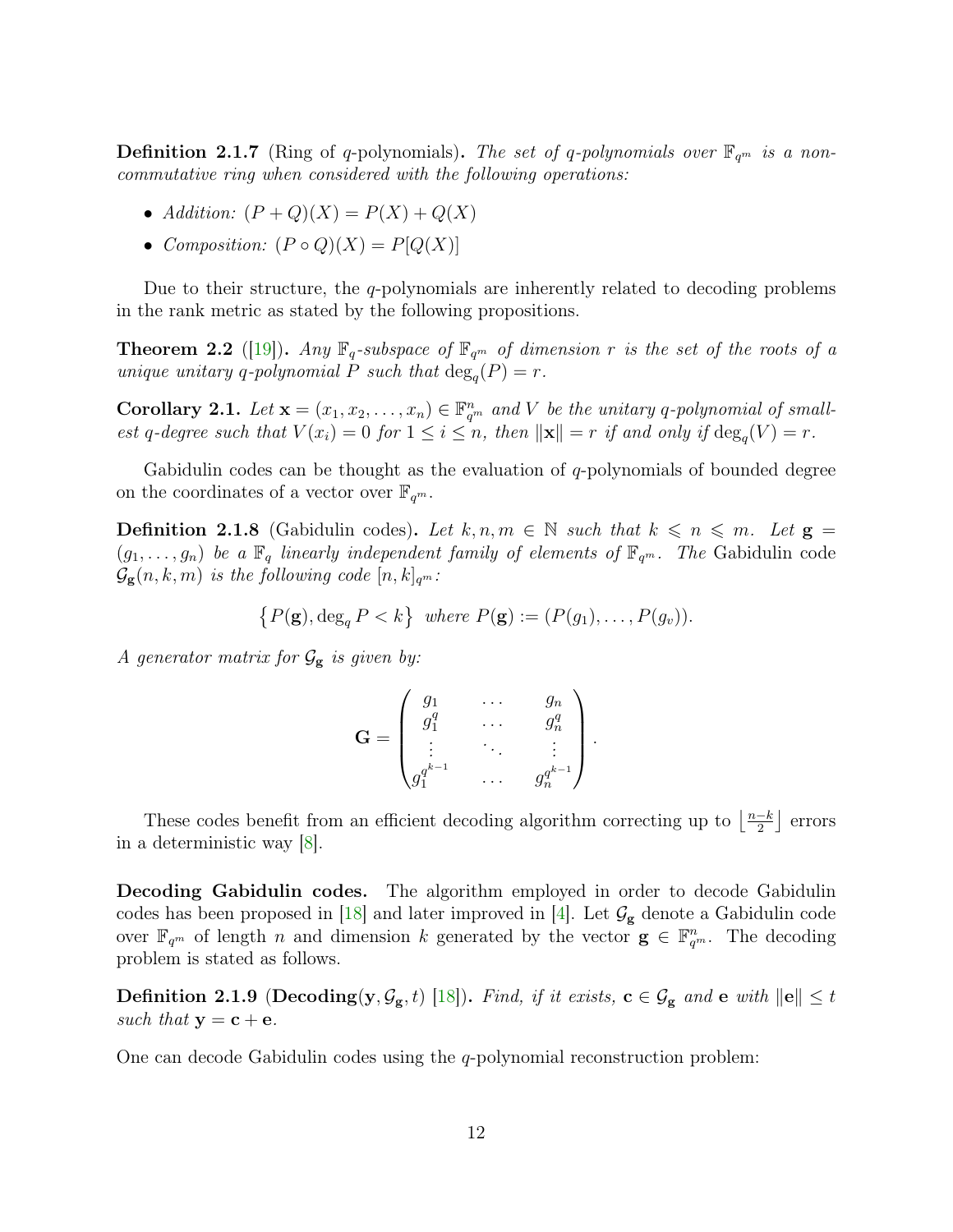<span id="page-12-0"></span>**Definition 2.1.10** (Reconstruction(y, g, k, t) [\[18\]](#page-36-6)). Find a tuple  $(V, f)$  where V is a non-zero q-polynomial with  $\deg_q(V) \leq t$  and f is a q-polynomial with  $\deg_q(f) < k$  such that:

$$
V(y_i) = V \circ f(g_i) \text{ with } 1 \le i \le n
$$

When t is less than the code's decoding capacity  $|(n - k)/2|$ , the solution of **Reconstruction**(y, g, k, t) is unique. Moreover, from a solution of the q-polynomial reconstruction problem, one can get a solution to the decoding problem.

**Theorem 2.3** ([\[18\]](#page-36-6)). If  $(V, f)$  is a solution of **Reconstruction** $(y, g, k, t)$ , then  $(c =$  $f(\mathbf{g}), \mathbf{e} = \mathbf{y} - \mathbf{c}$  is a solution of  $\mathbf{Decoding}(\mathbf{y}, \mathcal{G}_{\mathbf{g}}, t)$ .

We now consider the linearized variant of the q-polynomial reconstruction problem.

**Definition 2.1.11** (Reconstruction 2(y, g, k, t) [\[18\]](#page-36-6)). Find a tuple  $(V, N)$  where V is a non-zero q-polynomial with  $\deg_q(V) \leq t$  and N is a q-polynomial with  $\deg_q(N) \leq k + t - 1$ such that:

$$
V(y_i) = N(g_i) \text{ with } 1 \le i \le n
$$

When t is less than the code's decoding capacity  $|(n - k)/2|$ , the two reconstruction problems are equivalent.

**Theorem 2.4** ([\[18\]](#page-36-6)). If  $(V, f)$  is a solution of **Reconstruction** $(y, g, k, t)$ , then  $(V, V \circ f)$ is a solution of **Reconstruction 2**( $y, g, k, t$ ).

If  $t \leq (n - k)/2$  and if  $(V, N)$  is a solution of **Reconstruction2**(y, g, k, t), then  $(V, f)$  with f defined as the quotient of N by V by left euclidean division in the ring of q-polynomials is a solution of **Reconstruction** $(y, g, k, t)$ .

The algorithm described in [\[4\]](#page-34-4) (see Section 4, Algorithm 5) can be used in order to solve the **Reconstruction 2** $(y, g, k, t)$  problem. This algorithm can be decomposed in two steps:

- 1. Initialization step: Two pairs of q-polynomials  $(N_0, V_0)$  and  $(N_1, V_1)$  satisfying  $V_0(y_i) = N_0(g_i)$  and  $V_1(y_i) = N_1(g_i)$  for  $1 \leq i \leq k$  are computed. To do so,  $N_0$  is defined as the annihilator q-polynomial on  $g_1, \ldots, g_k, N_1$  is defined as the q-polynomial interpolating  $y_1, \ldots, y_k$  on  $g_1, \ldots, g_k$  while  $V_0(X) = 0$  and  $V_1(X) = X$ .
- 2. Interpolation step: Iteratively, the q-degrees of  $(N_0, V_0)$  and  $(N_1, V_1)$  are increased using a recurrence relation ensuring that if the interpolation conditions  $V(y_i) = N(q_i)$ for  $1 \leq i \leq j$  are satisfied at step j, then they are also satisfied at step  $j + 1$ . Besides, this construction ensures that at least one of the pairs satisfies the final degree conditions  $\deg_q(V) \leq t$  and  $\deg_q(N) \leq k + t - 1$  when the q-polynomials are initialized according to the aforementioned Initialization step.

The correctness of this algorithm is provided in [\[4\]](#page-34-4), Theorem 10. Using a solution of **Reconstruction2**(y, g, k, t), one can solve **Decoding**(y,  $\mathcal{G}_{g}$ , t) for Gabidulin codes as follows: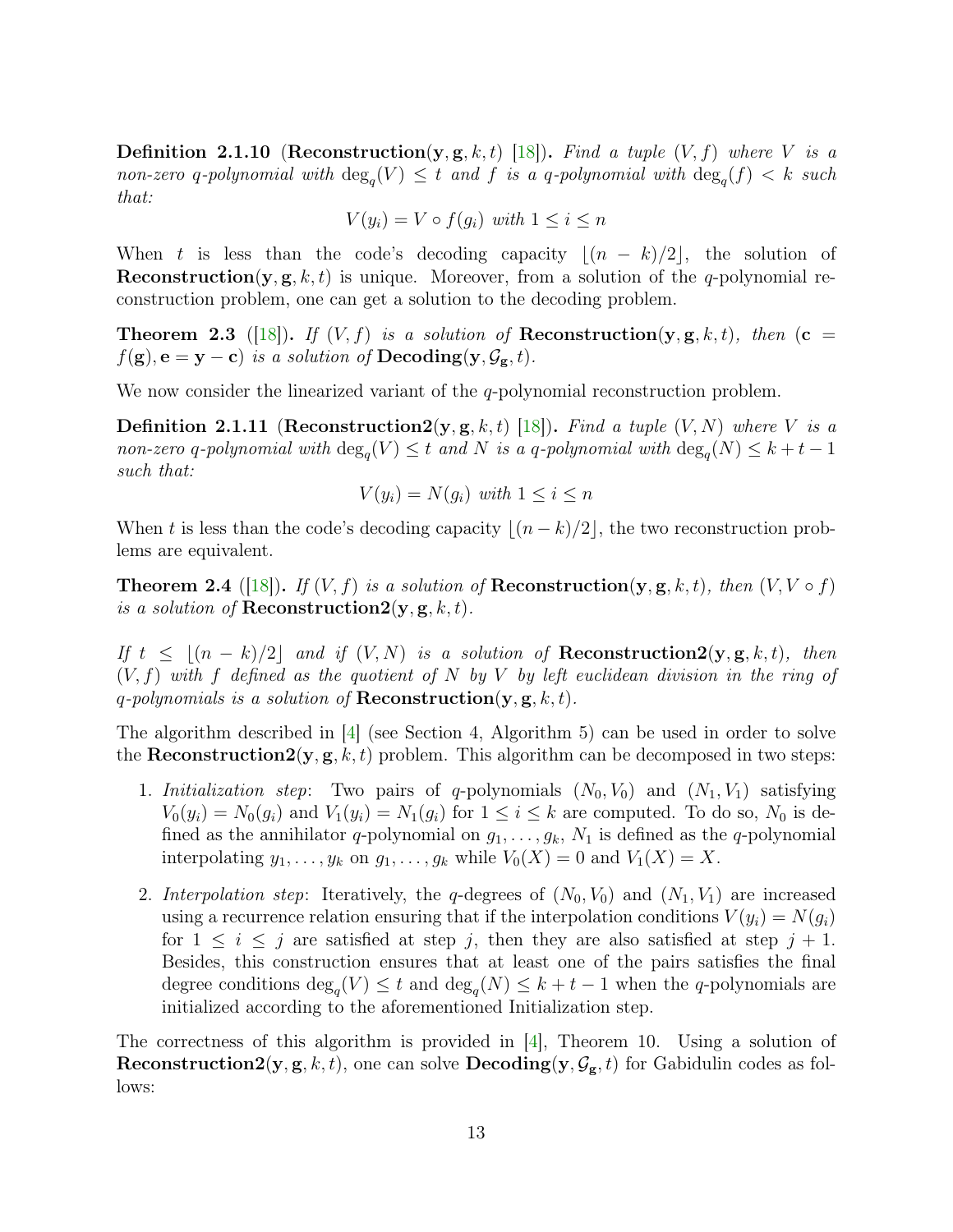<span id="page-13-4"></span><span id="page-13-1"></span>Definition 2.1.12 (Algorithm for Decoding(y,  $\mathcal{G}_{g}$ , t) [\[18,](#page-36-6) [4\]](#page-34-4)).

- 1. Find a solution  $(V, N)$  of **Reconstruction 2** $(\mathbf{y}, \mathbf{g}, k, t)$
- 2. Find f by computing the left euclidean division of N by V
- 3. Retrieve the codeword  $\bf{c}$  by evaluating f in  $\bf{g}$

**Theorem 2.5** ([\[4\]](#page-34-4)). The complexity of solving  $\bf{Decoding}(y, \mathcal{G}_{g}, t)$  by using the algorithm described in Definition [2.1.12](#page-13-1) is  $\mathcal{O}(n^2)$  operations in  $\mathbb{F}_{q^m}$ .

Note: Gabidulin decoding has been implemented using the "Polynomials with lower degree" optimization; see Section 4.4.2 of [\[4\]](#page-34-4) for additional details.

#### <span id="page-13-0"></span>2.1.4 Difficult problems for cryptography

In this section, we describe difficult problems which can be used for cryptography and discuss their hardness. All problems are variants of the decoding problem, which consists of looking for the closest codeword to a given vector: when dealing with linear codes, it is readily seen that the decoding problem stays the same when one is given the *syndrome* of the received vector rather than the received vector. We therefore speak of (rank) Syndrome Decoding (RSD).

**Definition 2.1.13** (RSD Distribution). For positive integers, n, k, and w, the  $\text{RSD}(n, k, w)$ Distribution chooses  $\mathbf{H} \stackrel{\$}{\leftarrow} \mathbb{F}_{q^m}^{(n-k)\times n}$  and  $\mathbf{x} \stackrel{\$}{\leftarrow} \mathbb{F}_{q^m}^n$  such that  $\|\mathbf{x}\| = w$ , and outputs  $(\mathbf{H}, \sigma(\mathbf{x}) = \mathbf{H}\mathbf{x}^{\top}).$ 

<span id="page-13-3"></span>**Definition 2.1.14** (Computational RSD Problem). On input  $(\mathbf{H}, \mathbf{y}^{\top}) \in \mathbb{F}_{q^m}^{(n-k)\times n}$  x  $\mathbb{F}_{q^m}^{(n-k)}$  from the RSD distribution, the Computational Rank Syndrome Decoding Problem  $\mathsf{RSD}(n, k, w)$  asks to find  $\mathbf{x} \in \mathbb{F}_{q^m}^n$  such that  $\mathbf{Hx}^{\top} = \mathbf{y}^{\top}$  and  $\|\mathbf{x}\| = w$ .

The RSD problem has recently been proven difficult with a probabilistic reduction from the Hamming setting in [\[12\]](#page-35-4). For cryptography we also need a decision version of the problem, which is given in the following definition.

<span id="page-13-2"></span>**Definition 2.1.15** (Decisional RSD Problem). On input  $(\mathbf{H}, \mathbf{y}^{\top}) \in \mathbb{F}_{q^m}^{(n-k)\times n} \times \mathbb{F}_{q^m}^{(n-k)},$ the Decisional RSD Problem  $DRSD(n, k, w)$  asks to decide with non-negligible advantage whether  $(\mathbf{H}, \mathbf{y}^{\top})$  came from the RSD $(n, k, w)$  distribution or the uniform distribution over  $\mathbb{F}_{q^m}^{(n-k)\times n} \times \mathbb{F}_{q^m}^{(n-k)}.$ 

Finally, as our cryptosystem uses ideal codes, we explicitly define the problem for this setting. The following definitions describe the DRSD problem in the ideal configuration, and are just a combination of Definition [2.1.5](#page-8-1) and [2.1.15.](#page-13-2) Ideal codes are very useful in cryptography since their compact description allows to decrease considerably the size of the keys.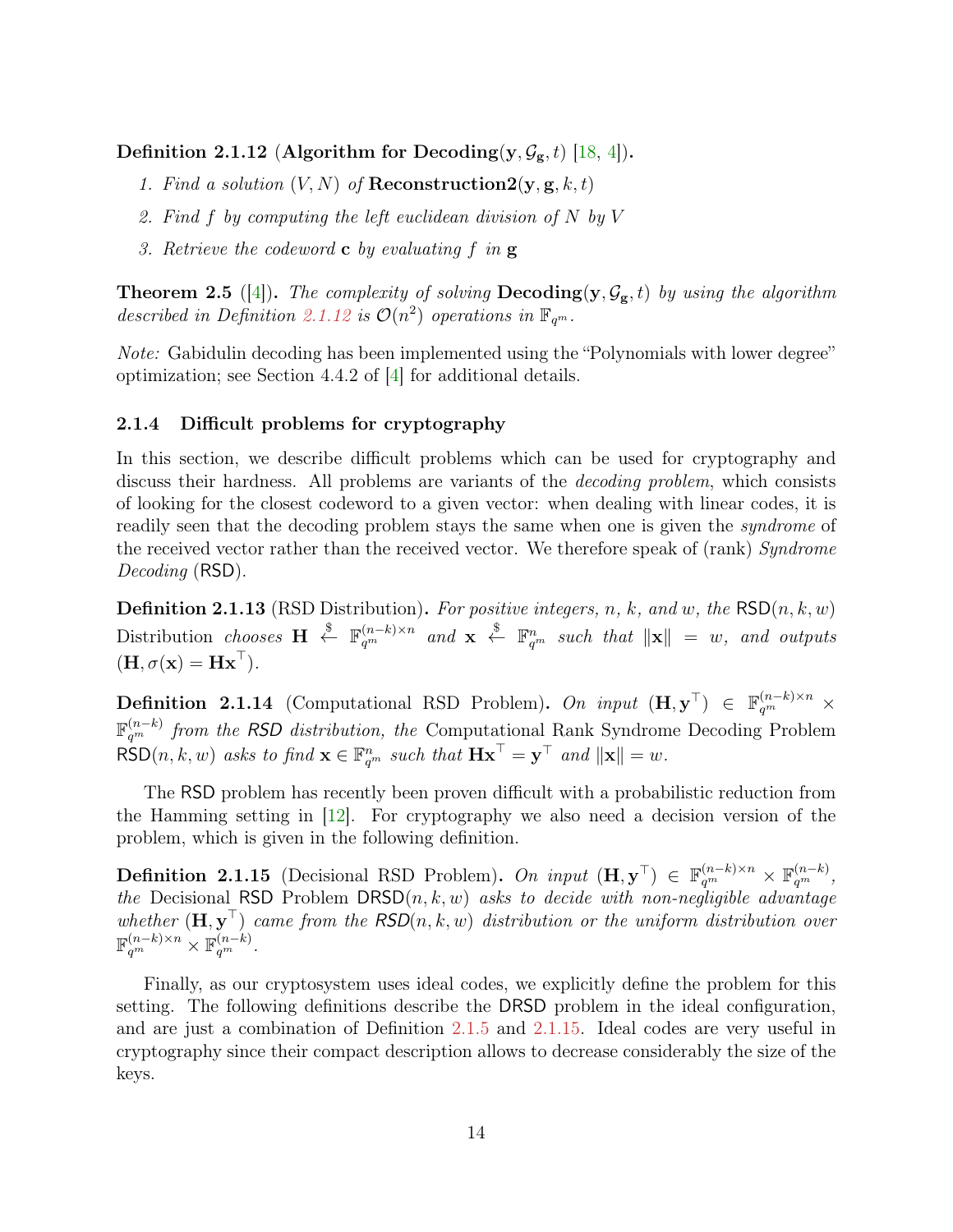<span id="page-14-1"></span>**Definition 2.1.16** (s-IRSD Distribution). For positive integers n, w, and s, let  $P \in \mathbb{F}_q[X]$ be an irreducible polynomial of degree n, let  $S(n, s)$  be the set of the parity-check matrices  $\bf H$ under systematic form of s-ideal codes of type  $[sn, n]$  (see Equation [1\)](#page-9-0). The s- $\text{RSD}(n, w)$ Distribution chooses uniformly at random a matrix  $\mathbf{H} \stackrel{\$}{\leftarrow} S(n,s)$  together with a vector  $\mathbf{x} = (\mathbf{x}_1, \dots, \mathbf{x}_s) \stackrel{\$}{\leftarrow} \mathbb{F}_{q^m}^{sn} \text{ such that } ||\mathbf{x}|| = w \text{ and outputs } (\mathbf{H}, \mathbf{H}\mathbf{x}^{\top}).$ 

Definition 2.1.17 (Computational s-IRSD Problem). For positive integers n, w, and s, let  $P \in \mathbb{F}_q[X]$  be an irreducible polynomial of degree n, let **H** be a random parity check matrix under systematic form of an s-ideal code C and  $y \stackrel{\$}{\leftarrow} \mathbb{F}_{q^m}^{sn-n}$ , the Computational s-ideal RSD Problem s-IRSD $(n, w)$  asks to find  $\mathbf{x} = (\mathbf{x}_1, \dots, \mathbf{x}_s) \in \mathbb{F}_{q^m}^{sn}$  such that  $\|\mathbf{x}\| = w$  and  $\mathbf{y} = \mathbf{x} \mathbf{H}^{\top}$ .

Assumption 1. Although there is no general complexity result for ideal codes, decoding these codes is considered as hard by the community. For the rank metric, there is no known generic attack which exploits the ideal structure of the code. Thus, in practice, the best attacks are the same as those for arbitrary codes.

The problem has a decisional form:

<span id="page-14-0"></span>Definition 2.1.18 (Decisional s-IRSD Problem). For positive integers n, w, and s, let  $P \in \mathbb{F}_q[X]$  be an irreducible polynomial of degree n, let  $S(n, s)$  be the set of the parity-check matrices  $H$  under systematic form of s-ideal codes of type  $[sn, n]$  (see Equation [1\)](#page-9-0). The Decisional s-Ideal RSD Problem s-DIRSD $(n, w)$  asks to decide with non-negligible advantage whether  $(\mathbf{H}, \mathbf{y}^{\top})$  came from the s-IRSD $(n, w)$  distribution or the uniform distribution over  $S(n,s) \times \mathbb{F}_{q^m}^{(sn-n)}$ .

As for the ring-LPN problem, there is no known reduction from the search version of s-IRSD problem to its decision version. The proof of [\[2\]](#page-34-5) cannot be directly adapted in the ideal case, however the best known attacks on the decision version of the problem s-IRSD remain the direct attacks on the search version of the problem s-IRSD.

In what follows, we will need a version of the s-IRSD Problem in which the error has a non-homogeneous (NH) weight. This means that some coordinates of the error will have a support  $E_1$  whereas the others will have a different support  $E_2$ . It is easy to give a general definition of this new problem, nevertheless for the sake of clarity, we will just define the specific one we need.

**Definition 2.1.19** (NHIRSD Distribution). For positive integers n,  $w_1$ , and  $w_2$ , let  $P \in \mathbb{F}_q[X]$  be an irreducible polynomial of degree n, let  $S(n,3)$  be the set of the paritycheck matrices  $H$  under systematic form of 3-ideal codes of type  $[3n, n]$  (see Equation [1\)](#page-9-0). The NHIRSD  $(n, w_1, w_2)$  Distribution chooses uniformly at random a matrix  $\mathbf{H} \stackrel{\$}{\leftarrow} S(n, 3)$ together with a vector  $\mathbf{x} = (\mathbf{x}_1, \mathbf{x}_2, \mathbf{x}_3) \stackrel{\$}{\leftarrow} \mathbb{F}_{q^m}^{3n}$  such that  $\|(\mathbf{x}_1, \mathbf{x}_3)\| = w_1$ ,  $\|\mathbf{x}_2\| = w_1 + w_2$ ,  $\text{Supp}(\mathbf{x}_1, \mathbf{x}_3) \subset \text{Supp}(\mathbf{x}_2)$ , and outputs  $(\mathbf{H}, \mathbf{H}\mathbf{x}^{\top})$ .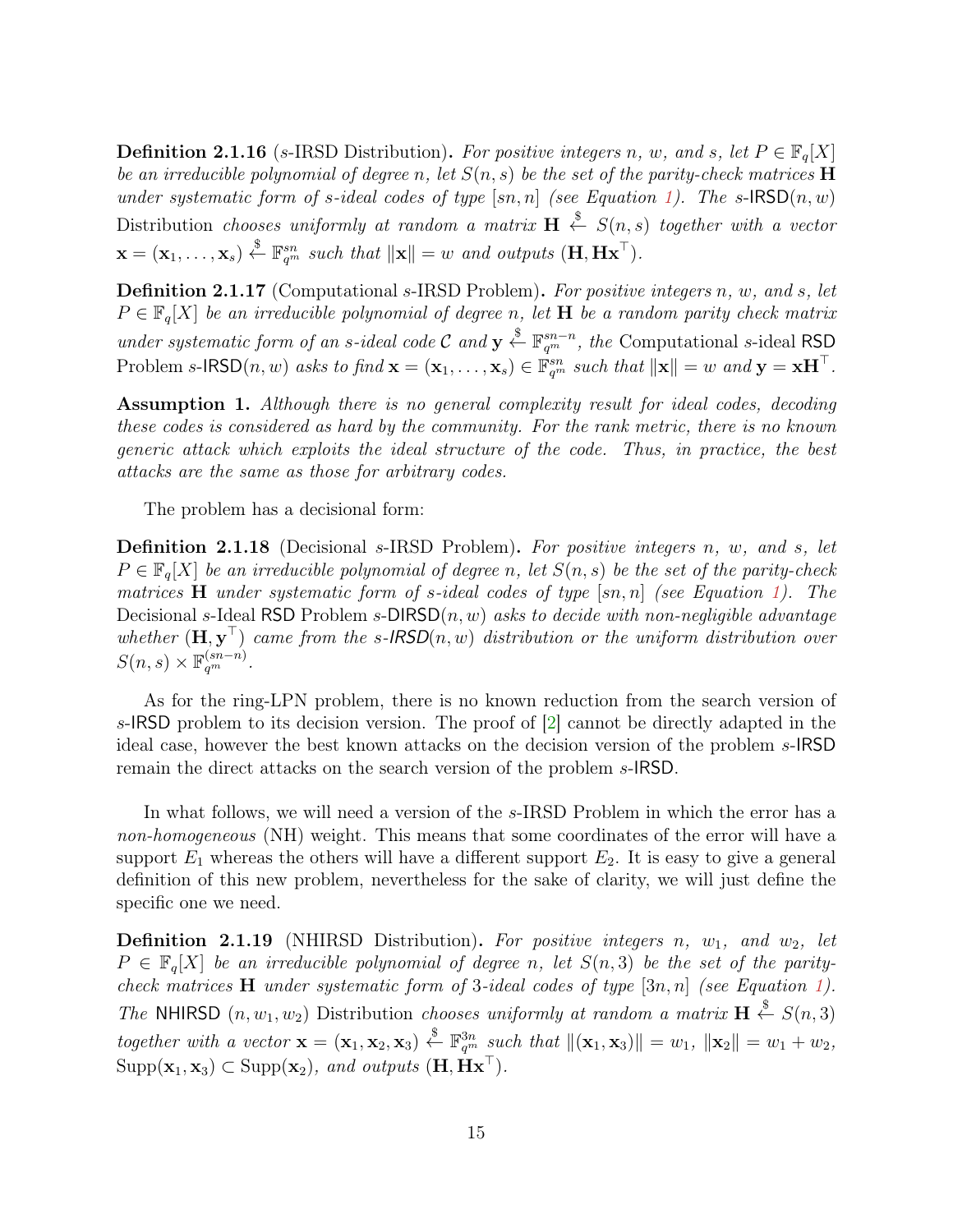**Definition 2.1.20** (Computational NHIRSD Problem). For positive integers n,  $w_1$ , and  $w_2$ , let  $P \in \mathbb{F}_q[X]$  be an irreducible polynomial of degree n, let **H** be a random parity check matrix under systematic form of an 3-ideal code C and  $y \stackrel{\$}{\leftarrow} \mathbb{F}_{q^m}^{2n}$ . The Computational nonhomogeneous 3-ideal RSD Problem NHIRSD  $(n, w_1, w_2)$  asks to find  $\mathbf{x} = (\mathbf{x}_1, \mathbf{x}_2, \mathbf{x}_3) \stackrel{\$}{\leftarrow} \mathbb{F}_{q^m}^{3n}$ such that  $\|(\mathbf{x}_1, \mathbf{x}_3)\| = w_1$ ,  $\|\mathbf{x}_2\| = w_1 + w_2$ ,  $\text{Supp}(\mathbf{x}_1, \mathbf{x}_3) \subset \text{Supp}(\mathbf{x}_2)$ , and  $\mathbf{y} = \mathbf{x} \mathbf{H}^\top$ .

<span id="page-15-1"></span>**Proposition 2.1.1.** For positive integers n,  $w_1$ , and  $w_2$ , let  $P \in \mathbb{F}_q[X]$  be an irreducible polynomial of degree n. The Search 3-IRSD  $(n, w_1)$  problem reduces to the Search NHIRSD  $(n, w_1, w_2)$  problem.

*Proof.* The proof is straightforward, if one has an algorithm  $\mathcal{A}(\eta,\omega_1,\omega_2)$  which can output a solution to a NHIRSD instance of arbitrary parameters  $(\eta, \omega_1, \omega_2)$ , then given a 3-IRSD instance of parameters  $(n', w'_1)$ , one solves it calling A with parameters  $(n', w'_1, 0)$  and outputs its solution.  $\Box$ 

<span id="page-15-2"></span>**Definition 2.1.21** (Decisional NHIRSD Problem). For positive integers n,  $w_1$ , and  $w_2$ , let  $P \in \mathbb{F}_q[X]$  be an irreducible polynomial of degree n, let  $S(n, 3)$  be the set of the parity-check matrices **H** under systematic form of 3-ideal codes of type  $[3n, n]$  (see Equation [1\)](#page-9-0). The Decisional non-homogeneous 3-ideal RSD Problem DNHIRSD  $(n, w_1, w_2)$  asks to decide with non-negligible advantage whether  $(\mathbf{H},\mathbf{y}^\top)$  came from the NHIRSD  $(n,w_1,w_2)$  distribution or the uniform distribution over  $S(n, 3) \times \mathbb{F}_{q^m}^{2n}$ .

#### <span id="page-15-0"></span>2.1.5 Encryption and security

Encryption Scheme. An encryption scheme is a tuple of four polynomial time algorithms (Setup, KeyGen, Encrypt, Decrypt):

- Setup( $1^{\lambda}$ ), where  $\lambda$  is the security parameter, generates the global parameters param of the scheme;
- KeyGen(param) outputs a pair of keys, a (public) encryption key pk and a (private) decryption key sk;
- Encrypt(pk,  $\mathbf{m}, \theta$ ) outputs a ciphertext c, from the message  $\mathbf{m}$ , under the encryption key pk using randomness  $\theta$ ;
- Decrypt(sk, c) outputs the plaintext m, encrypted in the ciphertext c or  $\perp$ .

Such an encryption scheme has to satisfy both Correctness and Indistinguishability under Chosen Plaintext Attack (IND-CPA) security properties.

Correctness: For every  $\lambda$ , every param  $\leftarrow$  Setup $(1^{\lambda})$ , every pair of keys (pk, sk) generated by KeyGen, every message m, we should have

 $P[\text{Decrypt}(\textsf{sk}, \text{Encrypt}(\textsf{pk}, \textbf{m}, \theta)) = \textbf{m}] = 1 - \textsf{negl}(\lambda),$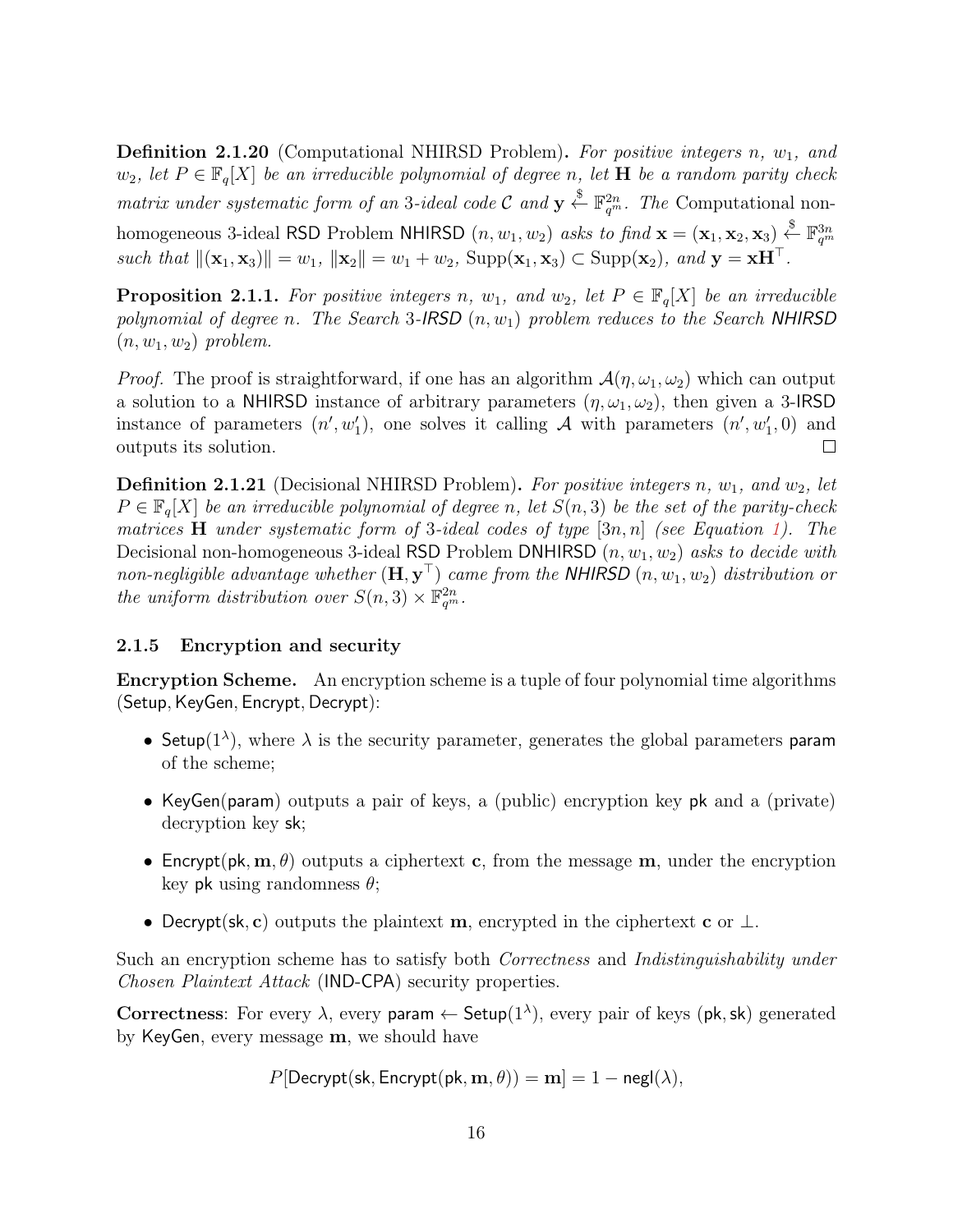<span id="page-16-1"></span>where  $\text{negl}(\cdot)$  is a negligible function and where the probability is taken over varying randomness.

IND-CPA [\[13\]](#page-35-5): This notion, formalized by the game depicted in Fig. [1,](#page-16-0) states that an adversary should not be able to efficiently guess which plaintext has been encrypted even if he knows it is one among two plaintexts of his choice.

In the following, we denote by  $|\mathcal{A}|$  the running time of an adversary  $\mathcal{A}$ . The global advantage for polynomial time adversaries running in time less than  $t$  is:

$$
\mathsf{Adv}_{\mathcal{E}}^{\mathsf{ind}}(\lambda, t) = \max_{|\mathcal{A}| \le t} \mathsf{Adv}_{\mathcal{E}, \mathcal{A}}^{\mathsf{ind}}(\lambda),\tag{3}
$$

where  $\mathsf{Adv}_{\mathcal{E},\mathcal{A}}^{\mathsf{ind}}(\lambda)$  is the advantage the adversary  $\mathcal{A}$  has in winning game  $\mathbf{Exp}_{\mathcal{E},\mathcal{A}}^{\mathsf{ind}-b}(\lambda)$ :

 $\mathrm{Exp}_{\mathcal{E},\mathcal{A}}^{\mathsf{ind}-b}(\lambda)$ 1. param  $\leftarrow$  Setup $(1^{\lambda})$ 2.  $(\mathsf{pk},\mathsf{sk}) \leftarrow \mathsf{KeyGen}(\mathsf{param})$ 3.  $(\mathbf{m}_0, \mathbf{m}_1) \leftarrow \mathcal{A}(\texttt{FIND} : \textsf{pk})$ 4.  $\mathbf{c}^* \leftarrow$  Encrypt $(\mathsf{pk}, \mathbf{m}_\mathbf{b}, \theta)$ 5.  $b' \leftarrow \mathcal{A}(\text{GUESS} : \mathbf{c}^*)$ 6. RETURN  $b'$ 

<span id="page-16-0"></span>Figure 1: Game for the IND-CPA security of an asymmetric encryption scheme.

$$
\mathsf{Adv}_{\mathcal{E},\mathcal{A}}^{\mathsf{ind}}(\lambda) = \left| \Pr[\mathbf{Exp}_{\mathcal{E},\mathcal{A}}^{\mathsf{ind}-1}(\lambda) = 1] - \Pr[\mathbf{Exp}_{\mathcal{E},\mathcal{A}}^{\mathsf{ind}-0}(\lambda) = 1] \right|.
$$
 (4)

IND-CPA and IND-CCA2: Note that the standard security requirement for a public key cryptosystem is IND-CCA2, indistinguishability against adaptive chosen-ciphertext attacks, and not just IND-CPA. The main difference is that for IND-CCA2 indistinguishability must hold even if the attacker is given a *decryption oracle* first when running the FIND algorithm and also when running the GUESS algorithm (but cannot query the oracle on the challenge ciphertext  $c^*$ ). We do not present the associated formal game and definition as an existing (and inexpensive) transformation can be used [\[15\]](#page-36-1) for our scheme to pass from IND-CPA to IND-CCA2.

In [\[15\]](#page-36-1) Hofheinz et al. present a generic transformation that takes into account decryption errors and can be applied directly to our scheme. Roughly, their construction provides a way to convert a guarantee against passive adversaries into indistinguishability against active ones by turning a public key cryptosystem into a KEM-DEM. The tightness (the quality factor) of the reduction depends on the ciphertext distribution. Regarding our scheme, random words only have a negligible (in the security parameter) probability of being valid ciphertexts. In other words, the  $\gamma$ -spreadness factor of [\[15\]](#page-36-1) is small enough so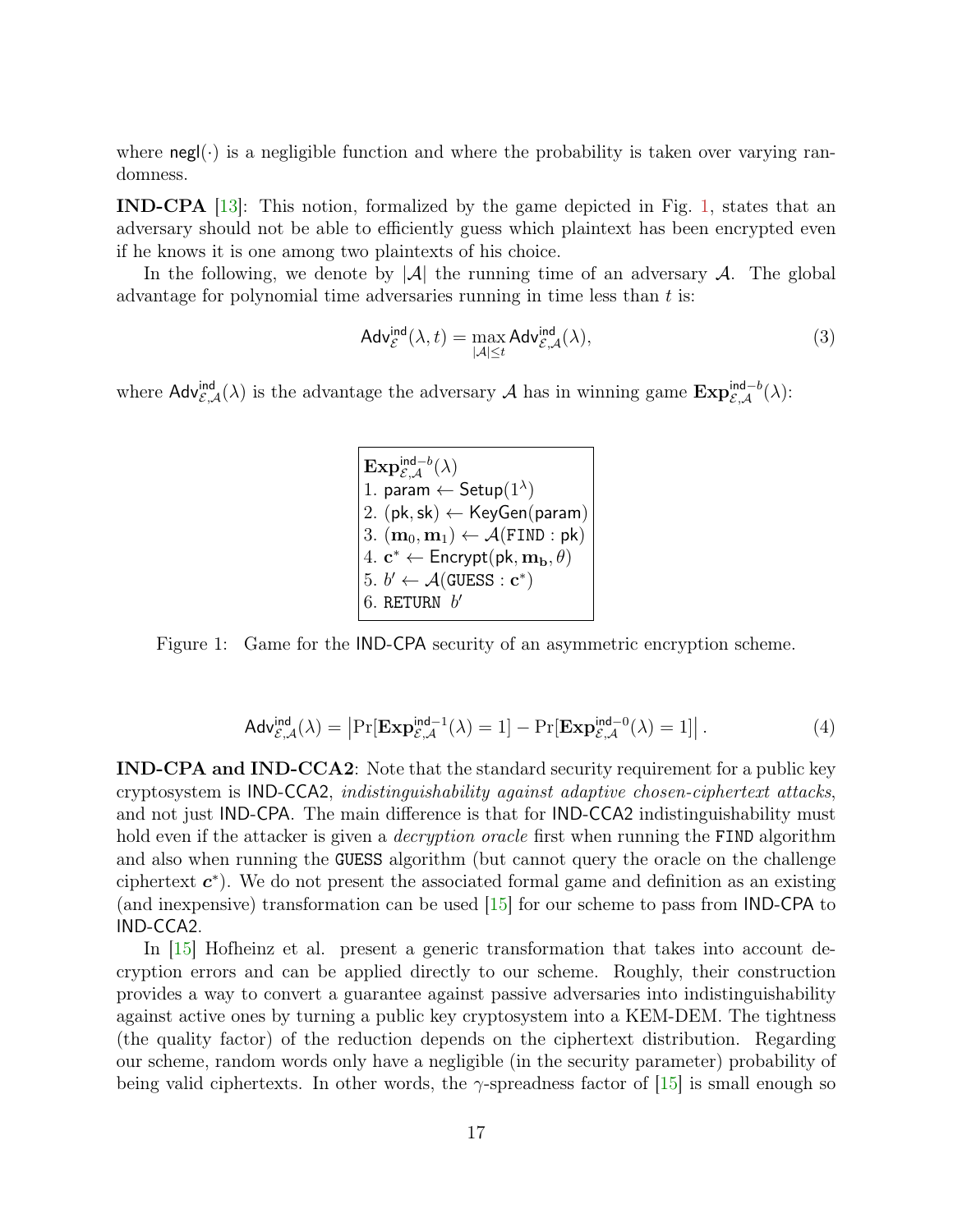<span id="page-17-2"></span>that there is no loss between the IND-CPA security of our public key cryptosystem and the IND-CCA2 security of the KEM-DEM version.

The security reduction is tight in the random oracle model and does not require any supplemental property from our scheme as we have the IND-CPA property. Let us denote by  $\mathsf{Encrypt}(\mathsf{pk}, \mathbf{m}, \theta)$  an encryption function that relies on  $\theta$  to generate random values. The idea of [\[15\]](#page-36-1) transformation is to de-randomize the encryption function Encrypt(pk,  $\mathbf{m}, \theta$ ) by using a hash function G and do a deterministic encryption of m by calling  $c = \text{Encrypt}(\mathsf{pk}, \mathbf{m}, \mathcal{G}(\mathbf{m}))$ . The ciphertext is sent together with a hash  $K = \mathcal{H}(\mathbf{c}, \mathbf{m})$ that ties the ciphertext to the plaintext. The receiver then decrypts  $c$  into  $m$ , checks the hash value, and uses again the deterministic encryption to check that **c** is indeed the ciphertext associated to m.

As the reduction is tight, we do not need to change our parameters when we pass from IND-CPA to IND-CCA2. From a computational point of view, the overhead for the sender is two hash calls and for the receiver it is two hash calls and an encrypt call. From a communication point of view the overhead is the bitsize of a hash (or two if the reduction must hold in the Quantum Random Oracle Model, see [\[15\]](#page-36-1) for more details).

#### <span id="page-17-0"></span>2.2 Presentation of the scheme

In this section, we describe our proposal: RQC. We begin with the PKE version (RQC.PKE), then describe the transformation of [\[15\]](#page-36-1) to obtain a KEM-DEM that achieves IND-CCA2 (RQC.KEM). Finally, we discuss an hybrid encryption scheme using NIST standard conversion techniques (RQC.HE). Parameter sets can be found in Sec. [2.4.](#page-20-2)

Notation:  $w_w^m(\mathbb{F}_{q^m})$  stands for the set of vectors of length n and rank weight w over  $\mathbb{F}_{q^m}$ ,  $\mathcal{S}_{1,w}^n(\mathbb{F}_{q^m})$  stands for the set of vectors of length n and rank weight w, such that their support contains 1, and  $\mathcal{S}^{3n}_{(w_1,w_2)}(\mathbb{F}_{q^m})$  stands for the set of vectors of length 3n with non-homogeneous rank weight  $(w_1, w_2)$  over of  $\mathbb{F}_{q^m}$ , more precisely:

$$
\mathcal{S}_w^n(\mathbb{F}_{q^m}) = \{ \mathbf{x} \in \mathbb{F}_{q^m}^n : ||\mathbf{x}|| = w \}
$$
  
\n
$$
\mathcal{S}_{1,w}^n(\mathbb{F}_{q^m}) = \{ \mathbf{x} \in \mathbb{F}_{q^m}^n : ||\mathbf{x}|| = w, 1 \in \text{Supp}(\mathbf{x}) \}
$$
  
\n
$$
\mathcal{S}_{(w_1,w_2)}^{3n}(\mathbb{F}_{q^m}) = \{ \mathbf{x} = (\mathbf{x}_1, \mathbf{x}_2, \mathbf{x}_3) \in \mathbb{F}_{q^m}^{3n} : ||(\mathbf{x}_1, \mathbf{x}_3)|| = w_1, ||\mathbf{x}_2|| = w_1 + w_2,
$$
  
\n
$$
\text{Supp}(\mathbf{x}_1, \mathbf{x}_3) \subset \text{Supp}(\mathbf{x}_2) \}
$$

#### <span id="page-17-1"></span>2.2.1 Public key encryption version (RQC.PKE)

**Presentation of the scheme.** RQC uses two types of codes: a Gabidulin code  $\mathcal{G}_{g}(n, k, m)$ generated by  $G \in \mathbb{F}_{q^m}^{k \times n}$  which can correct at least  $\delta$  errors via an efficient algorithm  $\mathcal{G}_{g}$ .Decode( $\cdot$ ); and a random ideal [2n, n]-code with parity-check matrix  $(1, h)$ . The four polynomial-time algorithms constituting our scheme are depicted in Fig. [2.](#page-18-1)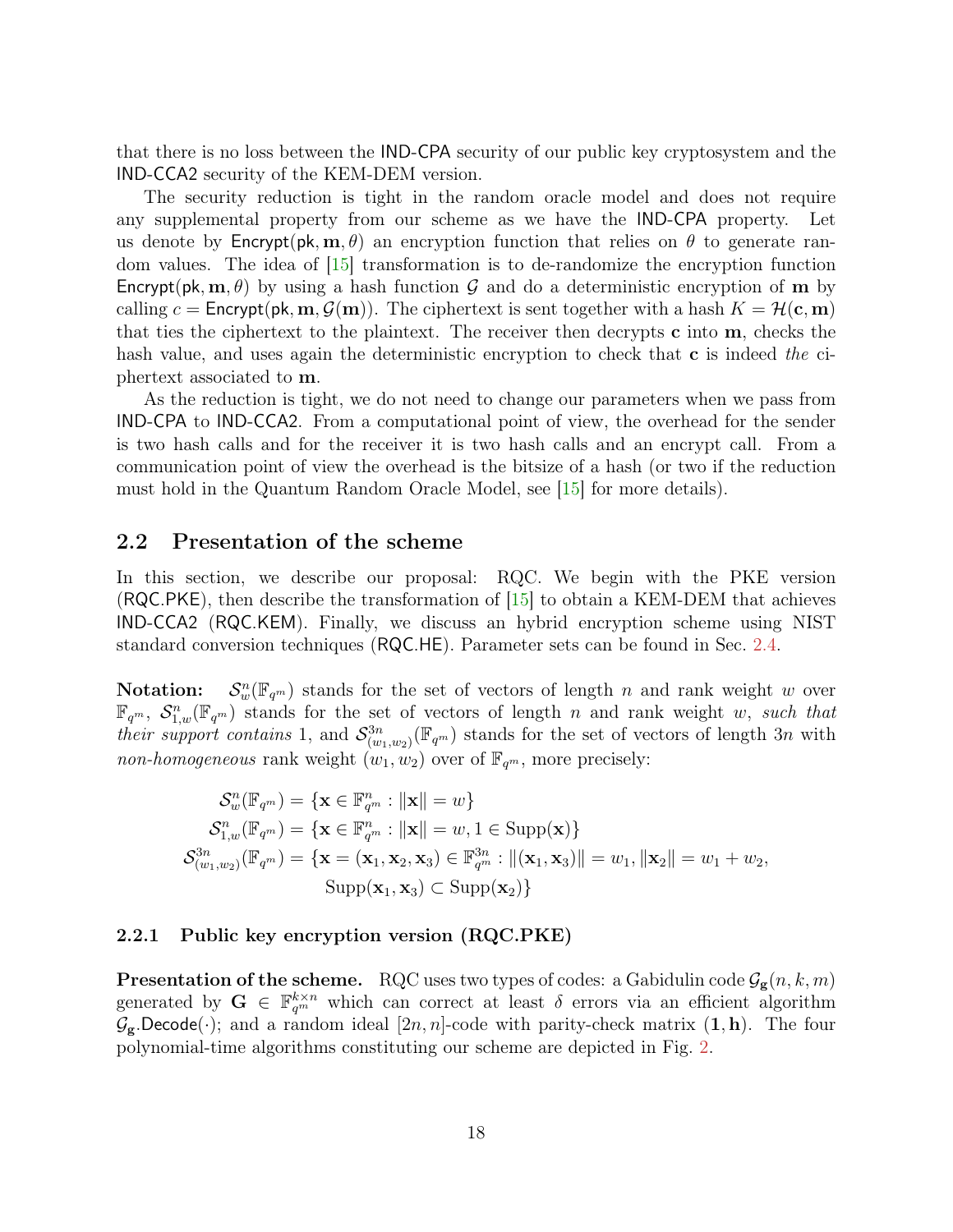- <span id="page-18-2"></span>• Setup $(1^{\lambda})$ : generates and outputs the global parameters param  $(n, k, \delta, w, w_1, w_2, P)$  where  $P \in \mathbb{F}_q[X]$  is an irreducible polynomial of degree n.
- KeyGen(param): samples  $\mathbf{h} \ \stackrel{\$}{\leftarrow} \ \mathbb{F}_{q^m}^n,$   $\mathbf{g} \ \stackrel{\$}{\leftarrow} \ \mathcal{S}_n^n(\mathbb{F}_{q^m})$  and  $(\mathbf{x},\mathbf{y}) \ \stackrel{\$}{\leftarrow} \ \mathcal{S}_{1,w}^{2n}(\mathbb{F}_{q^m}),$ computes the generator matrix  $\mathbf{G} \in \mathbb{F}_{q^m}^{k \times n}$  of  $\mathcal{G}_{g}(n,k,m)$ , sets pk =  $(\mathbf{g}, \mathbf{h}, \mathbf{s} = \mathbf{x} + \mathbf{h} \cdot \mathbf{y} \mod P)$  and  $\mathbf{sk} = (\mathbf{x}, \mathbf{y})$ , returns  $(\mathsf{pk}, \mathsf{sk})$ .
- Encrypt(pk, m,  $\theta$ ): uses randomness  $\theta$  to generate  $(\mathbf{r}_1, \mathbf{e}, \mathbf{r}_2) \overset{\$}{\leftarrow} \mathcal{S}^{3n}_{(w_1, w_2)}(\mathbb{F}_{q^m})$ , sets  $\mathbf{u} = \mathbf{r}_1 + \mathbf{h} \cdot \mathbf{r}_2 \mod P$  and  $\mathbf{v} = \mathbf{m}\mathbf{G} + \mathbf{s} \cdot \mathbf{r}_2 + \mathbf{e} \mod P$ , returns  $\mathbf{c} = (\mathbf{u}, \mathbf{v})$ .
- Decrypt(sk, c): returns  $\mathcal{G}_{g}$ .Decode(v u · y mod P).

<span id="page-18-1"></span>Figure 2: Description of our proposal RQC.PKE.

Notice that the generator matrix **G** of the code  $\mathcal{G}_{g}$  is publicly known, so the security of the scheme and the ability to decrypt do not rely on the knowledge of the error correcting code  $\mathcal{G}_{g}$  being used.

Correctness. The correctness of our encryption scheme clearly relies on the decoding capability of the code  $\mathcal{G}_{g}$ . Specifically, assuming  $\mathcal{G}_{g}$ .Decode correctly decodes  $v - u \cdot y$ , we have:

Decrypt (sk, Encrypt (pk,  $\mathbf{m}, \theta$ )) = m. (5)

And  $\mathcal{G}_{g}$ .Decode correctly decodes  $\mathbf{v} - \mathbf{u} \cdot \mathbf{y}$  whenever

$$
\|\mathbf{s} \cdot \mathbf{r}_2 - \mathbf{u} \cdot \mathbf{y} + \mathbf{e}\| \le \delta \tag{6}
$$

$$
\|(\mathbf{x} + \mathbf{h} \cdot \mathbf{y}) \cdot \mathbf{r}_2 - (\mathbf{r}_1 + \mathbf{h} \cdot \mathbf{r}_2) \cdot \mathbf{y} + \mathbf{e}\| \le \delta \tag{7}
$$

$$
\|\mathbf{x} \cdot \mathbf{r}_2 - \mathbf{r}_1 \cdot \mathbf{y} + \mathbf{e}\| \le \delta \tag{8}
$$

There is no decryption failure, or to be more accurate, the probability that a decryption failure occurs is null. More details are provided at the beginning of Sec. [2.4.](#page-20-2)

#### <span id="page-18-0"></span>2.2.2 KEM/DEM version (RQC.KEM)

Let  $\mathcal E$  be an instance of the RQC.PKE cryptosystem as described above. Let  $\mathcal G$ ,  $\mathcal H$ , and  $\mathcal K$ be hash functions. The KEM-DEM version of the RQC cryptosystem is described in Figure [3.](#page-19-3)

According to [\[15\]](#page-36-1), the RQC.KEM is IND-CCA2. More details regarding the tightness of the reduction are provided at the end of Sec. [2.4.](#page-20-2)

Security concerns and implementation details. Notice that while NIST only recommends SHA512 as a hash function, the transformation of  $|15|$  would be dangerous – at least in our setting – if one sets  $\mathcal{G} = \mathcal{H}$ . Indeed, publishing the randomness  $\theta = \mathcal{G}(m) = \mathcal{H}(m) = d$  used to generate  $r_1, r_2,$  and e, would allow one to retrieve the secret key of  $\mathcal E$ . We therefore suggest to use SHA3-512 for  $\mathcal G$  and SHA512 for  $\mathcal H$ .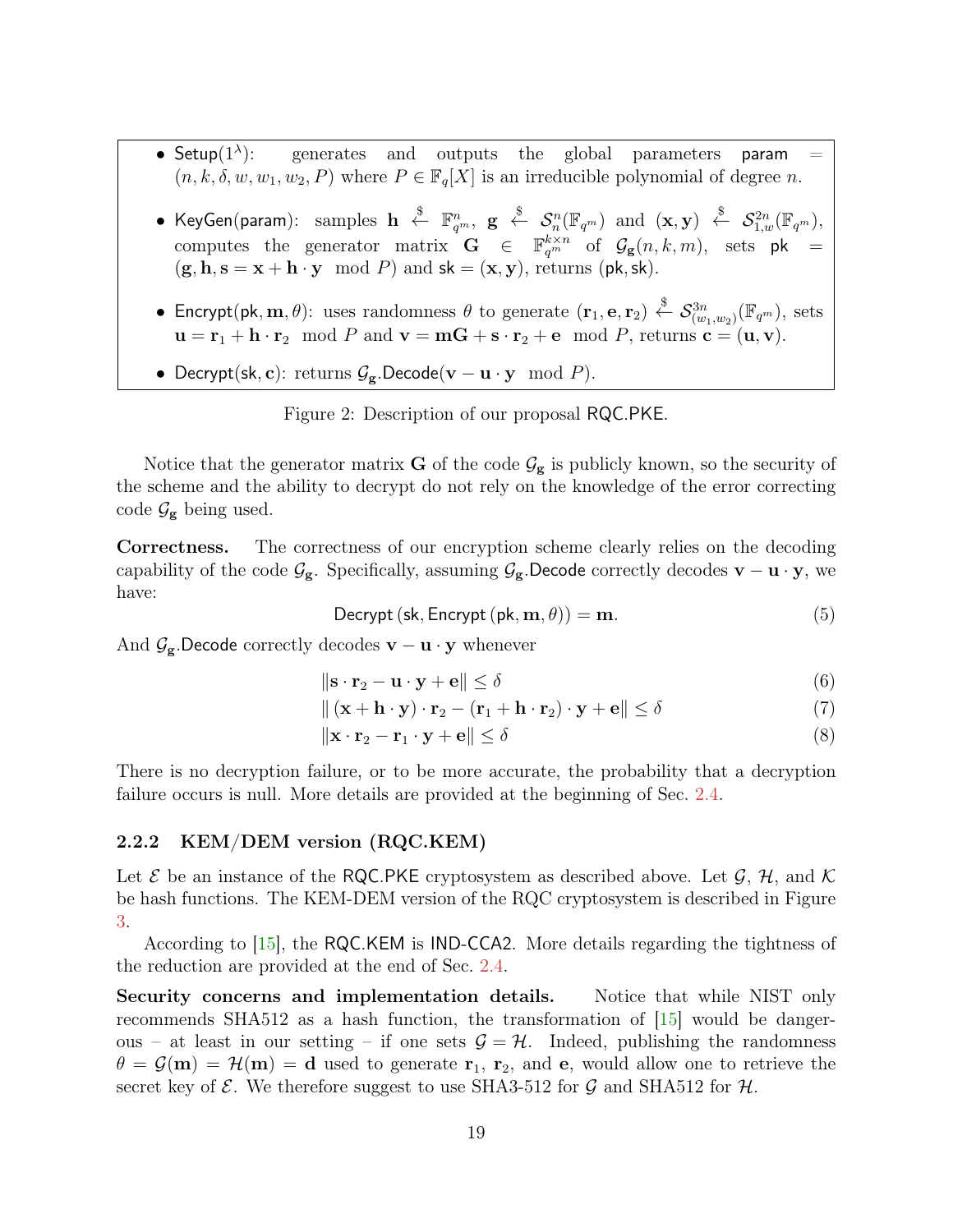- Setup(1<sup> $\lambda$ </sup>): as before, except that the plaintext space has size  $k \times m \geq 256$  as required by NIST.
- KeyGen(param): exactly as before.
- Encapsulate(pk): generate  $\mathbf{m}\stackrel{\$}{\leftarrow}\mathbb{F}_{q^m}^k$  (this will serve as a seed to derive the shared key). Derive the randomness  $\theta \leftarrow \mathcal{G}(m)$ . Generate the ciphertext  $c \leftarrow (u, v)$  $\mathcal{E}$ . Encrypt(pk, m,  $\theta$ ), and derive the symmetric key  $K \leftarrow \mathcal{K}(\mathbf{m}, \mathbf{c})$ . Let  $\mathbf{d} \leftarrow \mathcal{H}(\mathbf{m})$ , and send  $(c, d)$ .
- Decapsulate(sk, c, d): Decrypt  $m' \leftarrow \mathcal{E}$ .Decrypt(sk, c), compute  $\theta' \leftarrow \mathcal{G}(m')$ , and (re-)encrypt  $\mathbf{m}'$  to get  $\mathbf{c}' \leftarrow \mathcal{E}$ . Encrypt(pk,  $\mathbf{m}', \theta'$ ). If  $\mathbf{c} \neq \mathbf{c}'$  or  $\mathbf{d} \neq \mathcal{H}(\mathbf{m}')$  then abort. Otherwise, derive the shared key  $K \leftarrow \mathcal{K}(\mathbf{m}, \mathbf{c})$ .

<span id="page-19-3"></span>Figure 3: Description of our proposal RQC.KEM.

#### <span id="page-19-0"></span>2.2.3 A hybrid encryption scheme (RQC.HE)

NIST announced that they will be using generic transformations to convert any IND-CCA2 KEM into an IND-CCA2 PKE although no detail on these conversions have been provided. We therefore refer to RQC.HE to designate the PKE scheme resulting from applying a generic conversion to RQC.KEM.

## <span id="page-19-1"></span>2.3 Representation of objects

**Field elements.** Elements of  $\mathbb{F}_{q^m}$  are represented as vectors of size m over  $\mathbb{F}_q$ . For RQC, q is chosen equal to 2 (see section [2.4\)](#page-20-2) thus  $e \in \mathbb{F}_{q^m}$  is represented as  $(e_0, \ldots, e_{m-1}) \in \mathbb{F}_2^m$ . In the reference implementation, elements are stored using  $8 \times \lceil m/64 \rceil$  bytes in which the unused  $64 \times \lceil m/64 \rceil - m$  bits are zero-padded. In the optimized implementation, elements are stored using  $16\times\lceil m/128\rceil$  bytes in which the unused  $128\times\lceil m/128\rceil-m$  are zero-padded. The first bit  $e_0$  corresponds to the constant coefficient of the polynomial  $e$ .

Vectors. Elements of  $\mathbb{F}_{q^m}^n$  are represented as *n*-dimensional arrays of  $\mathbb{F}_{q^m}$  elements.

Seeds. The considered seed-expander has been provided by the NIST. It is initialized with a byte string of length 40 of which 32 are used as the seed and 8 are used as the diversifier. In addition, it is initialized with  $\texttt{max\_length}$  equal to  $2^{32} - 1$ .

#### <span id="page-19-2"></span>2.3.1 Parsing vectors from/to byte strings

Vectors of  $\mathbb{F}_{q^m}^n$  are converted to byte strings using a compact representation in which the unused bits of each element are removed, thus leading to a  $\lceil nm/8 \rceil$  long byte string. The compact representation is used for the public key  $pk$ , the secret key  $sk$ , the ciphertext  $c$  and for the inputs of the hash functions  $\mathcal{G}, \mathcal{H}$  and  $\mathcal{K}$ .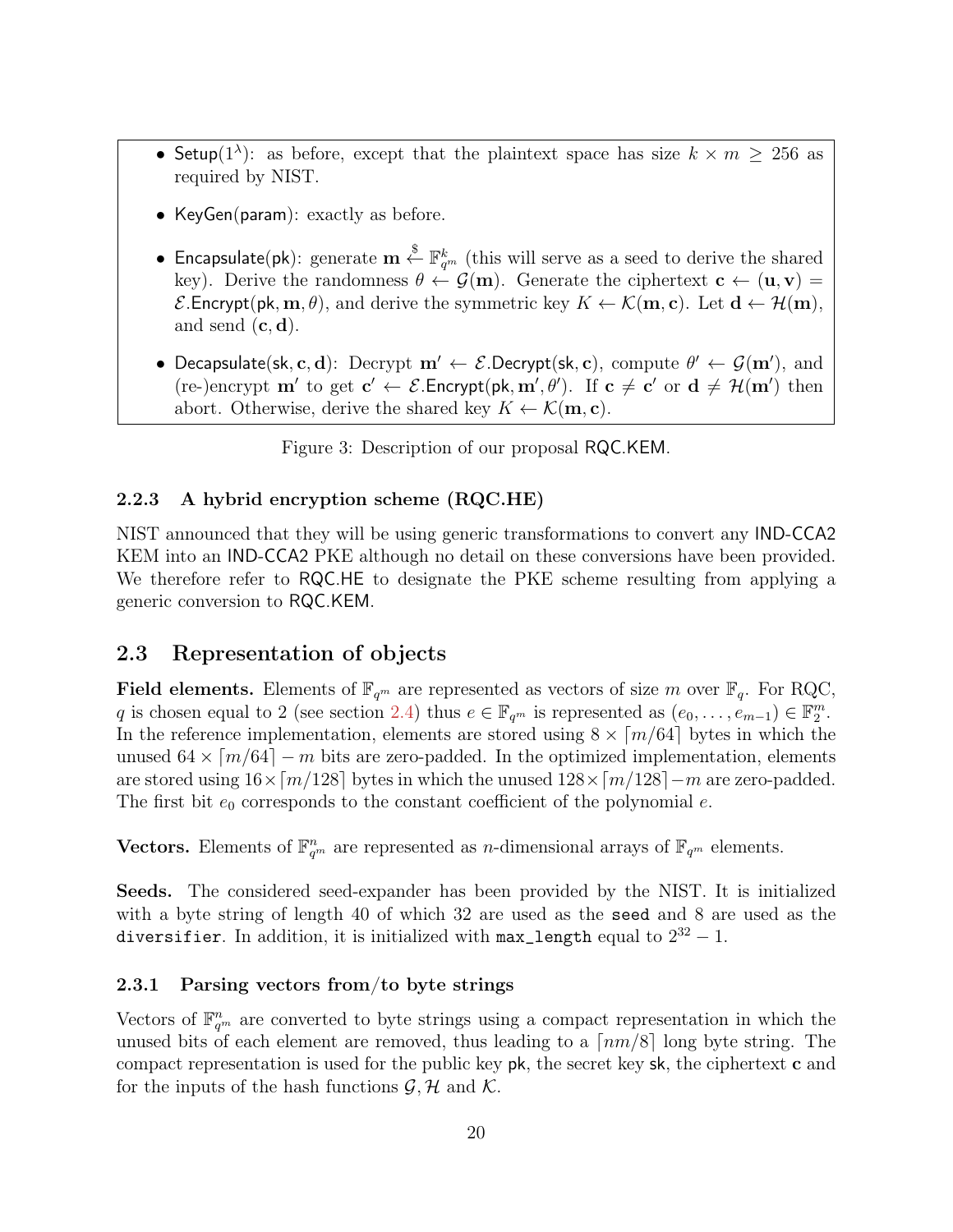#### <span id="page-20-0"></span>2.3.2 Keys and ciphertext representation

The secret key  $sk = (x, y)$  is represented as  $sk = (seed1)$  where seed is used to generate x and y. The public key  $pk = (g, h, s)$  is represented as  $pk = (seed2, s)$  where seed2 is used to generate  $g$  and  $h$ . The generator matrix  $G$  is generated from  $g$  with respect to Definition [2.1.8.](#page-11-0) The ciphertext **c** is represented as  $(\mathbf{u}, \mathbf{v}, \mathbf{d})$  where **d** is generated using SHA512. The secret key has size 40 bytes, the public key has size  $40 + \lceil nm/8 \rceil$  bytes, and the ciphertext has size  $2\lceil nm/8\rceil + 64$  bytes.

#### <span id="page-20-1"></span>2.3.3 Randomness and vector generation

Random bytes are generated using the NIST provided randombytes or seedexpander functions. The randombytes function is used to generate seed1 and seed2 as well as m. The seedexpander function is used to generate  $\theta$  (using m as seed) as well as x, y (using seed1 as seed), g, h (using seed2 as seed) and  $r_1$ ,  $r_2$ , e (using  $\theta$  as seed).

Random vectors are sampled uniformly from  $\mathbb{F}_{q^m}^k$ ,  $\mathbb{F}_{q^m}^n$ ,  $\mathcal{S}_n^n(\mathbb{F}_{q^m})$ ,  $\mathcal{S}_{1,w}^{2n}(\mathbb{F}_{q^m})$  or  $\mathcal{S}_{(w_1,w_2)}^{3n}(\mathbb{F}_{q^m})$ . Sampling from  $\mathbb{F}_{q^m}^k$  and  $\mathbb{F}_{q^m}^n$  is performed by filling the mathematical representation of the vector with random bits. Sampling from  $\mathcal{S}_n^n(\mathbb{F}_{q^m})$  uses the same process and repeat it until a full rank vector is found. Sampling from  $\mathcal{S}^{2n}_{1,w}(\mathbb{F}_{q^m})$  starts by generating a full rank support vector of size  $w$  that contains 1. Next, the sampled vector is generated by setting the coordinates of the support vector at random positions and setting the remaining coordinates as random linear combinations of the support vector coordinates. Sampling from  $\mathcal{S}_{(w_1,w_2)}^{3n}(\mathbb{F}_{q^m})$  uses a similar process with two full rank support vectors of size  $w_1$  and  $w_1 + w_2$  respectively. The support vector of size  $w_1 + w_2$  is generated first and its  $w_1$  first coordinates are used to create the support vector of size  $w_1$ .

#### <span id="page-20-2"></span>2.4 Parameters

#### <span id="page-20-3"></span>2.4.1 Error distribution and decoding algorithm: no decryption failure

The decryption algorithm of RQC requires to decode an error  $\mathbf{e}' = \mathbf{x} \cdot \mathbf{r}_2 - \mathbf{r}_1 \cdot \mathbf{y} + \mathbf{e}$  where the words **x** and **y** (resp.  $\mathbf{r}_1$  and  $\mathbf{r}_2$ ) have rank weight w (resp.  $w_1$ ) and **e** has rank weight  $w_1 + w_2$ . Unlike the Hamming metric weight, the rank weight of the vector  $\mathbf{x} \cdot \mathbf{r}_2 - \mathbf{r}_1 \cdot \mathbf{y}$  is almost always  $ww_1$  and is in any case bounded from above by  $ww_1$ . In particular, with a strong probability, the rank weight of  ${\bf x} \cdot {\bf r}_2 - {\bf r}_1 \cdot {\bf y}$  is the same as the rank weight of  ${\bf x} \cdot {\bf r}_2$ since **x** and **y** share the same rank support, as do  $\mathbf{r}_1$  and  $\mathbf{r}_2$ . We consider the additional error **e** of rank  $w_1 + w_2$ . So that overall the error **e**' to decode for decryption has a rank weight upper bounded by  $(w + 1)w_1 + w_2$ .

Now since we choose the secret vector  $(x, y)$  such that its support is a random subspace of  $\mathbb{F}_{q^m}$  of dimension w containing 1, the weight of **e**' is upper bounded by  $ww_1+w_2$ . Indeed, in this case, a part of the support of **e** is included in the product of the supports of  $(x, y)$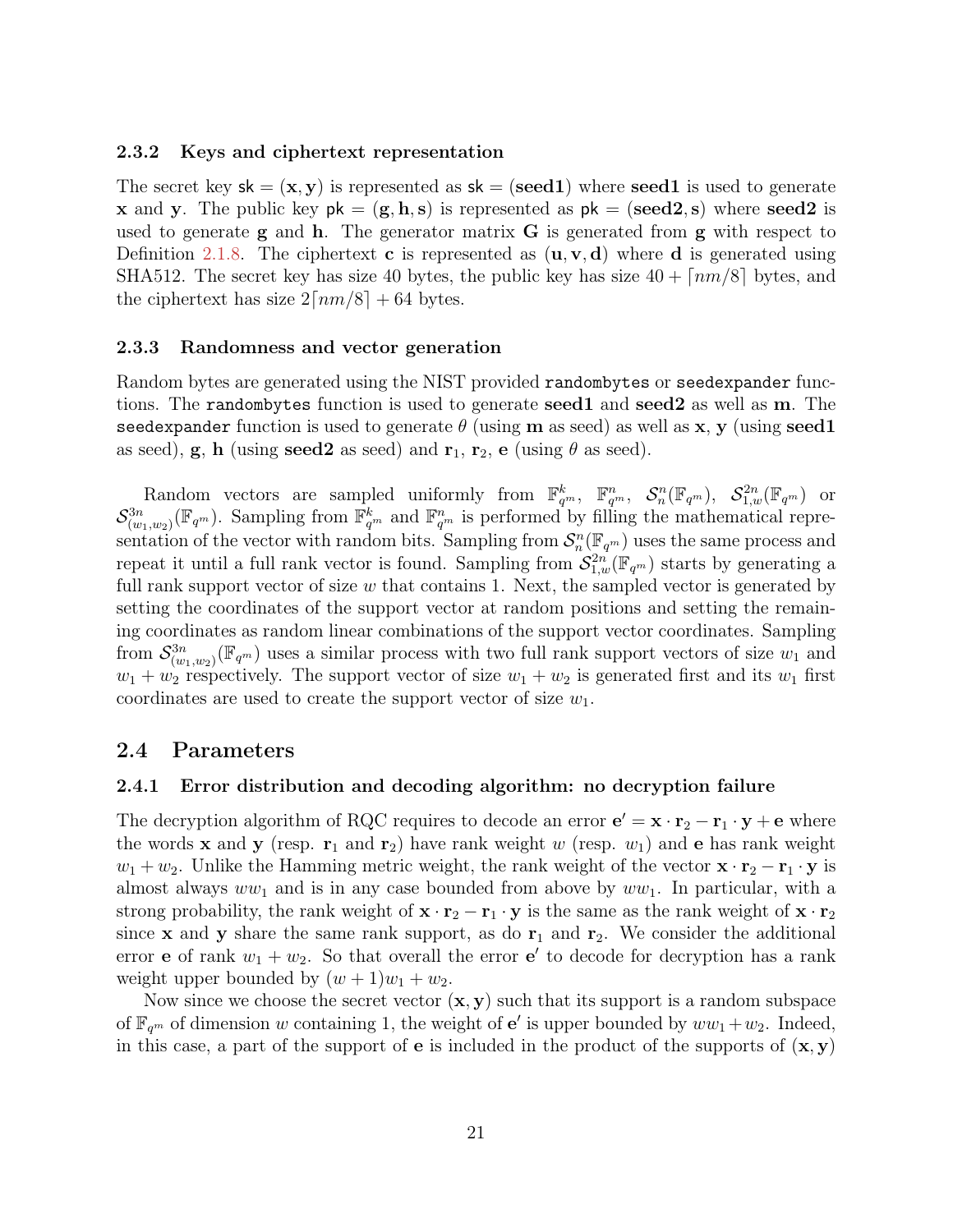<span id="page-21-1"></span>and  $(\mathbf{r}_1, \mathbf{r}_2)$ . This does not modify the security proof, and impacts only the value of w in the choice of parameters.

For decoding, we consider Gabidulin  $[n, k]$  codes over  $\mathbb{F}_{q^m}$ , which can decode  $\frac{n-k}{2}$  rank errors and choose our parameters such that  $ww_1 + w_2 \leq \frac{n-k}{2}$  $\frac{-k}{2}$ , so that *there is no decryption* failure.

#### <span id="page-21-0"></span>2.4.2 Parameters and tightness of the reduction

In what follows, unless otherwise mentioned, DIRSD will refer to the 2-DIRSD problem. We also recall that the DNHIRSD problem always deals with ideal  $[3n, n]$ -code with nonhomogeneous supports for the error which has rank weight  $(w_1, w_2)$ .

The practical security of the public key of our scheme relies on the DIRSD problem for a small weight vector of weight  $w = ||\mathbf{x}|| = ||\mathbf{y}||$  with  $w = \mathcal{O}(\sqrt{n}).$ 

The IND-CPA security of the scheme could be reduced to the DIRSD and the DNHIRSD problems for decoding, respectively, a random ideal  $[2n, n]$ -code for a vector  $(\mathbf{r}_1, \mathbf{r}_2)$  with small weight  $w_1$  and a random ideal [3n, n]-code for a vector  $(\mathbf{r}_1, \mathbf{e}, \mathbf{r}_2)$  with small nonhomogeneous weight  $(w_1, w_2)$ .

There are two kinds of attacks against those problems: the combinatorial ones and the algebraic ones.

Combinatorial attacks. The current best known combinatorial attacks are given in [\[11,](#page-35-6) [3\]](#page-34-6) and their complexity is detailed in Section [6.](#page-28-0)

For a given block length n and a rank weight  $w_1$ , the 3-DIRSD  $(n, w_1)$  problem is easier to solve than the 2-DIRSD  $(n, w_1)$  problem and the 3-DIRSD  $(n, w_1)$  problem reduces to the DNHIRSD  $(n, w_1, w_2)$  problem (Proposition [2.1.1\)](#page-15-1).

In practice, for our parameters, the combinatorial attacks are less efficient than the algebraic attacks.

Algebraic attacks. The current best known algebraic attacks are described in [\[5,](#page-35-0) [6\]](#page-35-1) and their complexity are detailed in Section [6.](#page-28-0)

For algebraic attacks, the additional support of **e** of rank weight  $w_2$  in the DNHIRSD $(n, w_1, w_2)$  problem does have an impact on its complexity, this is discussed in Section [6](#page-28-0) using an adaptation of  $\vert 6 \vert$  to non-homogeneous error. In other words, the bigger the rank weight  $w_2$ , the harder to solve DNHIRSD  $(n, w_1, w_2)$ , so this additional support gives us a way to control the complexity of the algebraic attacks against it.

Thus, we chose the value of  $w_1$  and  $w_2$  such that the parameters fits the required security complexities; essentially, for our parameters, the complexity of the algebraic attacks against DNHIRSD  $(n, w_1, w_2)$  is greater than for 2-DIRSD  $(n, w_1)$ , except for the parameters of RQC-III-256 for which the complexity of DNHIRSD  $(n, w_1, w_2)$  is a little below 2-DIRSD  $(n, w_1)$ , but still greater than 256.

Quantum attacks. At the current state of research, there is no real quantum speed-up for the aforementioned algebraic attacks on which our parameters are largely based.

The best quantum attacks on the rank metric problems follow [\[10\]](#page-35-7), in that case there is a square root gain on the probabilistic part of the attack (details are given in  $[10]$ ).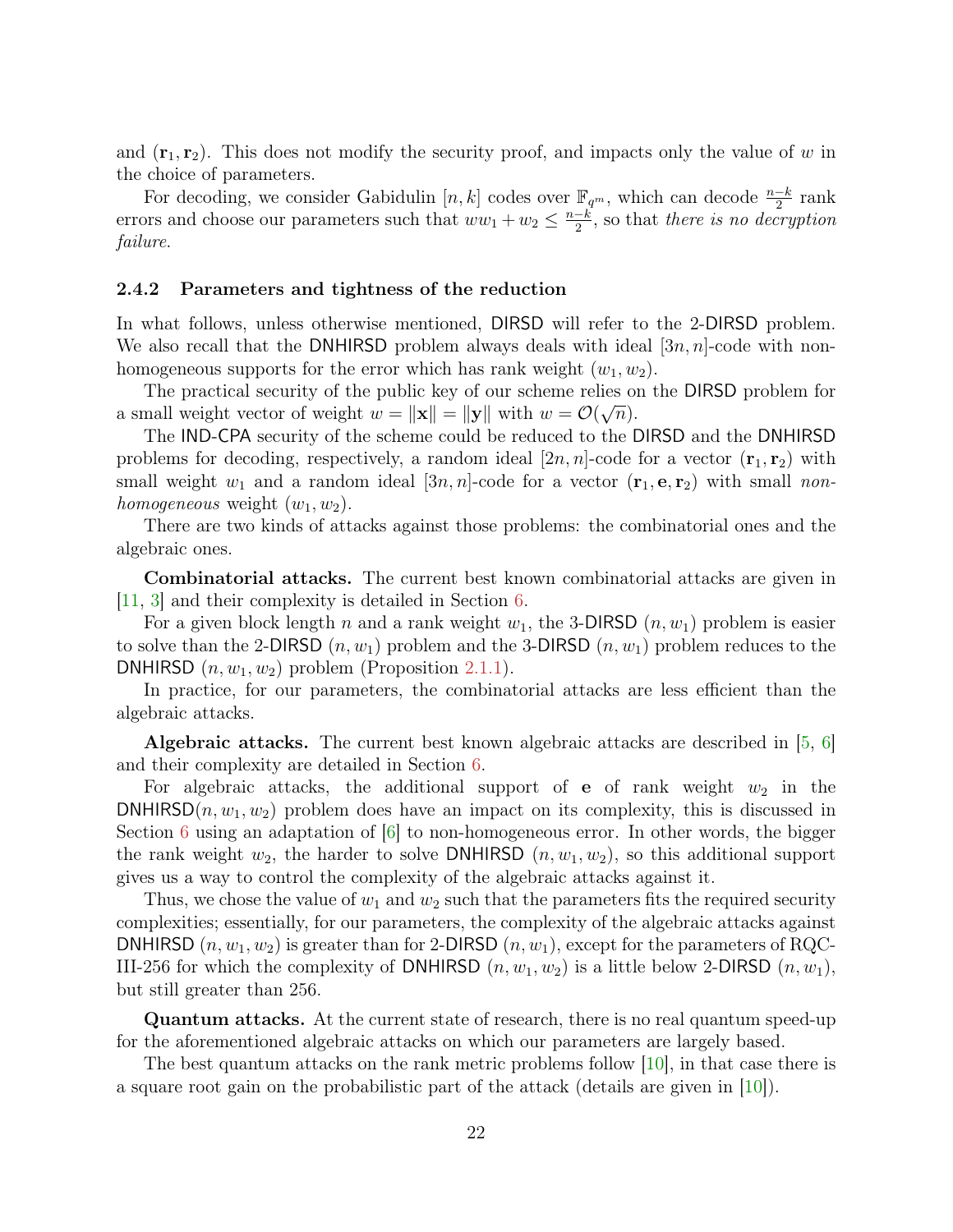<span id="page-22-3"></span>For instance, from a quantum point of view, RQC-I-192 has a security of 128 quantumbits.

#### <span id="page-22-0"></span>2.4.3 Choice of parameters

Overall, the parameters proposed in Tab. [1](#page-22-1) correspond to tight reduction for generic instances of the DIRSD problem in the rank metric.

All of our submissions use ideal code over  $\mathbb{F}_{2^m}$  in order to reduce the size of the key and to allow to compute the syndrome of an error as sums and products of polynomials in  $\mathbb{F}_{2^m}[X]/\langle P\rangle$ , with  $P \in \mathbb{F}_2[X]$  of degree n. In order to avoid folding attacks (see [\[14\]](#page-35-8)), P is chosen irreducible. Moreover, to decrease the computational costs, we want  $P$  to be sparse. We have obtained these polynomials with the Magma software. More details are available at <http://magma.maths.usyd.edu.au/magma/handbook/text/193#1685>. Tab. [2](#page-22-2) presents the aforementioned polynomials as well as the polynomials used to define  $\mathbb{F}_{2^m}$ .

The decoding Gabidulin code has length n, dimension k over  $\mathbb{F}_{q^m}$  and corrects errors of weight up to  $(n - k)/2 \geq w w_1 + w_2$ . The resulting public key, secret key, ciphertext and shared secret sizes are given in Tab. [3.](#page-23-0) The aforementioned sizes are the ones used in our reference implementation except that we also concatenate the public key within the secret key in order to respect the NIST API.

|              |   | RQC Cryptosystem Parameters |             |          |             |       |       |          |
|--------------|---|-----------------------------|-------------|----------|-------------|-------|-------|----------|
| Instance     | a | m                           | $\, n$      | k        | w           | $w_1$ | $w_2$ | Security |
| RQC-I        | 2 |                             | 127 113 3 7 |          |             |       |       | 128      |
| $\rm RQC-II$ | 2 | 151                         | 149         | $\sigma$ | $8^{\circ}$ |       |       | 192      |
| RQC-III      | 2 | 181                         | - 179       | 3        | 9           |       |       | 256      |

<span id="page-22-1"></span>Table 1: Parameter sets for RQC. The security is expressed in bits.

| Instance |                                    |                               |
|----------|------------------------------------|-------------------------------|
| RQC-I    | $X^{113} + X^9 + 1$                | $X^{127} + X + 1$             |
| RQC-II   | $X^{149} + X^{10} + X^9 + X^7 + 1$ | $X^{151} + X^3 + 1$           |
| RQC-III  | $X^{179} + X^4 + X^2 + X + 1$      | $X^{181} + X^7 + X^6 + X + 1$ |

<span id="page-22-2"></span>Table 2: Polynomials considered for RQC. P is the polynomial used to define  $\mathbb{F}_{q^m}^n$  as  $\mathbb{F}_{q^m}[X]/\langle P\rangle$  and  $\Pi$  is the polynomial used to define  $\mathbb{F}_{q^m}$  as  $\mathbb{F}_q[X]/\langle \Pi\rangle$ .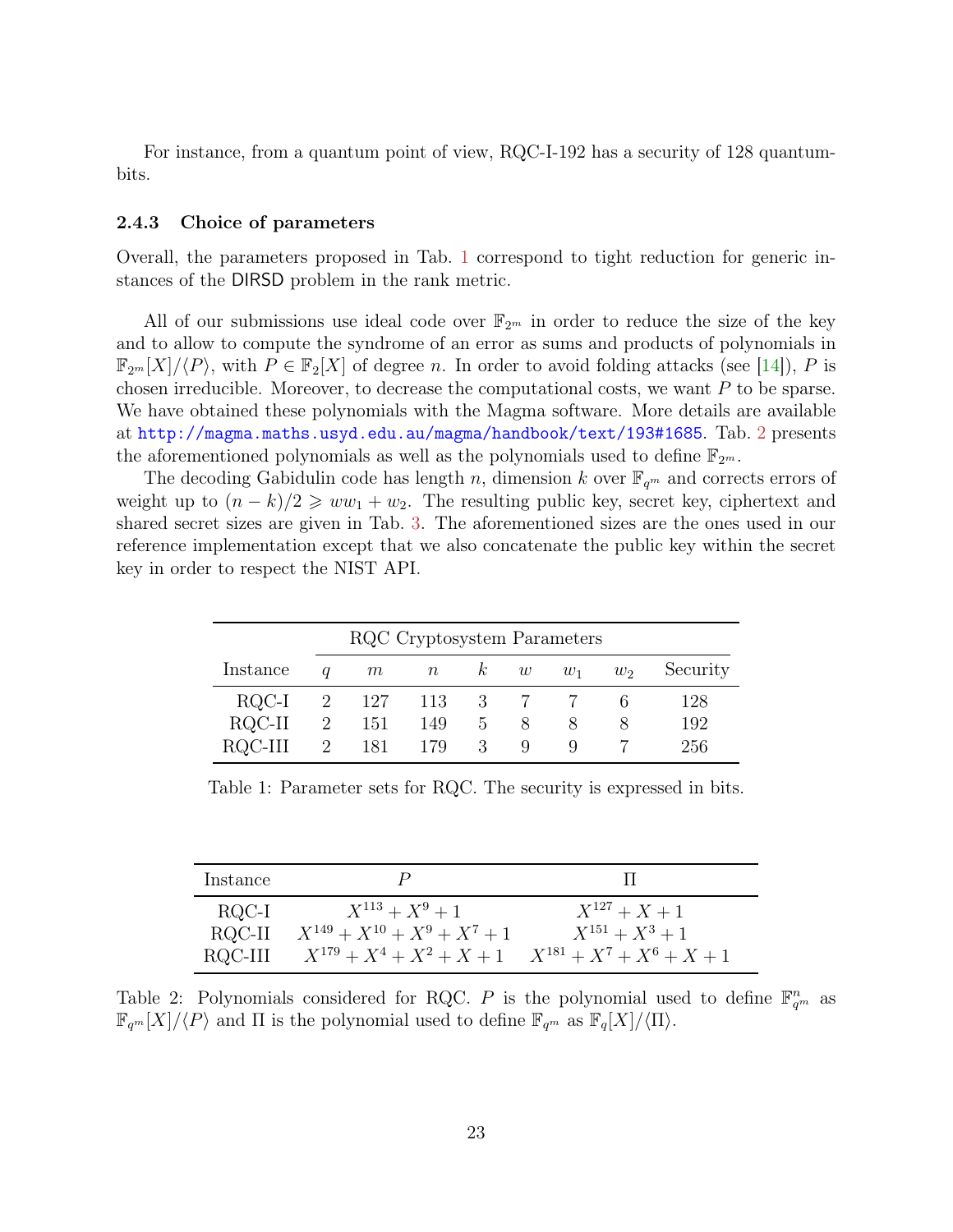| Instance |      |    |      |    | pk size sk size ct size ss size Security |
|----------|------|----|------|----|------------------------------------------|
| RQC-I    | 1834 | 40 | 3652 | 64 | 128                                      |
| RQC-II   | 2853 | 40 | 5690 | 64 | 192                                      |
| ROC-III  | 4090 | 40 | 8164 | 64 | 256                                      |

<span id="page-23-0"></span>Table 3: Sizes in bytes for RQC (see section [2.3\)](#page-19-1). The security is expressed in bits.

## <span id="page-23-1"></span>3 Performance Analysis

This section provides performance measures of our implementations of RQC.KEM.

Benchmark platform. The benchmarks have been performed on a machine that has 16GB of memory and an Intel<sup>®</sup> Core<sup>TM</sup> i7-7820X CPU <sup>®</sup> 3.6GHz for which the Hyper-Threading, Turbo Boost and SpeedStep features were disabled. The scheme have been compiled with gcc (version 9.2.0) and use the openssl (version 1.1.1d) library as a provider for SHA2. For each parameter set, the results have been obtained by computing the mean from 1000 random instances. In order to minimize biases from background tasks running on the benchmark platform, each instances have been repeated 100 times and averaged.

Constant time. The provided implementations have been implemented in a constant time way whenever relevant and as such their running time should not leak any information with respect to sensible data. For instance, such sensible data include secret keys as well as the weight of the error to be decoded by the Gabidulin code (see section [6.4\)](#page-33-1).

## <span id="page-23-2"></span>3.1 Reference Implementation

The performances of our reference implementation on the aforementioned benchmark platform are described in Tab. [4.](#page-23-3) The following optimization flags have been used during compilation: -O3 -flto.

| Instance  | KeyGen | Encaps | Decaps |
|-----------|--------|--------|--------|
| $RQC-128$ | 0.87   | 1.62   | 10.42  |
| $RQC-192$ | 1.89   | 3.63   | 22.26  |
| $RQC-256$ | 2.86   | 5.27   | 36.39  |

<span id="page-23-3"></span>Table 4: Millions of CPU cycles of RQC reference implementation.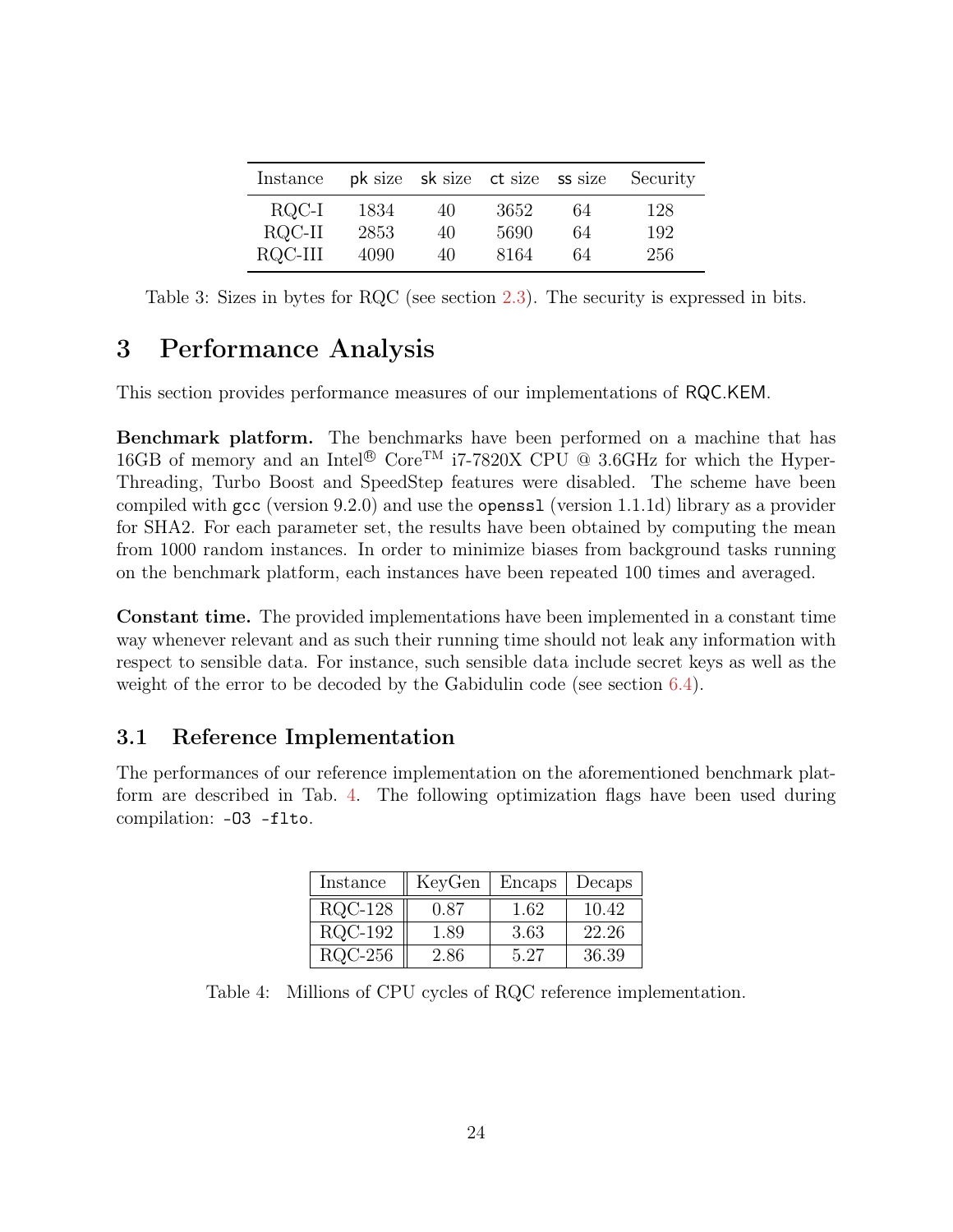### <span id="page-24-4"></span><span id="page-24-0"></span>3.2 Optimized Implementation

An optimized implementation leveraging AVX and CLMUL instructions have been provided. Its performances on the aforementioned benchmark platform are described in Tab. [5.](#page-24-3) The following optimization flags have been used during compilation: -03 -flto -mavx2 -mpclmul -msse4.2 -maes.

| Instance  | KeyGen | Encaps | Decaps |  |
|-----------|--------|--------|--------|--|
| $RQC-128$ | 0.37   | 0.53   | 2.58   |  |
| $RQC-192$ | 0.76   | 1.16   | 5.65   |  |
| $RQC-256$ | 1.15   | 1.71   | 9.35   |  |

<span id="page-24-3"></span>Table 5: Millions of CPU cycles of RQC reference implementation.

## <span id="page-24-1"></span>4 Known Answer Test Values

Known Answer Test (KAT) values have been generated using the script provided by the NIST and can be retrieved in the KAT/Reference\_Implementation/ and KAT/Optimized\_Implementation folders. In addition, examples with intermediate values have also been provided in these folders.

Notice that one can generate the aforementioned test files using respectively the kat and verbose modes of our implementation. The procedure to follow in order to do so is detailed in the technical documentation.

## <span id="page-24-2"></span>5 Security

In this section we prove the security of our encryption scheme viewed as a PKE scheme (IND-CPA). The security of the KEM/DEM version is provided by the transformation described in [\[15\]](#page-36-1), and the tightness of the reduction provided by this transformation has been discussed at the end of Sec. [2.1.5.](#page-15-0)

Theorem 5.1. The scheme presented above is IND-CPA under the DIRSD and DNHIRSD assumptions.

Proof. To prove the security of the scheme, we are going to build a sequence of games transitioning from an adversary receiving an encryption of message  $m_0$  to an adversary receiving an encryption of a message  $m_1$  and show that if the adversary manages to distinguish one from the other, then one can build a simulator running in approximately the same time that breaks the DIRSD assumption for 2-ideal codes or the DNHIRSD assumption for 3-ideal codes.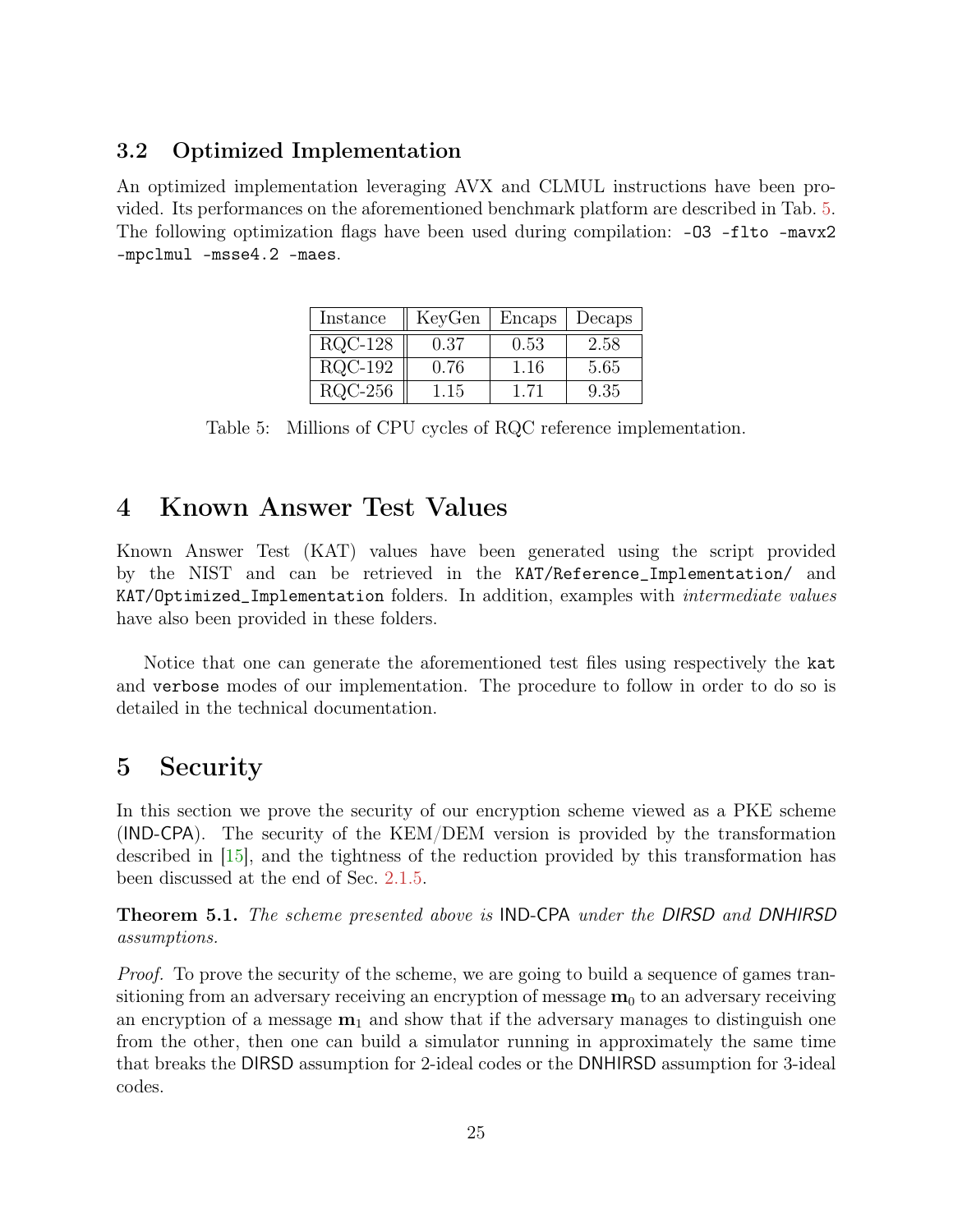<span id="page-25-0"></span>**Game**  $G_1$ **:** This is the real game, which we can state algorithmically as follows:

 $\mathbf{Game}_{\mathcal{E}, \mathcal{A}}^1(\lambda)$ 1. param  $\leftarrow$  Setup $(1^{\lambda})$ 2. (pk, sk)  $\leftarrow$  KeyGen(param) with  $pk = (g, h, s = x + h \cdot y)$  and  $sk = (x, y)$ 3.  $(\mathbf{m}_0, \mathbf{m}_1) \leftarrow \mathcal{A}(\texttt{FIND} : \textsf{pk})$ 4.  $\mathbf{c}^* \leftarrow$  Encrypt $(\mathsf{pk}, \mathbf{m_0}, \theta)$ 5.  $\mathbf{b}' \leftarrow \mathcal{A}(\text{GUESS} : \mathbf{c}^*)$ 6. RETURN  $\mathbf{b}'$ 

<span id="page-25-1"></span>**Game G<sub>2</sub>:** In this game we start by forgetting the decryption key sk, and taking s at random, and then proceed honestly:

 $\mathbf{Game}^2_{\mathcal{E},\mathcal{A}}(\lambda)$ 1. param  $\leftarrow$  Setup $(1^{\lambda})$ 2a. (pk, sk)  $\leftarrow$  KeyGen(param) with pk = (g, h, s = x + h · y) and sk = (x, y) 2b.  $\mathbf{s} \overset{\$}{\leftarrow} \mathbb{F}_{q^m}^n$ 2c.  $(\mathsf{pk}, \mathsf{sk}) \leftarrow ((\mathbf{g}, \mathbf{h}, \mathbf{s}), \mathbf{0})$  $3.$   $(\mathbf{m}_0, \mathbf{m}_1) \leftarrow \mathcal{A}(\texttt{FIND}:\textsf{pk})$ 4.  $\mathbf{c}^* \leftarrow$  Encrypt $(\mathsf{pk}, \mathbf{m_0}, \theta)$ 5.  $\mathbf{b}' \leftarrow \mathcal{A}(\text{GUESS} : \mathbf{c}^*)$ 6. RETURN  $\mathbf{b}'$ 

The adversary has access to pk and  $c^*$ . As he has access to pk and the Encrypt function, anything that is computed from  $pk$  and  $c^*$  can also be computed from just pk. Moreover, the distribution of  $c^*$  is independent of the game we are in, and therefore we can suppose the only input of the adversary is pk. Suppose he has an algorithm  $\mathcal{D}_{\lambda}$ , taking pk as input, that distinguishes with advantage  $\epsilon$  Game  $\mathbf{G}_1$  $\mathbf{G}_1$  and Game  $\mathbf{G}_2$  $\mathbf{G}_2$ , for some security parameter  $\lambda$ . Then he can also build an algorithm  $\mathcal{D}'_{\mathcal{E},\mathcal{D}_\lambda}$  which solves the DIRSD  $(n, w)$  problem for parameters  $(n, w)$  resulting from Setup $(1^{\lambda})$ , with the same advantage  $\epsilon$ , when given as input a challenge  $(\mathbf{H}, \mathbf{y}^{\top}) \in \mathbb{F}_{q^m}^{n \times 2n} \times \mathbb{F}_{q^m}^n$ .

 $\mathcal{D}'_{\mathcal{E},\mathcal{D}_\lambda}((\mathbf{H}, \mathbf{y}^{\top}))$ 1. Set param  $\leftarrow$  Setup $(1^{\lambda})$ 2a.  $(\mathsf{pk}, \mathsf{sk}) \leftarrow \mathsf{KeyGen}(\mathsf{param})$  with  $\mathsf{pk} = (\mathbf{g}', \mathbf{h}', \mathbf{s}' = \mathbf{x}' + \mathbf{h}' \cdot \mathbf{y}')$  and  $\mathsf{sk} = (\mathbf{x}', \mathbf{y}')$ 2b.  $(\mathsf{pk}, \mathsf{sk}) \leftarrow ((\mathbf{g}', \mathbf{h}, \mathbf{y}), \mathbf{0})$ 3.  $\mathbf{b}' \leftarrow \mathcal{D}_{\lambda}(\mathsf{pk})$ 4. If  $\mathbf{b}' == 1$  output IRSD 5. If  $\mathbf{b}' == 2$  output UNIFORM

Note that if we define  $pk$  as  $(g', h, y)$  with  $g'$  generated by KeyGen(param) and  $(\mathbf{H}, \mathbf{y}^{\top})$  from a IRSD  $(n, w)$  distribution pk follows exactly the same distribution as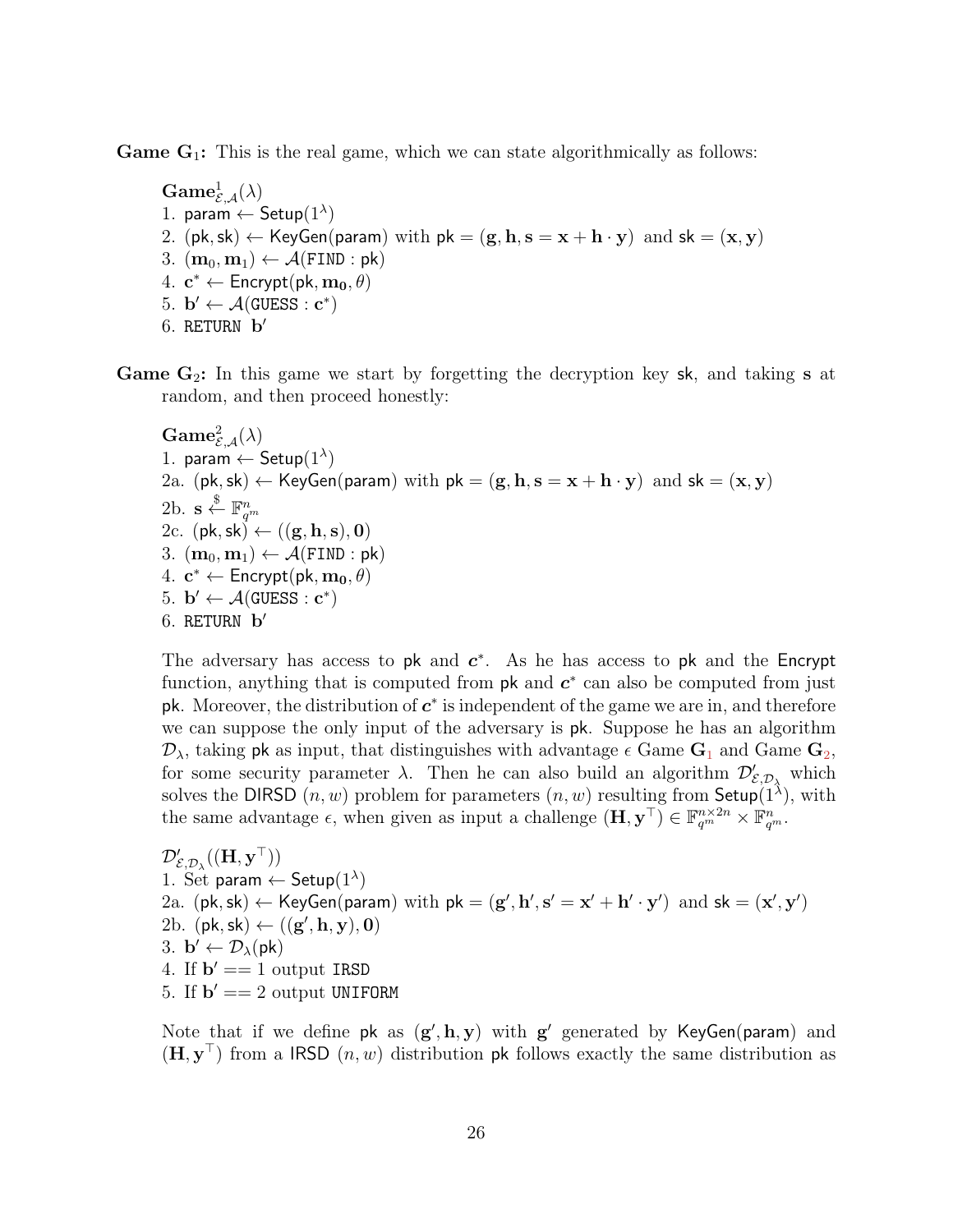in Game  $\mathbf{G}_1$  $\mathbf{G}_1$ . On the other hand if  $(\mathbf{H}, \mathbf{y}^{\top})$  comes from a uniform distribution, then pk follows exactly the same distribution as in Game  $\mathbf{G}_2$  $\mathbf{G}_2$ . Thus we have:

$$
Pr\left[\mathcal{D}'_{\mathcal{E},\mathcal{D}_\lambda}((\mathbf{H}, \mathbf{y}^\top)) = \text{IRSD} | (\mathbf{H}, \mathbf{y}^\top) \leftarrow 2\text{-IRSD}(n, w)\right] =
$$

$$
Pr\left[\mathcal{D}_\lambda(\mathsf{pk}) = 1 | \mathsf{pk} \text{ from } \mathbf{Game}^1_{\mathcal{E},\mathcal{A}}(\lambda)\right]
$$

$$
Pr\left[\mathcal{D}'_{\mathcal{E},\mathcal{D}_\lambda}((\mathbf{H},\mathbf{y}^\top)) = \texttt{UNIFORM} | (\mathbf{H},\mathbf{y}^\top) \leftarrow 2\text{-IFSD}(n,w) \right] =
$$
  

$$
Pr\left[\mathcal{D}_\lambda(\mathsf{pk}) = 2 | \mathsf{pk} \text{ from } \mathbf{Game}^1_{\mathcal{E},\mathcal{A}}(\lambda) \right]
$$

And similarly when  $(\mathbf{H}, \mathbf{y}^{\top})$  is uniform the probabilities of  $\mathcal{D}'_{\mathcal{E}, \mathcal{D}_{\lambda}}$  outputs match those of  $\mathcal{D}_\lambda$  when pk is from  $\textbf{Game}^2_{\mathcal{E},\mathcal{A}}(\lambda)$ . The advantage of  $\mathcal{D}'_{\mathcal{E},\mathcal{D}_\lambda}$  is therefore equal to the advantage of  $\mathcal{D}_{\lambda}$ .

<span id="page-26-0"></span>Game  $\mathbf{G}_3$ : Now that we no longer know the decryption key, we can start generating random ciphertexts. So instead of picking correctly weighted  $r_1, r_2, e$ , the simulator now picks random vectors in the full space.

 $\mathbf{Game}_{\mathcal{E},\mathcal{A}}^3(\lambda)$ 1. param  $\leftarrow$  Setup $(1^{\lambda})$ 2a. (pk, sk)  $\leftarrow$  KeyGen(param) with pk = (g, h, s = x + h · y) and sk = (x, y) 2b.  $\mathbf{s} \overset{\$}{\leftarrow} \mathbb{F}_{q^m}^n$ 2c.  $(\mathsf{pk}, \mathsf{sk}) \leftarrow ((\mathbf{g}, \mathbf{h}, \mathbf{s}), \mathbf{0})$ 3.  $(m_0, m_1) \leftarrow \mathcal{A}(FIND : pk)$ 4a. Use randomness  $\theta$  to generate  $e \stackrel{\$}{\leftarrow} \mathbb{F}_{q^m}^n$ ,  $\mathbf{r} = (\mathbf{r}_1, \mathbf{r}_2) \stackrel{\$}{\leftarrow} \mathbb{F}_{q^m}^{2n}$  uniformly at random 4b.  $\mathbf{u} \leftarrow \mathbf{r}_1 + \mathbf{h} \cdot \mathbf{r}_2$  and  $\mathbf{v} \leftarrow \mathbf{m}_0 \mathbf{G} + \mathbf{s} \cdot \mathbf{r}_2 + \mathbf{e}$ 4c.  $\mathbf{c}^* \leftarrow (\mathbf{u}, \mathbf{v})$ 5.  $\mathbf{b}' \leftarrow \mathcal{A}(\text{GUESS} : \mathbf{c}^*)$ 6. RETURN **b**<sup>'</sup>

As we have

$$
(\mathbf{u},\mathbf{v}-\mathbf{m}_0\mathbf{G})^{\top}=\begin{pmatrix} \mathbf{I}_n & \mathbf{0} & \mathcal{I}\mathcal{M}(\mathbf{h}) \\ \mathbf{0} & \mathbf{I}_n & \mathcal{I}\mathcal{M}(\mathbf{s}) \end{pmatrix} \cdot (\mathbf{r}_1,\mathbf{e},\mathbf{r}_2)^{\top}\,,
$$

the difference between Game  $\mathbf{G}_2$  $\mathbf{G}_2$  and Game  $\mathbf{G}_3$  $\mathbf{G}_3$  is that in the former

$$
\left(\begin{pmatrix} \mathbf{I}_n & \mathbf{0} & \mathcal{IM}(\mathbf{h}) \\ \mathbf{0} & \mathbf{I}_n & \mathcal{IM}(\mathbf{s}) \end{pmatrix}, \left(\mathbf{u}, \mathbf{v} - \mathbf{m}_0 \mathbf{G}\right)^{\top}\right)
$$

follows the NHIRSD distribution (for a  $[3n, n]$  ideal code), and in the latter it follows a uniform distribution (as  $r_1$  and e are uniformly distributed and independently chosen One-Time Pads).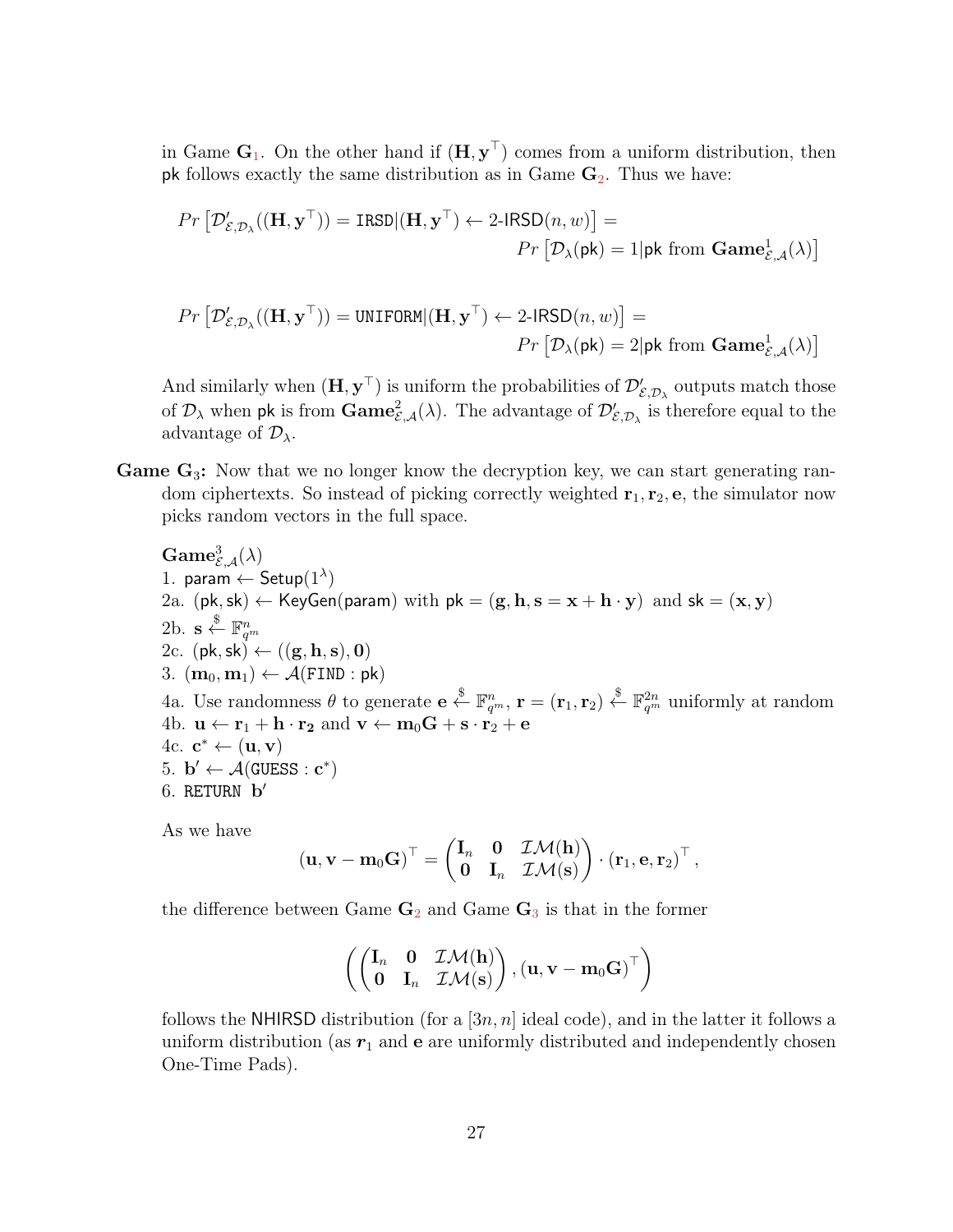Note that an adversary is not able to obtain  $c^*$  from pk any more, as depending on which game we are  $c^*$  is generated differently. The input of a game distinguisher will therefore be  $(\mathsf{pk}, \mathsf{c}^*)$ . As it must interact with the challenger as usually we suppose it has two access modes FIND and GUESS to process first pk and later  $c^*$ .

Suppose the adversary is able to distinguish Game  $\mathbf{G}_2$  $\mathbf{G}_2$  and Game  $\mathbf{G}_3$  $\mathbf{G}_3$ , with a distinguisher  $\mathcal{D}_{\lambda}$ , which takes as input ( $\mathsf{pk}, \mathsf{c}^*$ ) and outputs a guess  $b' \in \{2,3\}$  of the game we are in.

Again, we can build a distinguisher  $\mathcal{D}'_{\mathcal{E},\mathcal{D}_\lambda}$  that will break the DNHIRSD  $(n, w_1, w_2)$ assumption for parameters  $(n, w_1, w_2)$  from  $\mathsf{Setup}(1^{\lambda})$  with the same advantage as the game distinguisher, when given an input  $(\mathbf{H}, \mathbf{y}^{\top}) \in \mathbb{F}_{q^m}^{2n \times 3n} \times \mathbb{F}_{q^m}^{2n}$ . In the DNHIRSD  $(n, w_1, w_2)$  problem, matrix **H** is assumed to be of the form

$$
\begin{pmatrix} \mathbf{I}_n & \mathbf{0} & \mathcal{IM}(\mathbf{a}) \\ \mathbf{0} & \mathbf{I}_n & \mathcal{IM}(\mathbf{b}) \end{pmatrix}.
$$

In order to use explicitly **a** and **b** we note the matrix  $H_{a,b}$  instead of just H. We will also note  $y = (y_1, y_2)$ .

 $\mathcal{D}'_{\mathcal{E}, \mathcal{D}_\lambda}((\mathbf{H}_{\mathbf{a},\mathbf{b}},(\mathbf{y_1},\mathbf{y_2})^\top))$ 1. param  $\leftarrow$  Setup $(1^{\lambda})$ 2a. (pk, sk)  $\leftarrow$  KeyGen(param) with pk = (g, h, s = x + h · y) and sk = (x, y) 2b. (pk, sk)  $\leftarrow ((\mathbf{g}, \mathbf{a}, \mathbf{b}), \mathbf{0})$ 3.  $(m_0, m_1) \leftarrow \mathcal{D}_{\lambda}(\text{FIND} : \text{pk})$ 4.  $\mathbf{u} \leftarrow \mathbf{y_1}, \mathbf{v} \leftarrow \mathbf{m}_0 \mathbf{G} + \mathbf{y_2} \text{ and } \mathbf{c}^* \leftarrow (\mathbf{u}, \mathbf{v})$ 5.  $\mathbf{b}' \leftarrow \mathcal{D}_{\lambda}(\text{GUESS} : \mathbf{c}^*)$ 4. If  $\mathbf{b}' == 2$  output IRSD 5. If  $\mathbf{b}' == 3$  output UNIFORM

The distribution of pk is unchanged with respect to the games as **g** is generated by KeyGen(param) and a and b are both uniformly chosen. If  $(H_{a,b}, (y_1, y_2)^\top)$  follows the DNHIRSD  $(n, w_1, w_2)$  distribution, then

$$
(\mathbf{y_1}, \mathbf{y_2})^{\top} = \begin{pmatrix} \mathbf{I}_n & \mathbf{0} & \mathcal{IM}(\mathbf{a}) \\ \mathbf{0} & \mathbf{I}_n & \mathcal{IM}(\mathbf{b}) \end{pmatrix} \cdot (\mathbf{x_1}, \mathbf{x_2}, \mathbf{x_3})^{\top}
$$

with  $\|({\bf x}_1, {\bf x}_3)\| = w_1, \|{\bf x}_2\| = w_1 + w_2$ , and  $\text{Supp}(({\bf x}_1, {\bf x}_3)) \subset \text{Supp}({\bf x}_2)$ . Thus,  $c^*$ follows the same distribution as in Game  $\mathbf{G}_2$  $\mathbf{G}_2$ . If  $(\mathbf{H}_{a,b},(\mathbf{y}_1,\mathbf{y}_2)^T)$  follows an uniform distribution, then  $c^*$  follows the same distribution as in Game  $G_3$  $G_3$ . We obtain therefore the same equalities for the output probabilities of  $\mathcal{D}'_{\mathcal{E},\mathcal{D}_\lambda}$  and  $\mathcal{D}_\lambda$  as with the previous games and therefore the advantages of both distinguishers are equal.

<span id="page-27-0"></span>**Game G<sub>4</sub>:** We now encrypt the other plaintext. We chose  $\mathbf{r}'_1, \mathbf{r}'_2, \mathbf{e}'$  uniformly at random and set  $\mathbf{u} = \mathbf{r}'_1 + \mathbf{h} \cdot \mathbf{r}'_2$  and  $\mathbf{v} = \mathbf{m}_1 \mathbf{G} + \mathbf{s} \cdot \mathbf{r}'_2 + \mathbf{e}'$ . This is the last game we describe explicitly, since, even if it is a mirror of Game  $\mathbf{G}_3$  $\mathbf{G}_3$ , it involves a new proof.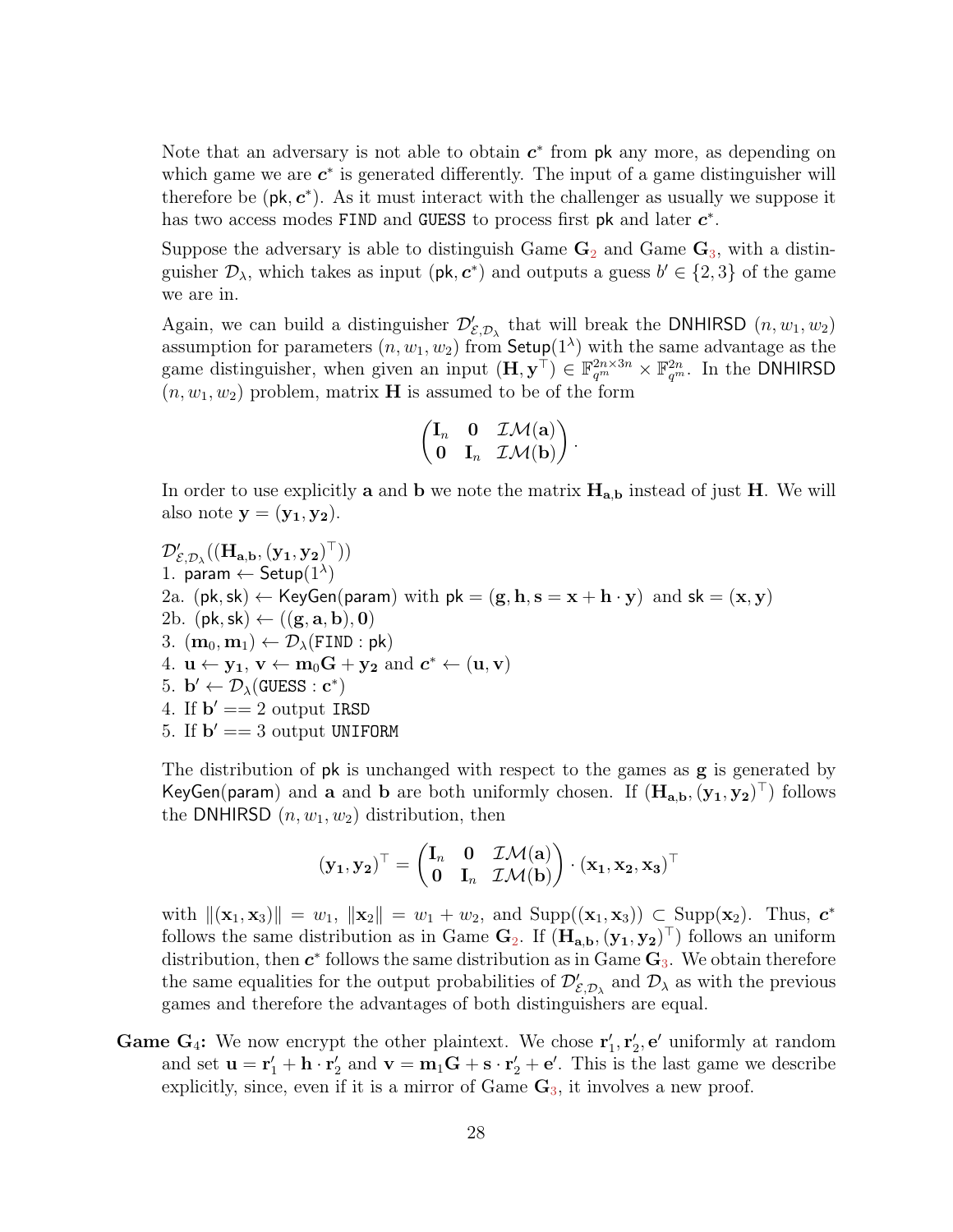$\mathbf{Game}^4_{\mathcal{E}, \mathcal{A}}(\lambda)$ 1. param  $\leftarrow$  Setup $(1^{\lambda})$ 2a. (pk, sk)  $\leftarrow$  KeyGen(param) with pk = (g, h, s = x + h · y) and sk = (x, y) 2b.  $\mathbf{s} \overset{\$}{\leftarrow} \mathbb{F}_{q^m}^n$ 2c.  $(\mathsf{pk}, \mathsf{sk}) \leftarrow ((\mathbf{g}, \mathbf{h}, \mathbf{s}), \mathbf{0})$ 3.  $(\mathbf{m}_0, \mathbf{m}_1) \leftarrow \mathcal{A}(\text{FIND} : \text{pk})$ 4a. Use randomness  $\theta$  to generate  $\mathbf{e}' \stackrel{\$}{\leftarrow} \mathbb{F}_{q^m}^n$  and  $\mathbf{r}' = (\mathbf{r}'_1, \mathbf{r}'_2) \stackrel{\$}{\leftarrow} \mathbb{F}_{q^m}^{2n}$ 4b.  $\mathbf{u} \leftarrow \mathbf{r}'_1 + \mathbf{h} \cdot \mathbf{r}'_2$  and  $\mathbf{v} \leftarrow \mathbf{m}_1 \mathbf{G} + \mathbf{s} \cdot \mathbf{r}'_2 + \mathbf{e}'$ 4c.  $\mathbf{c}^* \leftarrow (\mathbf{u}, \mathbf{v})$ 5.  $\mathbf{b}' \leftarrow \mathcal{A}(\text{GUESS} : \mathbf{c}^*)$ 6. RETURN  $\mathbf{b}'$ 

The outputs from Game  $\mathbf{G}_3$  $\mathbf{G}_3$  and Game  $\mathbf{G}_4$  $\mathbf{G}_4$  follow the exact same distribution, and therefore the two games are indistinguishable from an information-theoretic point of view. Indeed, for each tuple  $(r, e)$  of Game  $\mathbf{G}_3$  $\mathbf{G}_3$ , resulting in a given  $(\mathbf{u}, \mathbf{v})$ , there is a one to one mapping to a couple  $(r', e')$  resulting in Game  $G_4$  $G_4$  in the same  $(u, v)$ , namely  $r' = r$  and  $e' = e + m_0 G - m_1 G$ . This implies that choosing uniformly  $(r, e)$ in Game  $\mathbf{G}_3$  $\mathbf{G}_3$  and choosing uniformly  $(\mathbf{r}', \mathbf{e}')$  in Game  $\mathbf{G}_4$  $\mathbf{G}_4$  leads to the same output distribution for  $(\mathbf{u}, \mathbf{v})$ .

<span id="page-28-1"></span>**Game G<sub>5</sub>:** In this game, we now pick  $\mathbf{r}'_1, \mathbf{r}'_2, \mathbf{e}'$  with the correct weight.

<span id="page-28-2"></span>**Game**  $G_6$ **:** We now conclude by switching the public key to an honestly generated one.

We do not explicit these last two games as Game  $G_4$  $G_4$  and Game  $G_5$  $G_5$  are the equivalents of Game  $\mathbf{G}_3$  $\mathbf{G}_3$  and Game  $\mathbf{G}_2$  $\mathbf{G}_2$  except that  $\mathbf{m}_1$  is used instead of  $\mathbf{m}_0$ . A distinguisher between these two games breaks therefore the DNHIRSD assumption too. Similarly Game  $\mathbf{G}_5$  $\mathbf{G}_5$  and Game  $\mathbf{G}_6$  $\mathbf{G}_6$  are the equivalents of Game  $\mathbf{G}_2$  $\mathbf{G}_2$  and Game  $\mathbf{G}_1$  $\mathbf{G}_1$  and a distinguisher between these two games breaks the DIRSD assumption.

We managed to build a sequence of games allowing a simulator to transform a ciphertext of a message  $m_0$  to a ciphertext of a message  $m_1$ . Hence, the advantage of an adversary against the IND-CPA experiment is bounded as:

$$
\mathsf{Adv}_{\mathcal{E},\mathcal{A}}^{\mathsf{ind}}(\lambda) \le 2\left(\mathsf{Adv}^{\mathsf{DIRSD}}(\lambda) + \mathsf{Adv}^{\mathsf{DNHIRSD}}(\lambda)\right). \tag{9}
$$

 $\Box$ 

## <span id="page-28-0"></span>6 Known Attacks

In this section, we present the best known attacks against the DIRSD (Definition [2.1.18\)](#page-14-0) and DNHIRSD (Definition [2.1.21\)](#page-15-2) problems on which RQC is based.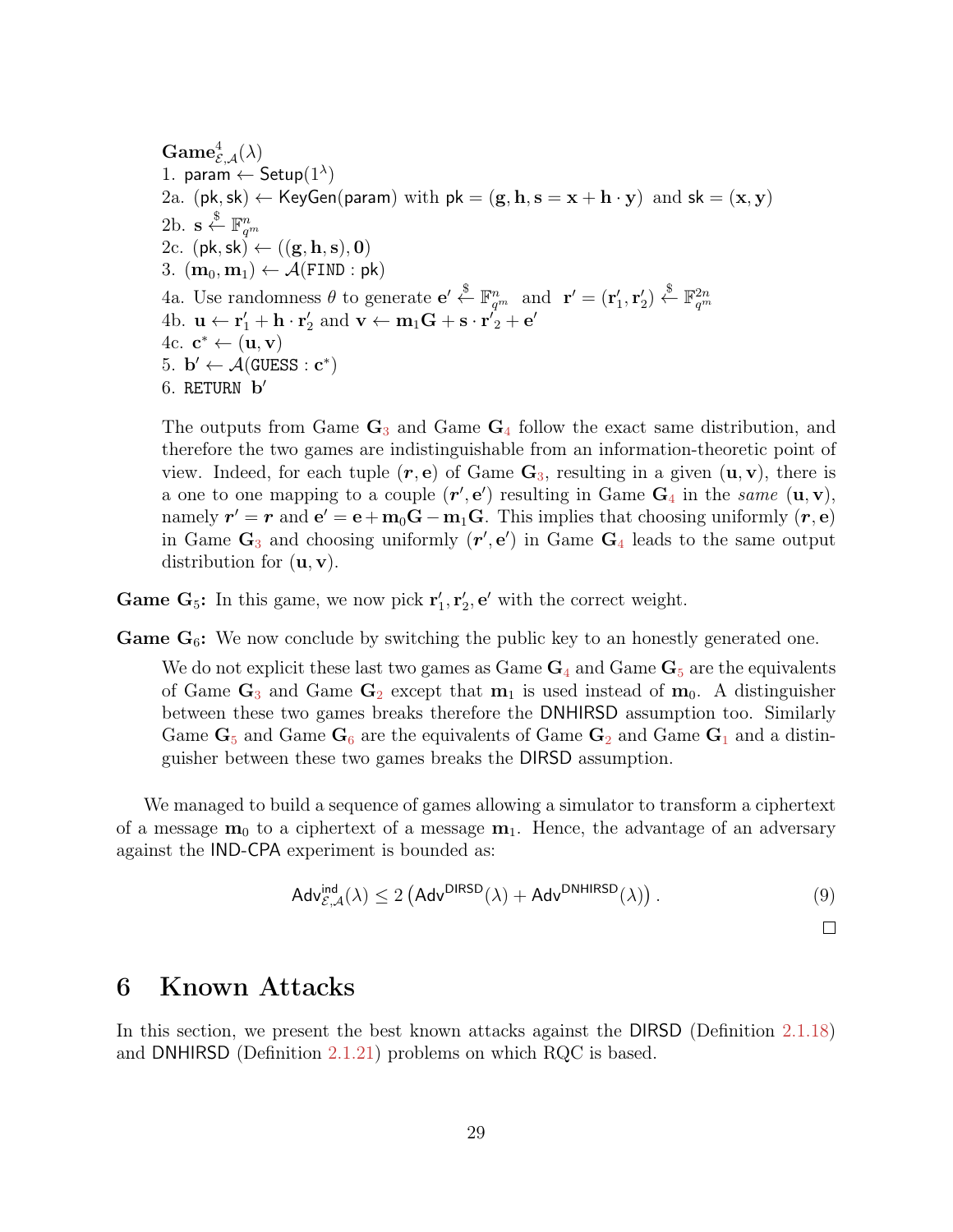<span id="page-29-3"></span>Although these problems are decisional problems, the best attacks in the current state of research rely on solving their computational version. There exist two types of attacks on these problems:

- combinatorial attacks where the goal is to find the support of the error or of the codeword ;
- algebraic attacks where the opponent tries to solve an algebraic system, for instance using Gröbner basis computation.

First, we will deal with combinatorial attacks, and then we will discuss algebraic attacks. In addition to this, we will also provide some details regarding timing attacks against RQC.

These attacks are generic attacks against the RSD and NHRSD problems since there is no known improvement which exploits the ideal structure of the codes.

### <span id="page-29-0"></span>6.1 Combinatorial attacks

The best combinatorial attack to solve the RSD problem (Definition [2.1.14\)](#page-13-3) for an  $\left[\text{sn}, \text{n}\right]$ code over  $\mathbb{F}_{q^m}$  with an error of rank weight r has a complexity of:

$$
\mathcal{O}\left(((s-1)nm)^\omega q^{r\left\lceil \frac{m(n+1)}{sn}\right\rceil -m}\right)
$$

operations in  $\mathbb{F}_q$ , where  $\omega$  is the exponent of the complexity to find the solution of a linear system.

This attack is an improvement of a previous attack described in [\[11\]](#page-35-6), a detailed description of the attack can be found in [\[3\]](#page-34-6). The general idea of the attack is to adapt the Information Set Decoding attack for the Hamming distance. For the rank metric, the attacker tries and guesses a subspace which contains the support of the error and then solves a linear system obtained from the parity-check equations to check if the choice was correct.

**Remark 6.1.** Since the linear system is not random, it is reasonable to take  $\omega = 2$  for the choice of the parameters of RQC, even if the attack described in [\[3\]](#page-34-6) takes  $\omega = 3$ . Let us remark that the choice of our parameter is flexible. We could take  $\omega = 0$  and increase the parameters, this would correspond to only keeping the exponential complexity of the attack.

### <span id="page-29-1"></span>6.2 Algebraic attacks

This section, except the very last part (*underdetermined case* for the NHRSD problem), is taken from [\[6\]](#page-35-1) with some minors modifications.

#### <span id="page-29-2"></span>6.2.1 Algebraic attack against RSD

The second way to solve an RSD instance is to write it as a system of equations, called a modeling, then, if one solves this system, that is to say finds one solution, it is a solution to the RSD instance.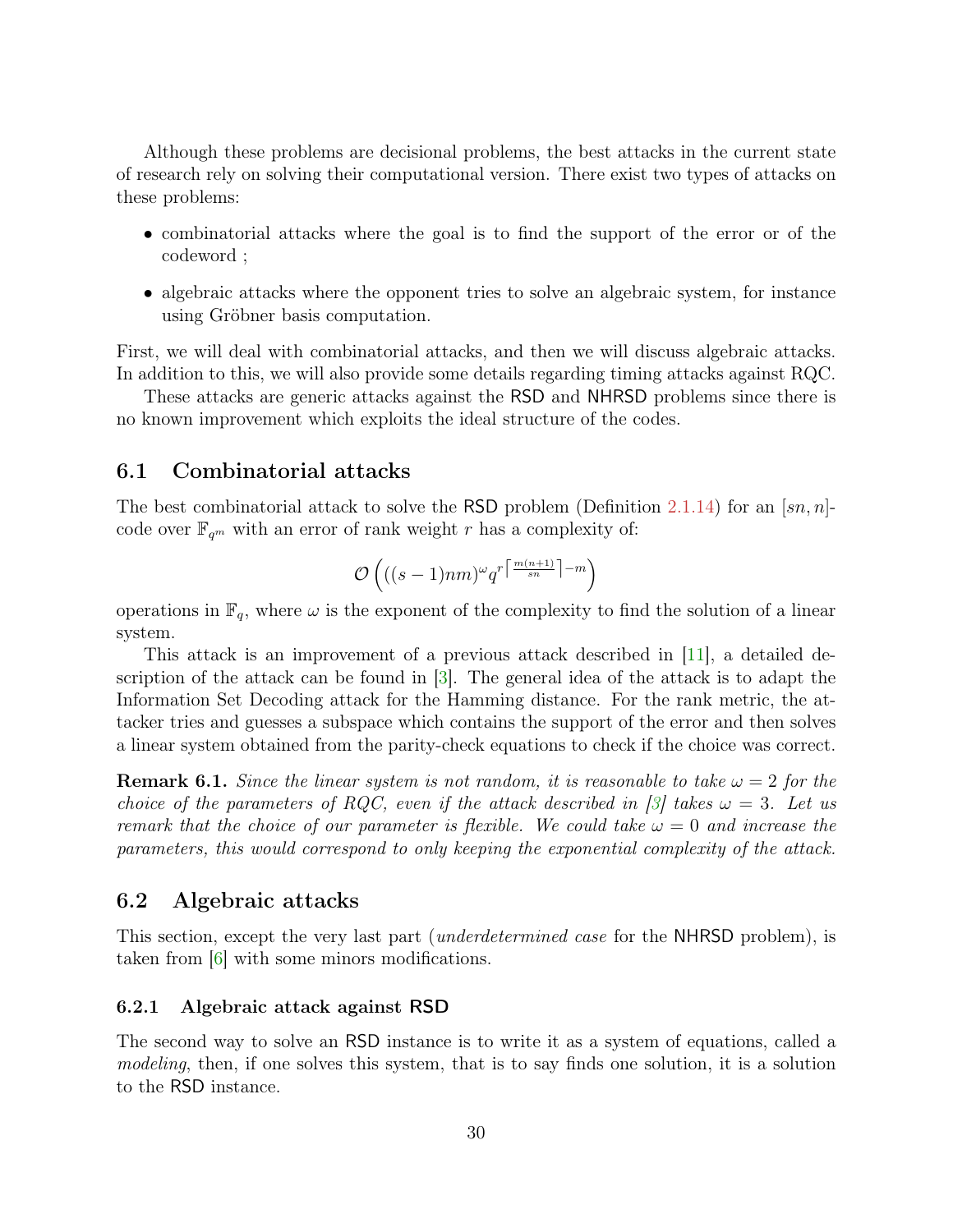<span id="page-30-2"></span>Ourivski and Johansson pioneered the algebraic attack against RSD by giving a modeling in [\[20\]](#page-36-7), then Levy and Perret first proposed to solve it using Gröbner basis computations in  $[16]$ . In  $[5]$ , a new modeling was proposed, it is based on maximal minors taken from a slightly different version of Ourivksi and Johansson's modeling.

From now on, in this section, we deal with RSD instances based on  $[n, k]$ -code over  $\mathbb{F}_{2^m}$ with target rank weight r.

The modeling uses the fact that the vector **e** of small weight  $r$  can be written as a product SC where S is a matrix containing a basis of the support of e and C is a matrix containing the coordinates of each component of e in this basis. Those matrices are called the support and the coordinate matrices.

Roughly, the system will consist in  $m\binom{n-k-1}{r}$  $\binom{k-1}{r}$  equations in  $\binom{n}{r}$  $\binom{n}{r}$  variables which are maximal minors, in  $[5]$ , this system was then solved by computing its Gröbner basis; in  $[6]$ , a different modeling enables one to solve it directly by linearization. More precisely, the condition

<span id="page-30-0"></span>
$$
m\binom{n-k-1}{r} \geq \binom{n}{r} \tag{10}
$$

is inherent to this system; when it is fulfilled, it corresponds to the overdetermined case, if it is not, it corresponds to the underdetermined case.

Overdetermined case. If the condition [\(10\)](#page-30-0) is fulfilled, solving the RSD problem is equivalent to solving a linear system with  $m\binom{n-k-1}{r}$  $\binom{k-1}{r}$  equations in  $\binom{n}{r}$  $\binom{n}{r}$  variables, which can be done with a cost in

<span id="page-30-1"></span>
$$
\mathcal{O}\left(m\binom{n-k-1}{r}\binom{n}{r}^{\omega-1}\right).
$$
\n(11)

On the one hand, if the condition [\(10\)](#page-30-0) is *widely* fulfilled, there is an optimization in [\[6\]](#page-35-1) to reduce the complexity of [\(11\)](#page-30-1) using a punctured version of the code. On the other hand, if [\(10\)](#page-30-0) is not fulfilled, one can reduce to it by guessing few variables at an exponential cost, it is an hybrid attack, also in [\[6\]](#page-35-1).

Underdetermined case. For cryptographic purpose, the parameters are chosen so that they belong to an area where the condition  $(10)$  is obviously not fulfilled and where the exponential cost of the hybrid attack would make it impractical, this particular area is called the underdetermined case. The best known complexity in this case is also described in  $|6|$ : it uses a variation of the aforementioned system together with a new setting coming from the reduction between RSD and the MinRank problem. This new system, despite being bigger, is sometimes sparser, so its resolution could take advantage of Wiedemann algorithm to solve sparse linear systems.

More precisely, the complexity in the underdetermined case is

$$
\mathcal{O}\left((B_b + C_b)A_b^{\omega - 1}\right) \tag{12}
$$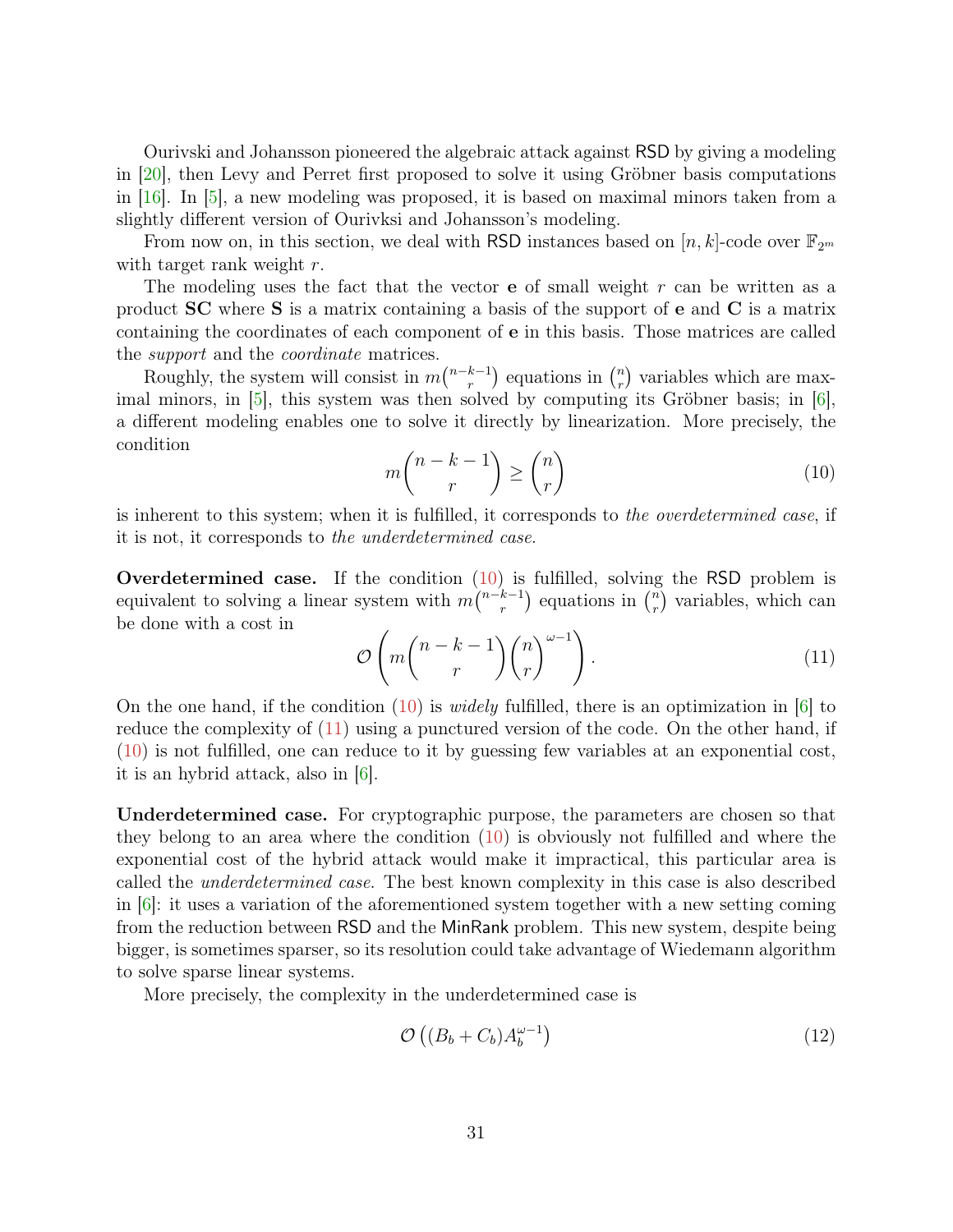where

$$
A_b := \sum_{j=1}^b \binom{n}{r} \binom{mk+1}{j}
$$
  
\n
$$
B_b := \sum_{j=1}^b \left( m \binom{n-k-1}{r} \binom{mk+1}{j} \right)
$$
  
\n
$$
C_b := \sum_{j=1}^b \sum_{i=1}^j \left( (-1)^{i+1} \binom{n}{r+i} \binom{m+i-1}{i} \binom{mk+1}{j-i} \right).
$$

and where b is the smallest positive integer so that the condition  $A_b-1 \leq B_c+C_b$  is fulfilled.

When  $b \geq 2$ , one uses Wiedemann algorithm, resulting in a new complexity of

$$
\mathcal{O}\left(\frac{B_b\binom{k+r+1}{r} + C_b(mk+1)(r+1)}{B_b + C_b}\left(\sum_{j=1}^b \binom{n}{r} \binom{mk+1}{j}\right)^2\right). \tag{13}
$$

#### <span id="page-31-0"></span>6.2.2 Algebraic attack against NHRSD

As a reminder, for a code of length n over  $\mathbb{F}_{2^m}$  with an error vector of rank weight r, one writes the error as a product **SC** where **S** is a vector of length r with entries in  $\mathbb{F}_{2^m}$ consisting in a basis of the support of the error and C is a  $r \times n$  matrix with entries in  $\mathbb{F}_2$ consisting in the coordinates of each component of the error in this basis.

From now on, in this section, we deal with  $[3n, n]$ -code over  $\mathbb{F}_{2^m}$ , so n is the size of a block and the dimension of the code, and no longer its length.

To visualize the particular structure of the non-homogeneous error, one wants to write it using block matrices. Thus, the error vector  $(\mathbf{r}_1, \mathbf{e}, \mathbf{r}_2)$  is written as a product of the two following matrices

$$
\widetilde{\mathbf{S}}~=~\left[~\mathbf{S}_1~\big|~\mathbf{S}_2~\right]~\in~\mathbb{F}_{2^m}^{w_1+w_2} \quad \text{and} \quad \widetilde{\mathbf{C}}~=~\left[ \begin{array}{c|c} \mathbf{C}_1 & \mathbf{C}_2 & \mathbf{C}_3 \\ \hline \mathbf{0} & \mathbf{C}_2' & \mathbf{0} \end{array} \right]~\in~\mathbb{F}_2^{(w_1+w_2)\times(3n)}.
$$

The matrix  $S_1$  is a basis of Supp( $(r_1, r_2)$ ) and  $\widetilde{S}$  is a basis of Supp(e), recall that  $Supp((\mathbf{r}_1, \mathbf{r}_2)) \subset Supp(\mathbf{e}).$ 

The aforementioned attack relied on the condition [\(10\)](#page-30-0) in which the right part of the inequality counts the number of distinct maximal minors in  $\tilde{C}$ . With this approach, the condition does not take advantage of the structure of  $C$ . In fact, as it contains two zero blocks, its number of maximal minors equal to zero is

$$
M := \sum_{i=0}^{w_2-1} {2n \choose w_1 + w_2 - i} {n \choose i}.
$$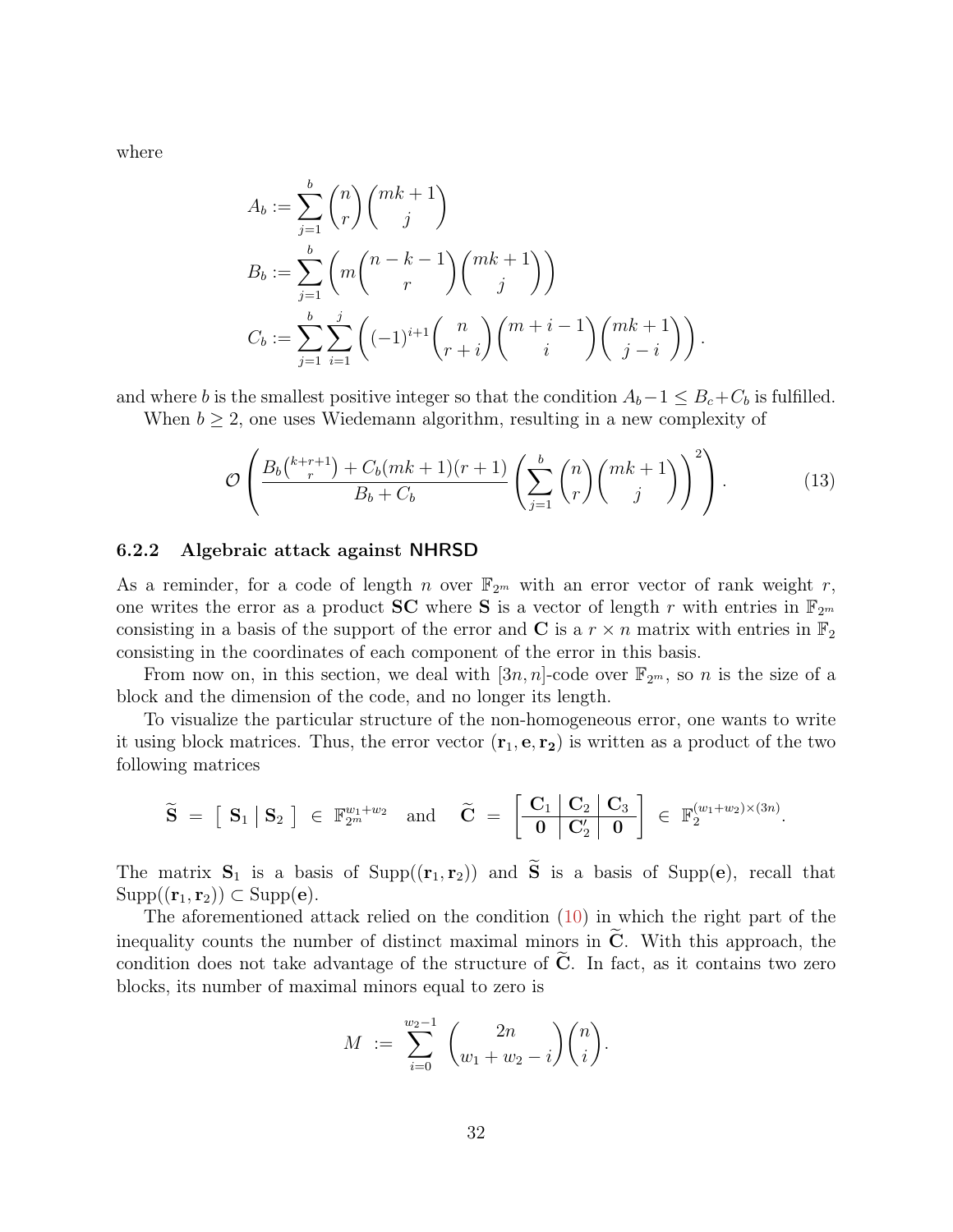So one gets a new condition:

<span id="page-32-0"></span>
$$
m\binom{2n-1}{w_1+w_2} \ge \binom{3n}{w_1+w_2} - M - 1. \tag{14}
$$

As for the attack against RSD, this condition yields to two different cases: the overdetermined and underdetermined cases.

**Overdetermined case.** This new condition  $(14)$  yields to a new complexity in the case where it is fulfilled and to a new hybrid approach if it is not.

When the condition  $(14)$  it is fulfilled, the new complexity is

$$
\mathcal{O}\left(m\left(\frac{2n-1}{w_1+w_2}\right)\left(\left(\frac{3n}{w_1+w_2}\right)-M\right)^{\omega-1}\right).
$$

If it is not, one wants to guess a columns of  $\tilde{C}$  to perform an hybrid approach as mentioned above. One notices that once again the structure of  $C$  can be used by the attacker, in fact the cost of the exponential part of the hybrid attack is reduced if one guesses columns for which the lower block is a zero block. Doing so, the exponential term will drop from  $q^{a(w_1+w_2)}$  down to  $q^{aw_2}$ . To sum everything up, the cost of the new attack (both in the overdetermined case, i.e. when  $a = 0$ , and the hybrid case) is

$$
\mathcal{O}\left(q^{aw_1}m\binom{2n-1}{w_1+w_2}\left(\binom{3n-a}{w_1+w_2}-\sum_{i=0}^{w_2-1}\binom{2n-a}{w_1+w_2-i}\binom{n}{i}\right)^{\omega-1}\right)
$$

where a is the smallest integer such that the following condition is fulfilled

$$
m\binom{2n-1}{w_1+w_2} \ge \binom{3n-a}{w_1+w_2} - M_a - 1. \tag{15}
$$

Underdetermined case. If the condition [\(14\)](#page-32-0) is not fulfilled and if the aforementioned hybrid approach is impractical, one can adapt the attack in the *underdetermined case* described in Section [6.2.1](#page-29-2) to the case of non-homogeneous error.

The core of the attack still relies on writing the non-homogeneous error as a product of block matrices to be able to count the number of maximal minors of  $C$  which are equal to zero, recall that this number is

$$
M = \sum_{i=0}^{w_2-1} {2n \choose w_1 + w_2 - i} {n \choose i}.
$$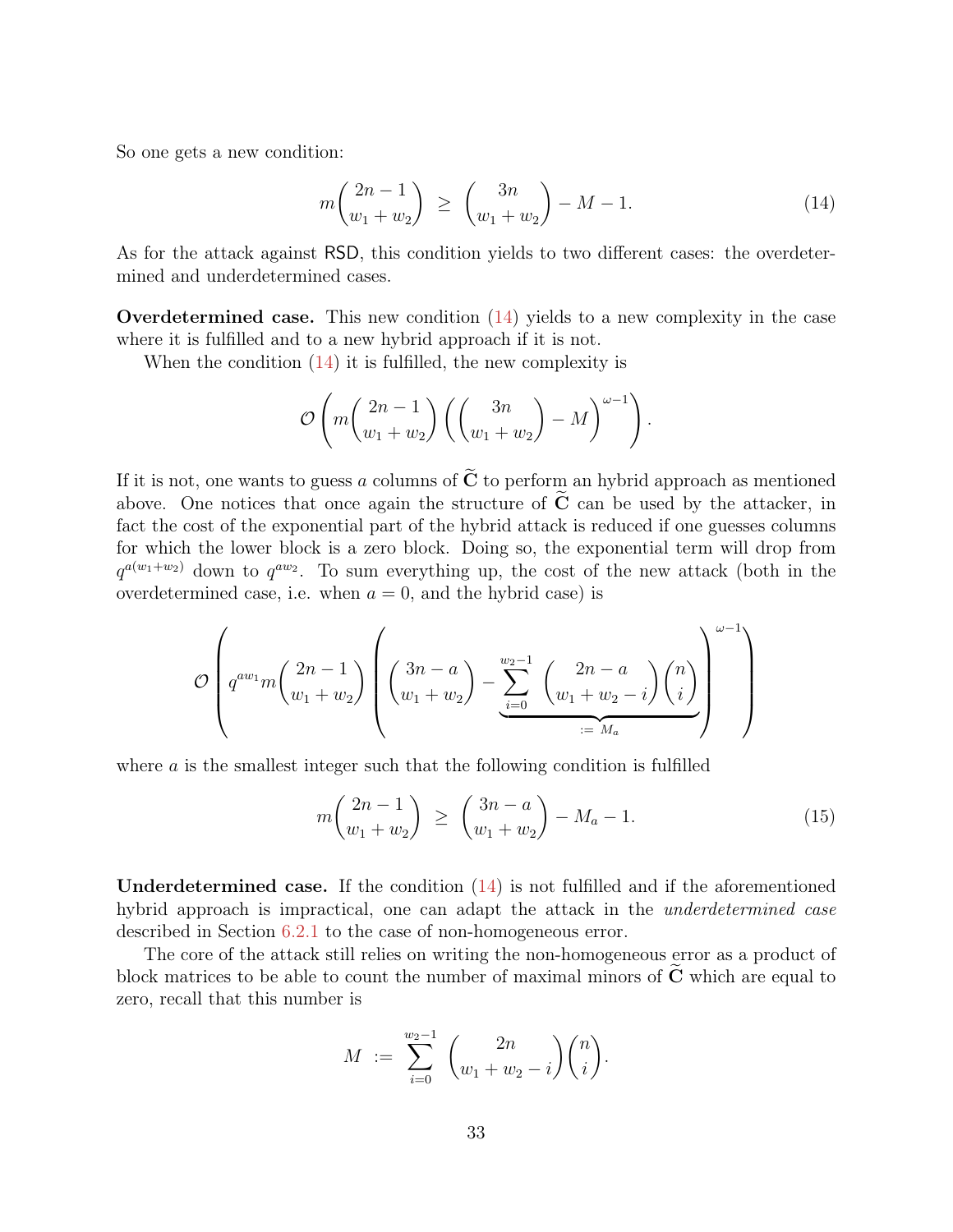<span id="page-33-2"></span>The fact that M maximal minors will be equal to zero will not affect the number of equations which remains  $B_b + C_b$  where

$$
B_b := \sum_{j=1}^b \left( m \binom{2n-1}{w_1 + w_2} \binom{mn+1}{j} \right)
$$
  

$$
C_b := \sum_{j=1}^b \sum_{i=1}^j \left( (-1)^{i+1} \binom{3n}{w_1 + w_2 + i} \binom{m+i-1}{i} \binom{mn+1}{j-i} \right),
$$

but it will change the number of variables which drops down to

$$
A_b := \sum_{j=1}^b \left( \binom{3n}{w_1 + w_2} - M \right) \binom{mn+1}{j}.
$$

Thus, like in Section [6.2.1,](#page-29-2) one can solve this linear system with a complexity of

$$
\mathcal{O}\left(\min\left((B_b + C_b)A_b^{\omega - 1}, \frac{B_b\binom{n + w_1 + w_2 + 1}{w_1 + w_2} + C_b(mn + 1)(w_1 + w_2 + 1)}{B_b + C_b}A_b^2\right)\right)
$$

where b is the smallest positive integer such that  $A_b - 1 \leq B_b + C_b$ . The right part in the minimum corresponds to the use of Wiedemann algorithm, which is more interesting when the system is sparse enough.

### <span id="page-33-0"></span>6.3 Quantum speed-up

At the current state of research, there is no important quantum speed-up for the aforementioned algebraic attacks.

For combinatorial attacks, the quantum speed-up is easy to analyze. According to [\[10\]](#page-35-7), a slight generalization of Grover's quantum search algorithm allows to divide by a factor 2 the exponential complexity of the attacks. Thus, the complexity of the quantum combinatorial attack against the RSD problem is

$$
\mathcal{O}\left(((s-1)nm)^{\omega}q^{\frac{1}{2}(r\left\lceil \frac{m(n+1)}{sn}\right\rceil -m)}\right).
$$

#### <span id="page-33-1"></span>6.4 Timing attacks

The resistance of RQC to timing attacks have been studied in [\[7\]](#page-35-9). This paper describes timing attacks that rely on a correlation between the weight of the error to be decoded and the running time of Gabidulin code's decoding algorithm. These attacks are of theoretical interest, nevertheless they are quite impractical in real situations as they require a huge number of requests to a timing oracle. The provided reference and optimized implementations are implemented in a way that should not leak the weight of the error to be decoded thus preventing the aforementioned timing attacks.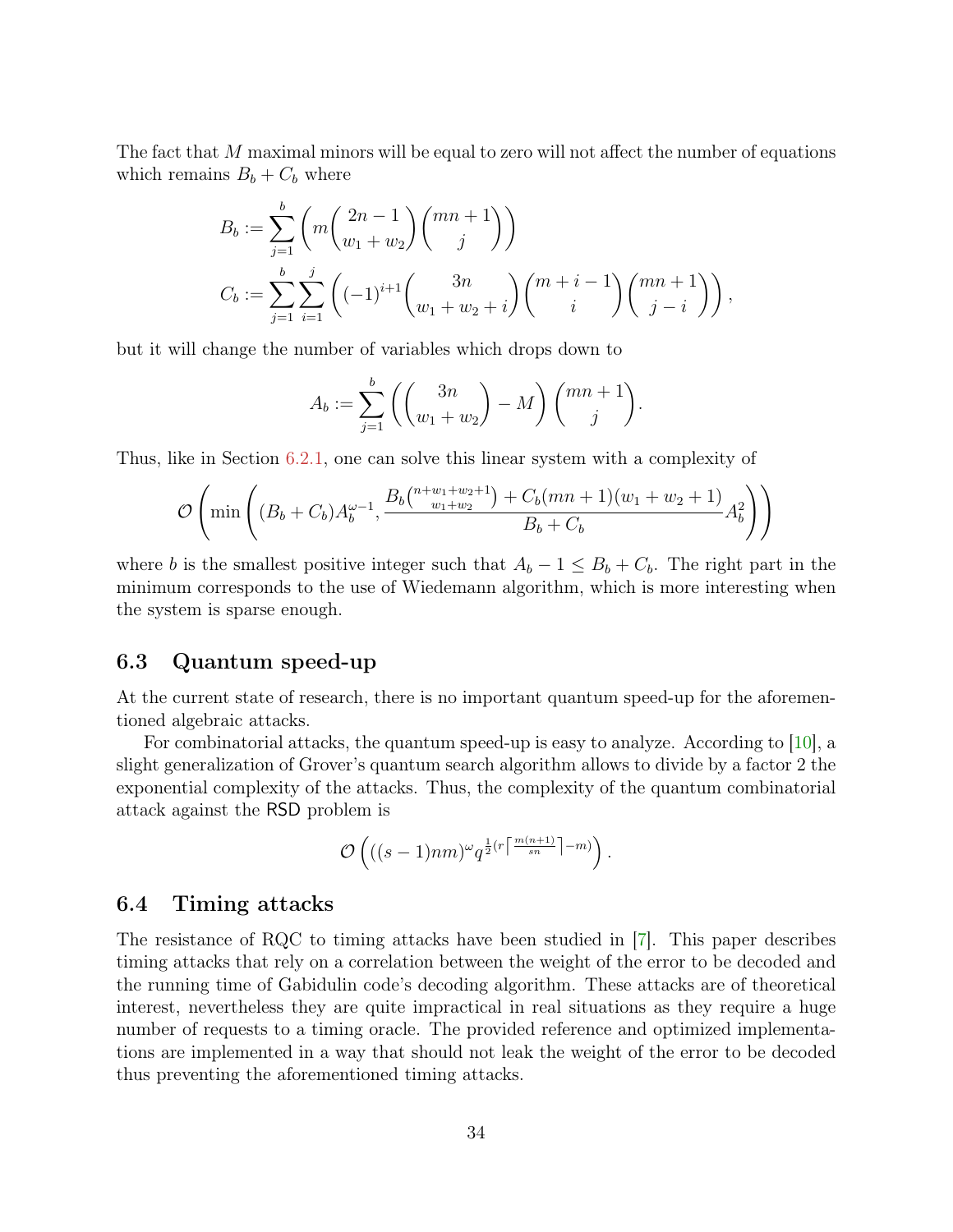## <span id="page-34-7"></span><span id="page-34-0"></span>7 Advantages and Limitations

## <span id="page-34-1"></span>7.1 Advantages

The main advantages of RQC over existing code-based cryptosystems are:

- its IND-CPA reduction to a well-understood problem on coding theory: the Syndrome Decoding problem;
- its immunity against attacks aiming at recovering the hidden structure of the code being used;
- it features a null decryption failure rate;
- it features more attractive parameters than most of the Hamming based proposals.

The null decryption failure rate allows to achieve a tight reduction for the IND-CCA2 security of the KEM-DEM version through the recent transformation of [\[15\]](#page-36-1).

## <span id="page-34-2"></span>7.2 Limitations

Rank metric has very nice features, but the use of rank metric for cryptographic purposes is not very old (1991). It may seem to be a limitation, but still in recent years there have been a lot of activities on understanding the inherent computational difficulty of the related problems. The combinatorial attacks are very well understood, and the recent results of [\[5,](#page-35-0) [6\]](#page-35-1) permit to have a clear view on the complexity of algebraic attacks.

## References

- <span id="page-34-3"></span>[1] Carlos Aguilar-Melchor, Olivier Blazy, Jean-Christophe Deneuville, Philippe Gaborit, and Gilles Zémor. Efficient encryption from random quasi-cyclic codes. IEEE Transactions on Information Theory, 64(5):3927–3943, 2018. [7](#page-6-3)
- <span id="page-34-5"></span>[2] Benny Applebaum, Yuval Ishai, and Eyal Kushilevitz. Cryptography with constant input locality. In Alfred Menezes, editor, CRYPTO 2007, volume 4622 of LNCS, pages 92–110. Springer, Heidelberg, August 2007. [15](#page-14-1)
- <span id="page-34-6"></span>[3] Nicolas Aragon, Philippe Gaborit, Adrien Hauteville, and Jean-Pierre Tillich. A new algorithm for solving the rank syndrome decoding problem. Vail, USA, 2018. IEEE. [22,](#page-21-1) [30](#page-29-3)
- <span id="page-34-4"></span>[4] Daniel Augot, Pierre Loidreau, and Gwezheneg Robert. Generalized Gabidulin codes over fields of any characteristic. Des. Codes Cryptogr., 86(8):1807–1848, Aug 2018. [12,](#page-11-1) [13,](#page-12-0) [14](#page-13-4)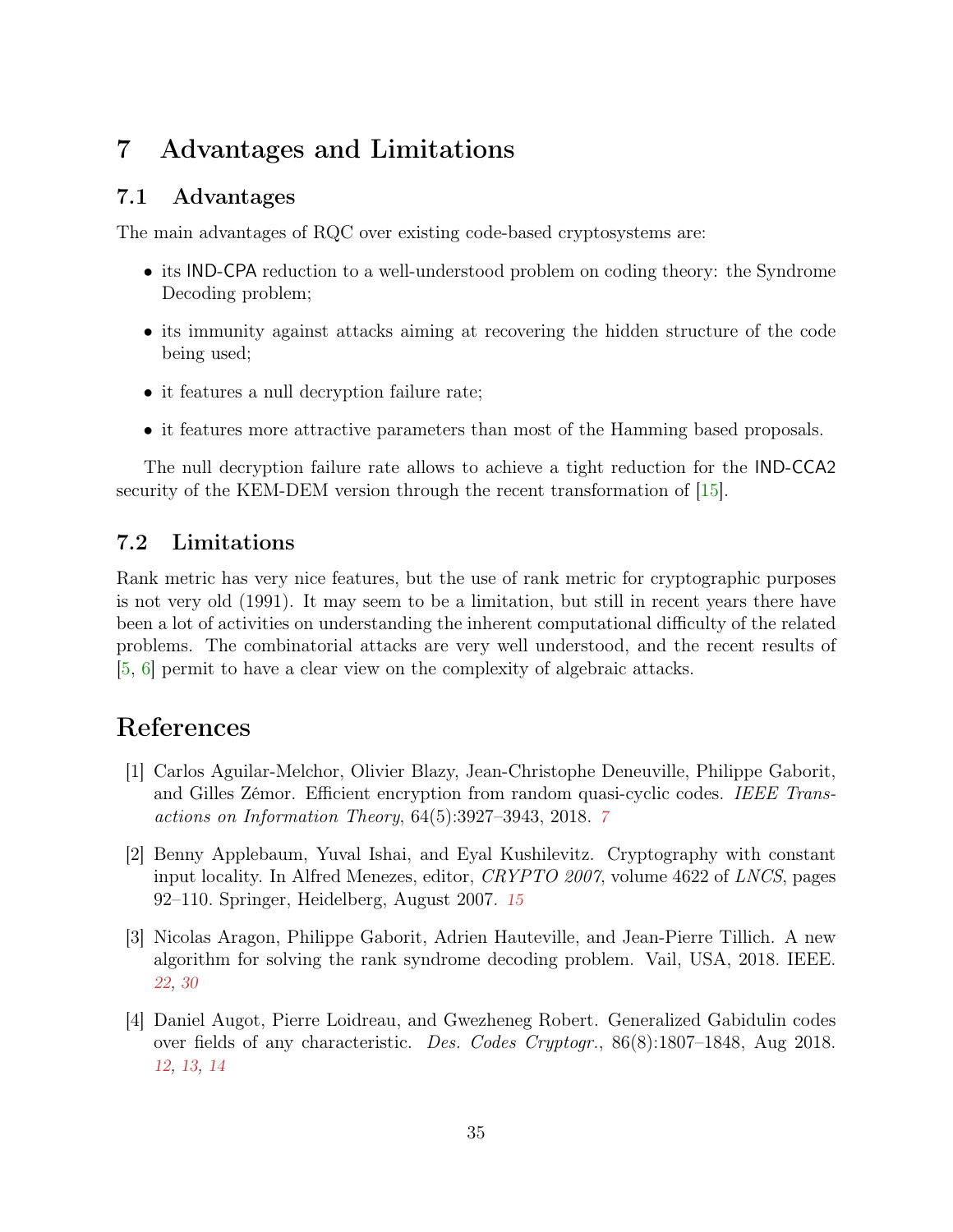- <span id="page-35-0"></span>[5] Magali Bardet, Pierre Briaud, Maxime Bros, Philippe Gaborit, Vincent Neiger, Olivier Ruatta, and Jean-Pierre Tillich. An algebraic attack on rank metric code-based cryptosystems. In Advances in Cryptology - EUROCRYPT 2020 - 30th Annual International Conference on the Theory and Applications of Cryptographic Techniques, Zagreb, Croatia, May 10-14, 2020. Proceedings, 2020. To appear, preprint available on <https://arxiv.org/pdf/1910.00810.pdf>. [3,](#page-2-3) [22,](#page-21-1) [31,](#page-30-2) [35](#page-34-7)
- <span id="page-35-1"></span>[6] Magali Bardet, Maxime Bros, Daniel Cabarcas, Philippe Gaborit, Ray Perlner, Daniel Smith-Tone, Jean-Pierre Tillich, and Javier Verbel. Algebraic attacks for solving the rank decoding and minrank problems without Gröbner basis, 2020. Preprint available on <https://arxiv.org/pdf/2002.08322.pdf>. [3,](#page-2-3) [22,](#page-21-1) [30,](#page-29-3) [31,](#page-30-2) [35](#page-34-7)
- <span id="page-35-9"></span>[7] Slim Bettaieb, Loïc Bidoux, Philippe Gaborit, and Etienne Marcatel. Preventing timing attacks against RQC using constant time decoding of Gabidulin codes. In  $10$ th International Conference on Post-Quantum Cryptography, PQCrypto 2019, Chongqing China, May 8-10, 2019. <https://pqc-rqc.org/doc/pqcrypto19-rqc.pdf>. [34](#page-33-2)
- <span id="page-35-3"></span>[8] Ernest Mukhamedovich Gabidulin. Theory of codes with maximum rank distance. Problemy Peredachi Informatsii, 21(1):3–16, 1985. [11,](#page-10-1) [12](#page-11-1)
- <span id="page-35-2"></span>[9] Philippe Gaborit. Shorter keys for code based cryptography. In Proceedings of the 2005 International Workshop on Coding and Cryptography (WCC 2005), pages 81–91, 2005. [http://www.unilim.fr/pages\\_perso/philippe.gaborit/shortIC.ps](http://www.unilim.fr/pages_perso/philippe.gaborit/shortIC.ps). [10](#page-9-1)
- <span id="page-35-7"></span>[10] Philippe Gaborit, Adrien Hauteville, and Jean-Pierre Tillich. Ranksynd a PRNG based on rank metric. In Tsuyoshi Takagi, editor, Post-Quantum Cryptography - 7th International Workshop, PQCrypto 2016, Fukuoka, Japan, February 24-26, 2016, Proceedings, volume 9606 of Lecture Notes in Computer Science, pages 18–28. Springer, 2016. <https://arxiv.org/pdf/1603.05128.pdf>. [22,](#page-21-1) [34](#page-33-2)
- <span id="page-35-6"></span>[11] Philippe Gaborit, Olivier Ruatta, and Julien Schrek. On the complexity of the rank syndrome decoding problem. IEEE Trans. Inform. Theory, 62(2):1006–1019, 2016. <https://arxiv.org/pdf/1301.1026.pdf>. [22,](#page-21-1) [30](#page-29-3)
- <span id="page-35-4"></span>[12] Philippe Gaborit and Gilles Zémor. On the hardness of the decoding and the minimum distance problems for rank codes. *IEEE Trans. Inform. Theory*,  $62(12):7245-7252$ , 2016. <https://arxiv.org/pdf/1404.3482.pdf>. [14](#page-13-4)
- <span id="page-35-5"></span>[13] Shafi Goldwasser and Silvio Micali. Probabilistic encryption. Journal of Computer and System Sciences, 28(2):270–299, 1984. [17](#page-16-1)
- <span id="page-35-8"></span>[14] Adrien Hauteville and Jean-Pierre Tillich. New algorithms for decoding in the rank metric and an attack on the lrpc cryptosystem. In 2015 IEEE International Symposium on Information Theory (ISIT), pages 2747–2751. IEEE, 2015. [https://arxiv.org/](https://arxiv.org/pdf/1504.05431.pdf) [pdf/1504.05431.pdf](https://arxiv.org/pdf/1504.05431.pdf). [23](#page-22-3)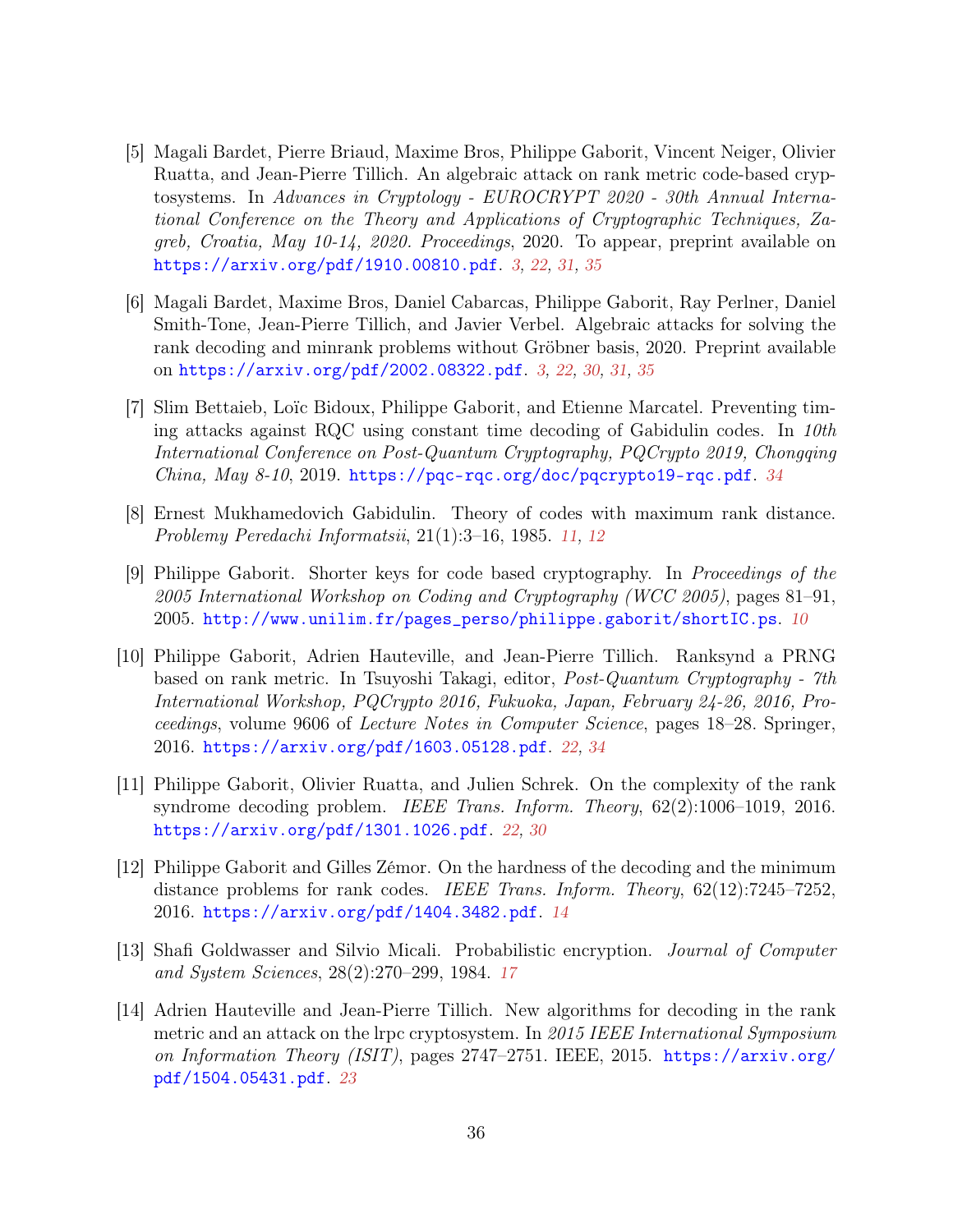- <span id="page-36-1"></span>[15] Dennis Hofheinz, Kathrin Hövelmanns, and Eike Kiltz. A modular analysis of the fujisaki-okamoto transformation. In Theory of Cryptography Conference, pages 341– 371. Springer, 2017. <http://eprint.iacr.org/2017/604>. [7,](#page-6-3) [17,](#page-16-1) [18,](#page-17-2) [19,](#page-18-2) [25,](#page-24-4) [35](#page-34-7)
- <span id="page-36-8"></span>[16] Françoise Levy–dit–Vehel and L. Perret. Algebraic decoding of rank metric codes. Proceedings of YACC, 2006. [31](#page-30-2)
- <span id="page-36-2"></span>[17] Pierre Loidreau. Properties of codes in rank metric. arXiv preprint cs/0610057, 2006. <https://arxiv.org/pdf/cs/0610057.pdf>. [11](#page-10-1)
- <span id="page-36-6"></span>[18] Pierre Loidreau. A Welch–Berlekamp like algorithm for decoding Gabidulin codes. In Coding and cryptography, pages 36–45. Springer, 2006. [12,](#page-11-1) [13,](#page-12-0) [14](#page-13-4)
- <span id="page-36-5"></span>[19] Oystein Ore. On a special class of polynomials. Trans. Amer. Math. Soc., 35(3):559– 584, 1933. [11,](#page-10-1) [12](#page-11-1)
- <span id="page-36-7"></span>[20] Alexei V. Ourivski and Thomas Johansson. New technique for decoding codes in the rank metric and its cryptography applications. Problems of Information Transmission, 38(3):237–246, 2002. [31](#page-30-2)
- <span id="page-36-4"></span>[21] Irving S. Reed and Gustave Solomon. Polynomial codes over certain finite fields. Journal of the society for industrial and applied mathematics, 8(2):300–304, 1960. [11](#page-10-1)
- <span id="page-36-3"></span>[22] Danilo Silva, Frank R. Kschischang, and Ralf Kotter. Communication over finite-field matrix channels. IEEE Trans. Inform. Theory, 56(3):1296–1305, 2010. [11](#page-10-1)

## <span id="page-36-0"></span>A Signed statements by the submitters

NIST requires statements about the intellectual property of the present submission. While NIST clearly mentioned they require the original paper version of these statements, the authors estimated useful to include a digital copy of these statements in this document. The paper version of these statements will be provided directly to Dustin MOODY (or any other NIST member) at the first PQC Standardization Conference.

The remainder of this submission consists of statements. Below is a list of the statements included.

Statement by each submitter. Each of the authors has such a statement included.

Statement by patent owners. Carlos AGUILAR MELCHOR and Philippe GABORIT have a patent owner statement. This patent also involves the CNRS (french national center for scientific research), represented by Eric BUFFENOIR. Therefore a patent statement for the CNRS is also included.